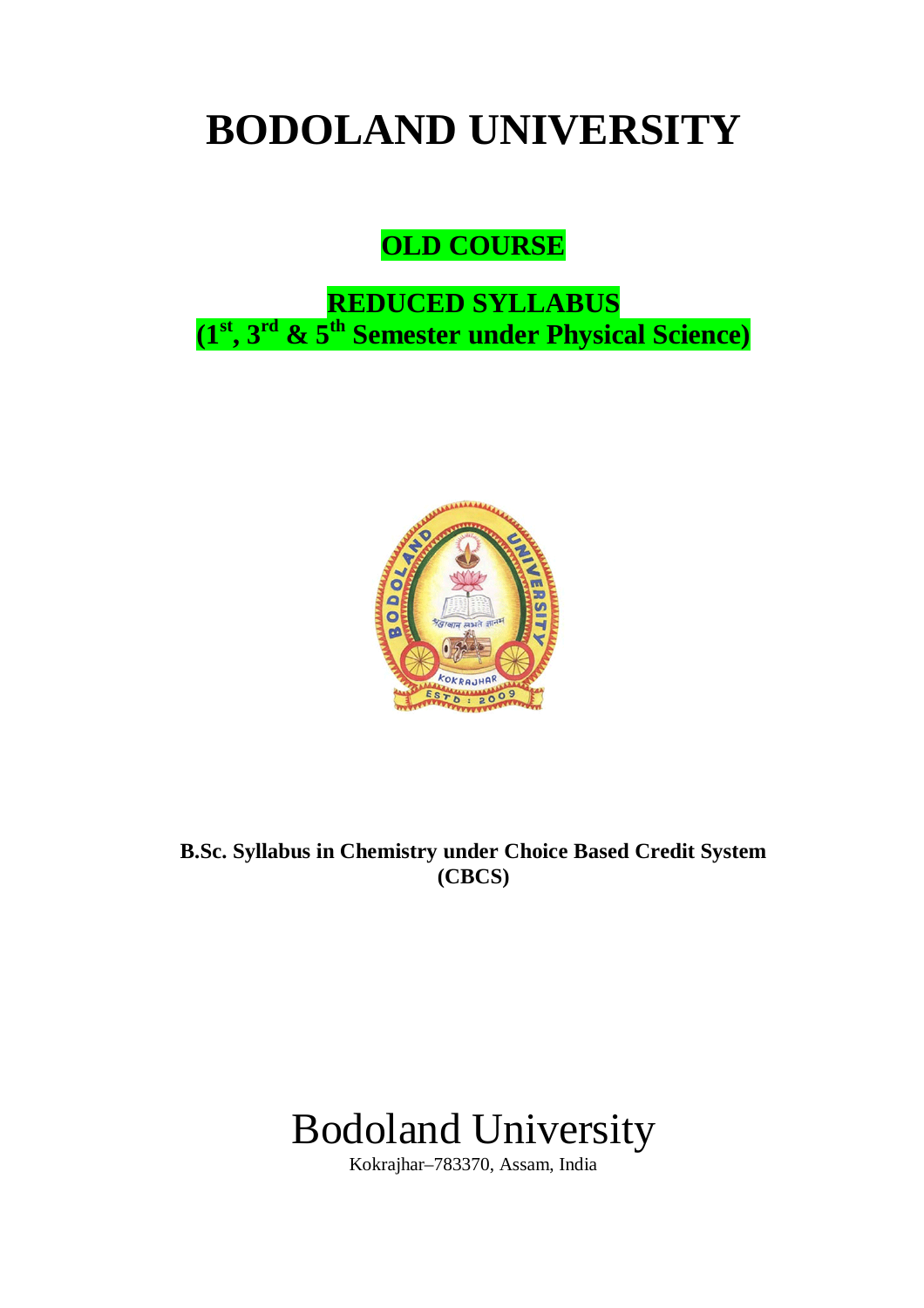# **B.Sc. with Chemistry Honours**

| S1.<br>No.                       | <b>CORE COURSE (14)</b>                                                      | Ability<br>Enhancement<br>Compulsory<br>Course  | <b>Skill</b><br>Enhancement<br>Course (SEC) (2) | Discipline Specific<br>Elective (DSE) (4)                         | Generic<br>Elective<br>$(GE)$ $(4)$ |
|----------------------------------|------------------------------------------------------------------------------|-------------------------------------------------|-------------------------------------------------|-------------------------------------------------------------------|-------------------------------------|
|                                  |                                                                              | $(AECC)$ $(2)$                                  |                                                 |                                                                   |                                     |
| $\bf{I}$                         | <b>Inorganic Chemistry-I</b><br>$(4+2)$<br><b>Physical Chemistry-I</b> (4+2) | (English/Hindi/<br><b>MIL</b><br>Communication) |                                                 |                                                                   | $GE-1$<br>$(Chemistry-1)$           |
| $\mathbf{I}$                     | Organic Chemistry-I $(4+2)$                                                  | Environmental                                   |                                                 |                                                                   | $GE-2$                              |
|                                  | <b>Physical Chemistry-II</b> $(4+2)$                                         | Science                                         |                                                 |                                                                   | $(Chemistry-2)$                     |
| $\mathop{\mathrm{III}}\nolimits$ | <b>Inorganic Chemistry-II</b> $(4+2)$<br><b>Organic Chemistry-II</b> $(4+2)$ |                                                 | $SEC-1$<br>(Basic Analytical<br>Chemistry)      |                                                                   | $GE-3$<br>(Chemistry-3)             |
|                                  | <b>Physical Chemistry-III</b> $(4+2)$                                        |                                                 |                                                 |                                                                   |                                     |
| IV                               | Inorganic Chemistry-III (4+2)                                                |                                                 | $SEC-2$                                         |                                                                   | $GE-4$                              |
|                                  | Organic Chemistry-III $(4+2)$                                                |                                                 | (Fuel Chemistry)                                |                                                                   | $(Chemistry-4)$                     |
|                                  | <b>Physical Chemistry-IV</b> $(4+2)$                                         |                                                 |                                                 |                                                                   |                                     |
| $\mathbf{V}$                     | <b>Organic Chemistry-IV</b> $(4+2)$                                          |                                                 |                                                 | (Analytical<br>Methods in<br>Chemistry)                           |                                     |
|                                  | <b>Physical Chemistry-V</b> $(4+2)$                                          |                                                 |                                                 | DSE-2<br>(Instrumental<br>Methods of<br><b>Chemical Analysis)</b> |                                     |
| VI                               | <b>Inorganic Chemistry-IV</b> $(4+2)$                                        |                                                 |                                                 | DSE-3<br>(Applications of<br>Computers in<br>Chemistry)           |                                     |
|                                  | Organic Chemistry-V $(4+2)$                                                  |                                                 |                                                 | DSE-4<br>(Dissertation)                                           |                                     |

- **Chemistry Generic Elective (GE) papers for the honours students of other Departments/Disciplines (like Physics, Mathematics, Botany, Zoology, etc.). GE-1**: *Chemistry-1*, **GE-2**: *Chemistry-2*, **GE-3**: *Chemistry-3*, **GE-4**: *Chemistry*-*4*.
- **Chemistry honours students have to choose GE papers from other Departments/Disciplines. However, at least two GE Mathematics papers are compulsory for admission in M.Sc. Chemistry in Bodoland University.**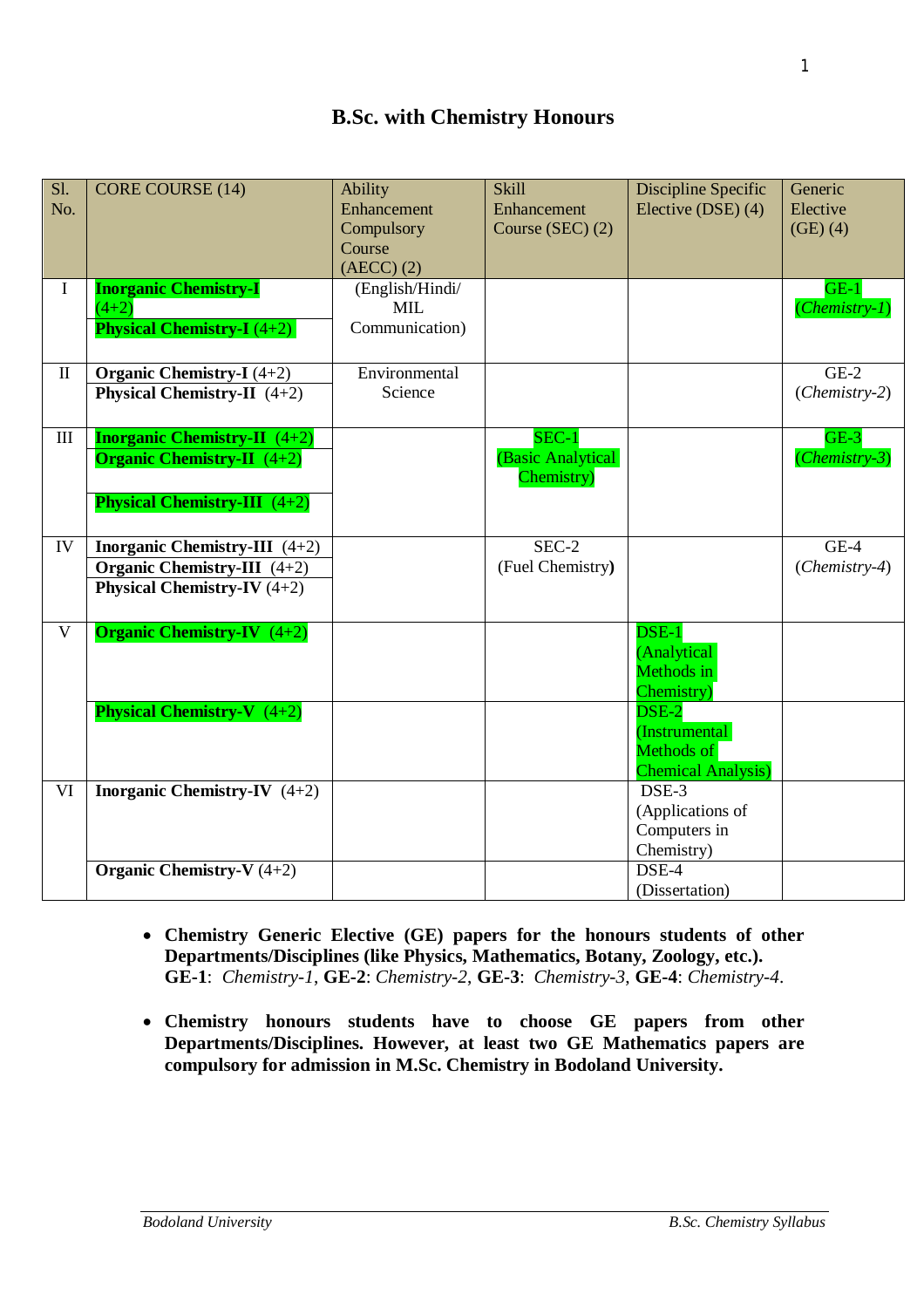#### **Curriculum Structures for B.Sc. Chemistry Honours No. of papers =14+12=26 Total Credits = 140, Total Marks = 2400**

| <b>SEMESTER-I</b> |                  |                |                             |                |                 |              |  |  |
|-------------------|------------------|----------------|-----------------------------|----------------|-----------------|--------------|--|--|
| <b>Paper Code</b> | <b>Course</b>    | $L+T+P$        | <b>Credit</b>               | <b>End Sem</b> | <b>Internal</b> | <b>Total</b> |  |  |
|                   |                  |                |                             | <b>Marks</b>   | <b>Marks</b>    | <b>Marks</b> |  |  |
| <b>CHY-101H</b>   | CC 1: Inorganic  | $4+0+2$        | 6                           | $60(L)+20(P)$  | 20              | 100          |  |  |
|                   | Chemistry-I      |                |                             |                |                 |              |  |  |
| <b>CHY-102H</b>   | CC 2: Physical   | $4+0+2$        | 6                           | $60(L)+20(P)$  | 20              | 100          |  |  |
|                   | Chemistry-I      |                |                             |                |                 |              |  |  |
| Paper             | $GE-1$           | $4+0+2$        | 6                           | $60(L)+20(P)$  | 20              | 100          |  |  |
|                   |                  |                |                             |                |                 |              |  |  |
| COMM-             | AECC-1: (English | $\overline{2}$ | $\mathcal{D}_{\mathcal{L}}$ | 50(L)          |                 | 50           |  |  |
| 104HR             | /Hindi/MIL       |                |                             |                |                 |              |  |  |
|                   | Communication)   |                |                             |                |                 |              |  |  |
| <b>Total</b>      |                  | 20             | 20                          | 290            | 60              | 350          |  |  |

| <b>SEMESTER-II</b> |                              |                       |                |                |                 |              |  |
|--------------------|------------------------------|-----------------------|----------------|----------------|-----------------|--------------|--|
| <b>Paper Code</b>  | Course                       | $L+T+P$               | <b>Credit</b>  | <b>End Sem</b> | <b>Internal</b> | <b>Total</b> |  |
|                    |                              |                       |                | <b>Marks</b>   | <b>Marks</b>    | <b>Marks</b> |  |
| <b>CHY-201H</b>    | CC 3: Organic                | $4 + 0 + 2$           | 6              | $60(L)+20(P)$  | 20              | 100          |  |
|                    | Chemistry-I                  |                       |                |                |                 |              |  |
| <b>CHY-202H</b>    | CC 4: Physical               | $4 + 0 + 2$           | 6              | $60(L)+20(P)$  | 20              | 100          |  |
|                    | Chemistry-II                 |                       |                |                |                 |              |  |
| Paper              | $GE-2$                       | $4 + 0 + 2$           | 6              | $60(L)+20(P)$  | 20              | 100          |  |
|                    |                              |                       |                |                |                 |              |  |
| ENV-204HR          | <b>AECC-2:</b> Environmental | $\mathcal{D}_{\cdot}$ | $\overline{2}$ | 50(L)          |                 | 50           |  |
|                    | Science                      |                       |                |                |                 |              |  |
| <b>Total</b>       |                              |                       | 20             | 290            | 60              | 350          |  |

| <b>SEMESTER-III</b> |                                                    |                             |                             |                                |                                 |                              |  |  |
|---------------------|----------------------------------------------------|-----------------------------|-----------------------------|--------------------------------|---------------------------------|------------------------------|--|--|
| <b>Paper Code</b>   | <b>Course</b>                                      | $L+T+P$                     | <b>Credit</b>               | <b>End Sem</b><br><b>Marks</b> | <b>Internal</b><br><b>Marks</b> | <b>Total</b><br><b>Marks</b> |  |  |
| <b>CHY-301H</b>     | CC 5: Inorganic<br>Chemistry-II                    | $4+0+2$                     | 6                           | $60(L)+20(P)$                  | 20                              | 100                          |  |  |
| <b>CHY-302H</b>     | CC 6: Organic<br>Chemistry-II                      | $4+0+2$                     | 6                           | $60(L)+20(P)$                  | 20                              | 100                          |  |  |
| <b>CHY-303H</b>     | CC 7: Physical<br>Chemistry-III                    | $4 + 0 + 2$                 | 6                           | $60(L)+20(P)$                  | 20                              | 100                          |  |  |
| CHY-304HR           | <b>SEC-1: Basic Analytical</b><br><b>Chemistry</b> | $\mathcal{D}_{\mathcal{L}}$ | $\mathcal{D}_{\mathcal{L}}$ | 50(L)                          |                                 | 50                           |  |  |
| Paper               | $GE-3$                                             | $4+0+2$                     | 6                           | $60(L)+20(P)$                  | 20                              | 100                          |  |  |
| <b>Total</b>        |                                                    |                             | 26                          | 370                            | 80                              | 450                          |  |  |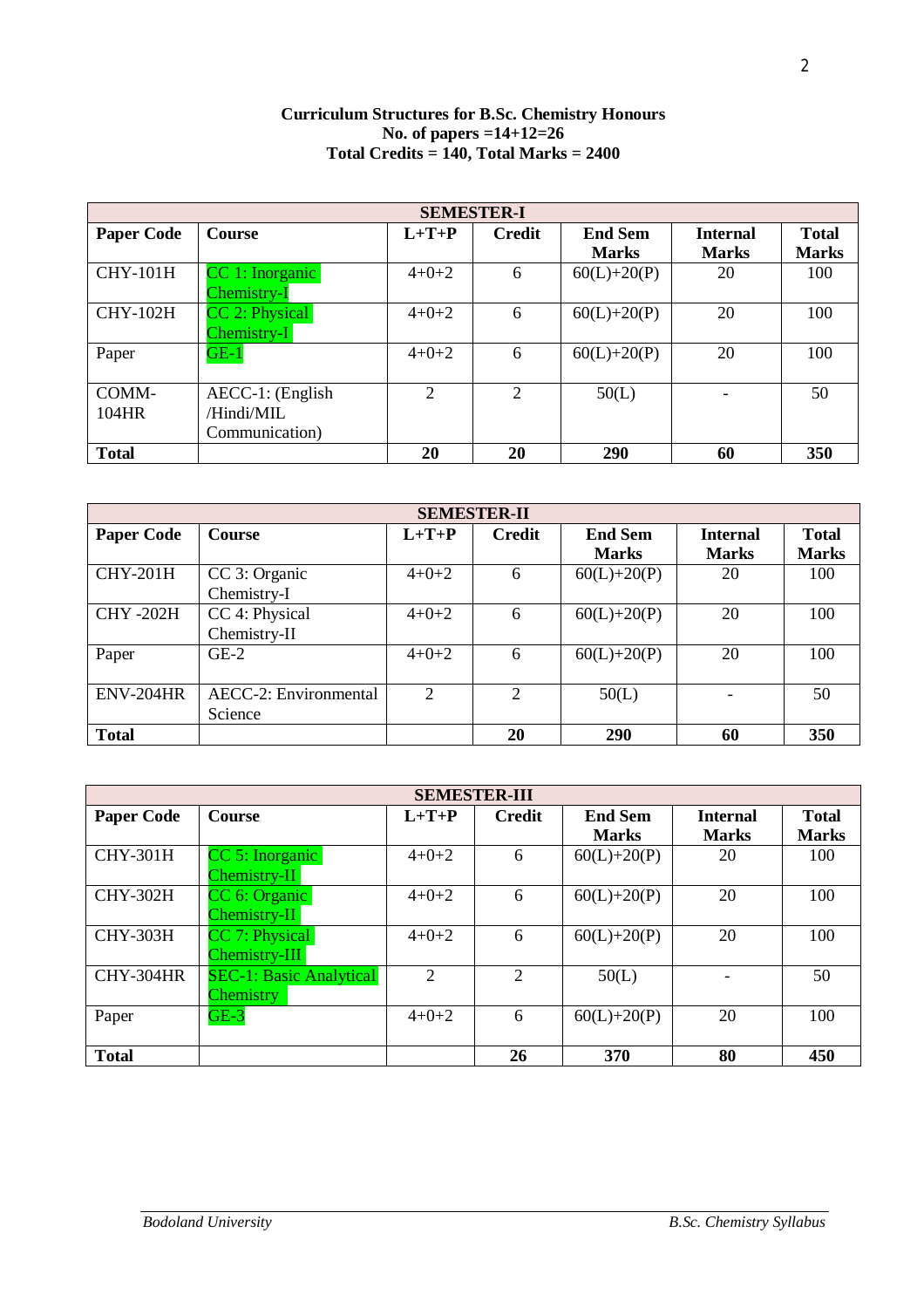|                   | <b>SEMESTER-IV</b>               |                             |                             |                                |                                 |                              |  |  |
|-------------------|----------------------------------|-----------------------------|-----------------------------|--------------------------------|---------------------------------|------------------------------|--|--|
| <b>Paper Code</b> | <b>Course</b>                    | $L+T+P$                     | <b>Credit</b>               | <b>End Sem</b><br><b>Marks</b> | <b>Internal</b><br><b>Marks</b> | <b>Total</b><br><b>Marks</b> |  |  |
| <b>CHY-401H</b>   | CC 8: Inorganic<br>Chemistry-III | $4+0+2$                     | 6                           | $60(L)+20(P)$                  | 20                              | 100                          |  |  |
| <b>CHY-402H</b>   | CC 9: Organic<br>Chemistry-III   | $4+0+2$                     | 6                           | $60(L)+20(P)$                  | 20                              | 100                          |  |  |
| <b>CHY-403H</b>   | CC 10: Physical<br>Chemistry-IV  | $4+0+2$                     | 6                           | $60(L)+20(P)$                  | 20                              | 100                          |  |  |
| CHY-404HR         | SEC-2: Fuel<br>Chemistry         | $\mathcal{D}_{\mathcal{L}}$ | $\mathcal{D}_{\mathcal{A}}$ | 50(L)                          |                                 | 50                           |  |  |
| Paper             | $GE-4$                           | $4+0+2$                     | 6                           | $60(L)+20(P)$                  | 20                              | 100                          |  |  |
| <b>Total</b>      |                                  |                             | 26                          | 370                            | 80                              | 450                          |  |  |

|                   | <b>SEMESTER-V</b>                                                                     |             |               |                                |                                 |                              |  |  |
|-------------------|---------------------------------------------------------------------------------------|-------------|---------------|--------------------------------|---------------------------------|------------------------------|--|--|
| <b>Paper Code</b> | <b>Course</b>                                                                         | $L+T+P$     | <b>Credit</b> | <b>End Sem</b><br><b>Marks</b> | <b>Internal</b><br><b>Marks</b> | <b>Total</b><br><b>Marks</b> |  |  |
| <b>CHY-501H</b>   | CC 11: Organic<br>$Chemistry-IV$                                                      | $4 + 0 + 2$ | 6             | $60(L)+20(P)$                  | 20                              | 100                          |  |  |
| <b>CHY-502H</b>   | CC 12: Physical<br>Chemistry-V                                                        | $4 + 0 + 2$ | 6             | $60(L)+20(P)$                  | 20                              | 100                          |  |  |
| <b>CHY-HR</b>     | $DSE-1:$<br><b>Analytical Methods</b><br>in Chemistry                                 | $4+0+2$     | 6             | $60(L)+20(P)$                  | 20                              | 100                          |  |  |
| <b>CHY-HR</b>     | $\overline{\text{DSE-2}}$ :<br>Instrumental<br>Methods of<br><b>Chemical Analysis</b> | $4 + 0 + 2$ | 6             | $60(L)+20(P)$                  | 20                              | 100                          |  |  |
| <b>Total</b>      |                                                                                       |             | 24            | 320                            | 80                              | 400                          |  |  |

| <b>SEMESTER-VI</b> |                                                           |             |               |                                |                                 |                              |  |
|--------------------|-----------------------------------------------------------|-------------|---------------|--------------------------------|---------------------------------|------------------------------|--|
| <b>Paper Code</b>  | <b>Course</b>                                             | $L+T+P$     | <b>Credit</b> | <b>End Sem</b><br><b>Marks</b> | <b>Internal</b><br><b>Marks</b> | <b>Total</b><br><b>Marks</b> |  |
| <b>CHY-601H</b>    | CC 13: Inorganic<br>Chemistry-IV                          | $4+0+2$     | 6             | $60(L)+20(P)$                  | 20                              | 100                          |  |
| <b>CHY-602H</b>    | CC 14: Organic<br>Chemistry-V                             | $4+0+2$     | 6             | $60(L)+20(P)$                  | 20                              | 100                          |  |
| CHY-H              | $DSE-3$ :<br>Applications of<br>Computers in<br>Chemistry | $4 + 0 + 2$ | 6             | $60(L)+20(P)$                  | 20                              | 100                          |  |
| CHY-H              | $DSE-4:$<br>(Project/Dissertation)                        | 6           | 6             | 80                             | 20                              | 100                          |  |
| <b>Total</b>       |                                                           |             | 24            | 320                            | 80                              | 400                          |  |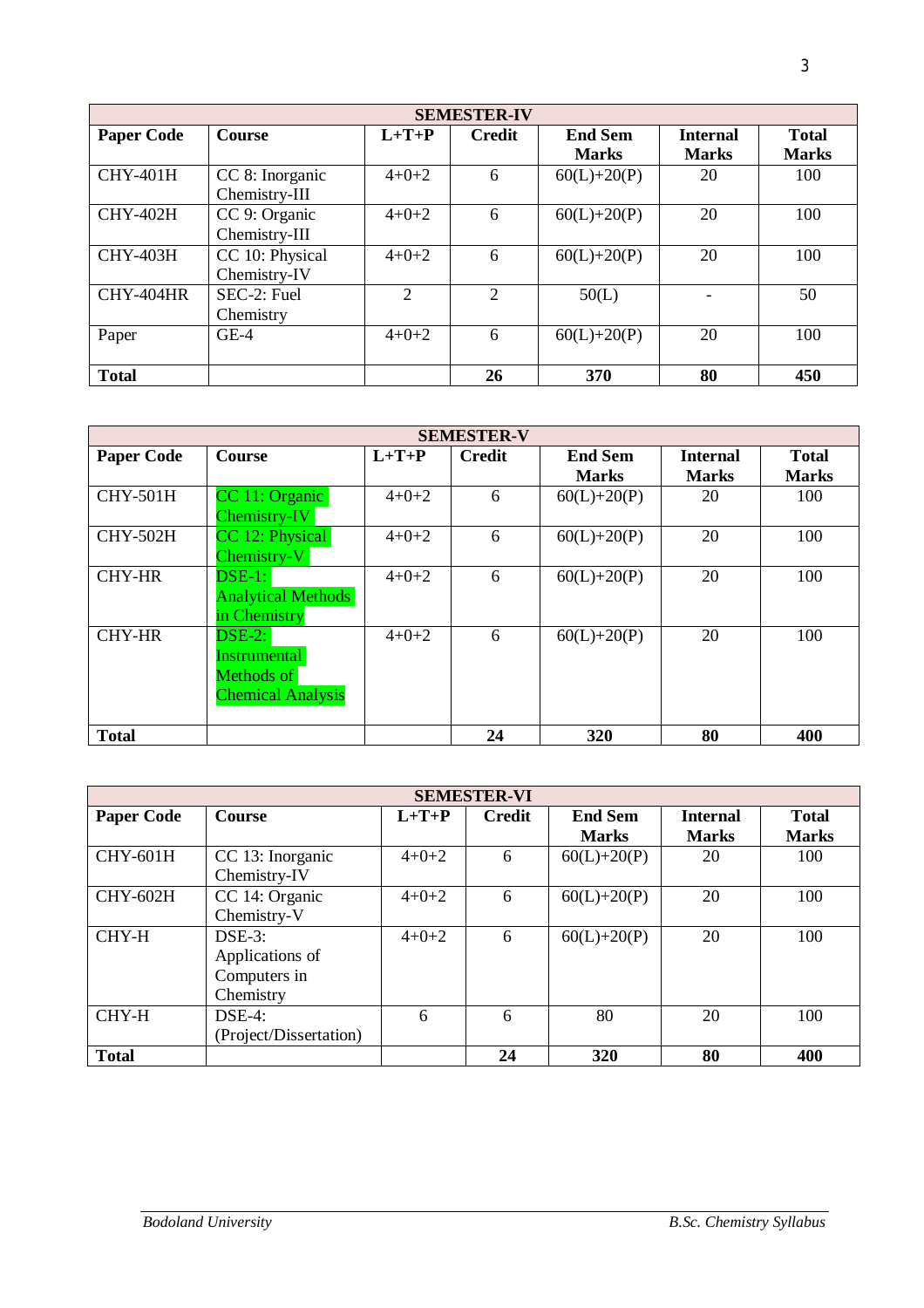# **B.Sc. HONOURS IN CHEMISTRY (***CORE COURSES***)**

#### **SEMESTER I**

# **CHEMISTRY-CC 1: INORGANIC CHEMISTRY-I (Credits: Theory-04, Practicals-02) Theory: 60 Lectures**

#### **Atomic Structure:**

Bohr's theory, its limitations and atomic spectrum of hydrogen atom. Wave mechanics: de Broglie equation, Heisenberg's Uncertainty Principle and its significance, Schrödinger's wave equation, significance of  $\psi$  and  $\psi^2$ . Quantum numbers and their significance. Pauli's Exclusion Principle, Hund's rule of maximum multiplicity, Aufbau's principle and its limitations.

#### **(14 Lectures)**

#### **Periodicity of Elements:**

*s*, *p*, *d*, *f* block elements, the long form of periodic table. Detailed discussion of the following properties of the elements, with reference to *s* and *p*-block.

(a) Effective nuclear charge, shielding or screening effect, Slater rules, variation of effective nuclear charge in periodic table.

- (b) Atomic radii (van der Waals)
- (c) Ionic and crystal radii.
- (d) Covalent radii (octahedral and tetrahedral)

(e) Ionization enthalpy, Successive ionization enthalpies and factors affecting ionization energy. Applications of ionization enthalpy.

- (f) Electron gain enthalpy, trends of electron gain enthalpy.
- (g) Electronegativity, Pauling's/ Mulliken's electronegativity scales.

#### **(16 Lectures)**

#### **Chemical Bonding:**

(i) *Ionic bond:* General characteristics, types of ions, size effects, radius ratio rule and its limitations. Packing of ions in crystals. Born-Landé equation with derivation. Madelung constant, Born-Haber cycle and its application, Solvation energy.

(ii) *Covalent bond:* Lewis structure, Valence Bond theory (Heitler-London approach).Energetics of hybridization, equivalent and non-equivalent hybrid orbitals. Bent's rule, Resonance and resonance energy, Molecular orbital theory. Molecular orbital diagrams of diatomic and simple polyatomic molecules  $N_2$ ,  $O_2$ ,  $C_2$ ,  $B_2$ ,  $F_2$ ,  $CO$ ,  $NO$ , and their ions; HCl, BeF2, CO2, (idea of s-p mixing and orbital interaction to be given). Formal charge, Valence shell electron pair repulsion theory (VSEPR), shapes of simple molecules and ions containing lone pairs and bond pairs of electrons, multiple bonding ( $\sigma$  and  $\pi$  bond approach) and bond lengths.

Covalent character in ionic compounds, polarizing power and polarizability. Fajan's rules and consequences of polarization.

Ionic character in covalent compounds: Bond moment and dipole moment.

(iv) *Weak Chemical Forces:* van der Waals forces, ion-dipole forces, dipole-dipole interactions, induced dipole interactions, Instantaneous dipole-induced dipole interactions. Repulsive forces, Hydrogen bonding (theories of hydrogen bonding, valence bond treatment) Effects of chemical force, melting and boiling points, solubility energetics of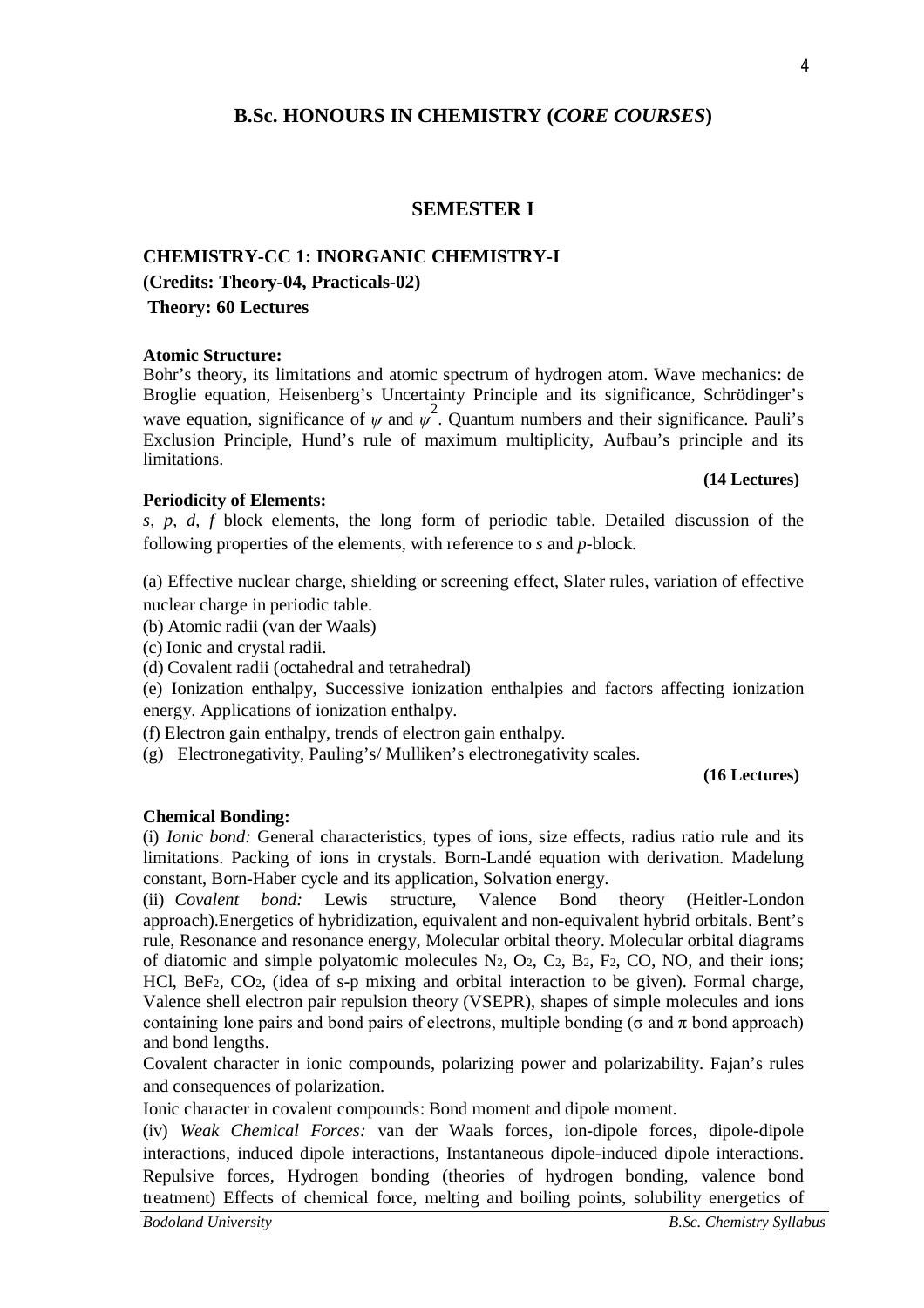dissolution process.

#### **Oxidation-Reduction:**

Redox equations, Standard Electrode Potential and its application to inorganic reactions.

**(4 Lectures)**

**(26 Lectures)**

#### **Reference Books:**

- Lee, J.D. *Concise Inorganic Chemistry* ELBS, 1991.
- Douglas, B.E. and McDaniel, D.H. *Concepts & Models of Inorganic Chemistry* Oxford, 1970
- □ Atkins, P.W. & Paula, J. *Physical Chemistry*, 10<sup>th</sup> Ed., Oxford University Press, 2014.
- Day, M.C. and Selbin, J. *Theoretical Inorganic Chemistry*, ACS Publications, 1962.
- □ Rodger, G.E. *Inorganic and Solid State Chemistry*, Cengage Learning India Edition, 2002.

# **CHEMISTRY LAB- CC 1 LAB: 60 Lectures**

#### **(A) Titrimetric Analysis**

(i) Preparation of solutions of different Molarity/Normality of titrants

#### **(B) Acid-Base Titrations**

- (i) Estimation of carbonate and hydroxide present together in mixture.
- (ii) Estimation of carbonate and bicarbonate present together in a mixture.

# **(C) Oxidation-Reduction Titrimetry**

- (i) Estimation of Fe  $(II)$  and oxalic acid using standardized KMnO<sub>4</sub> solution.
- (ii) Estimation of Fe  $(II)$  with K<sub>2</sub>Cr<sub>2</sub>O<sub>7</sub> using internal (diphenylamine) and external indicator.

#### **Reference text:**

1. Mendham, J., A. I. Vogel's *Quantitative Chemical Analysis 6thEd.,* Pearson, 2009.

# **CHEMISTRY–CC 2: PHYSICAL CHEMISTRY-I**

**(Credits: Theory-04, Practicals-02)**

#### **Theory: 60 Lectures**

#### **Gaseous stat**e:

Kinetic molecular model of a gas: postulates and derivation of the kinetic gas equation; collision frequency; collision diameter; mean free path and viscosity of gases, including their temperature and pressure dependence, relation between mean free path and coefficient of viscosity, calculation of σ from η; variation of viscosity with temperature and pressure.

Maxwell distribution and its use in evaluating molecular velocities (average, root mean square and most probable) and average kinetic energy.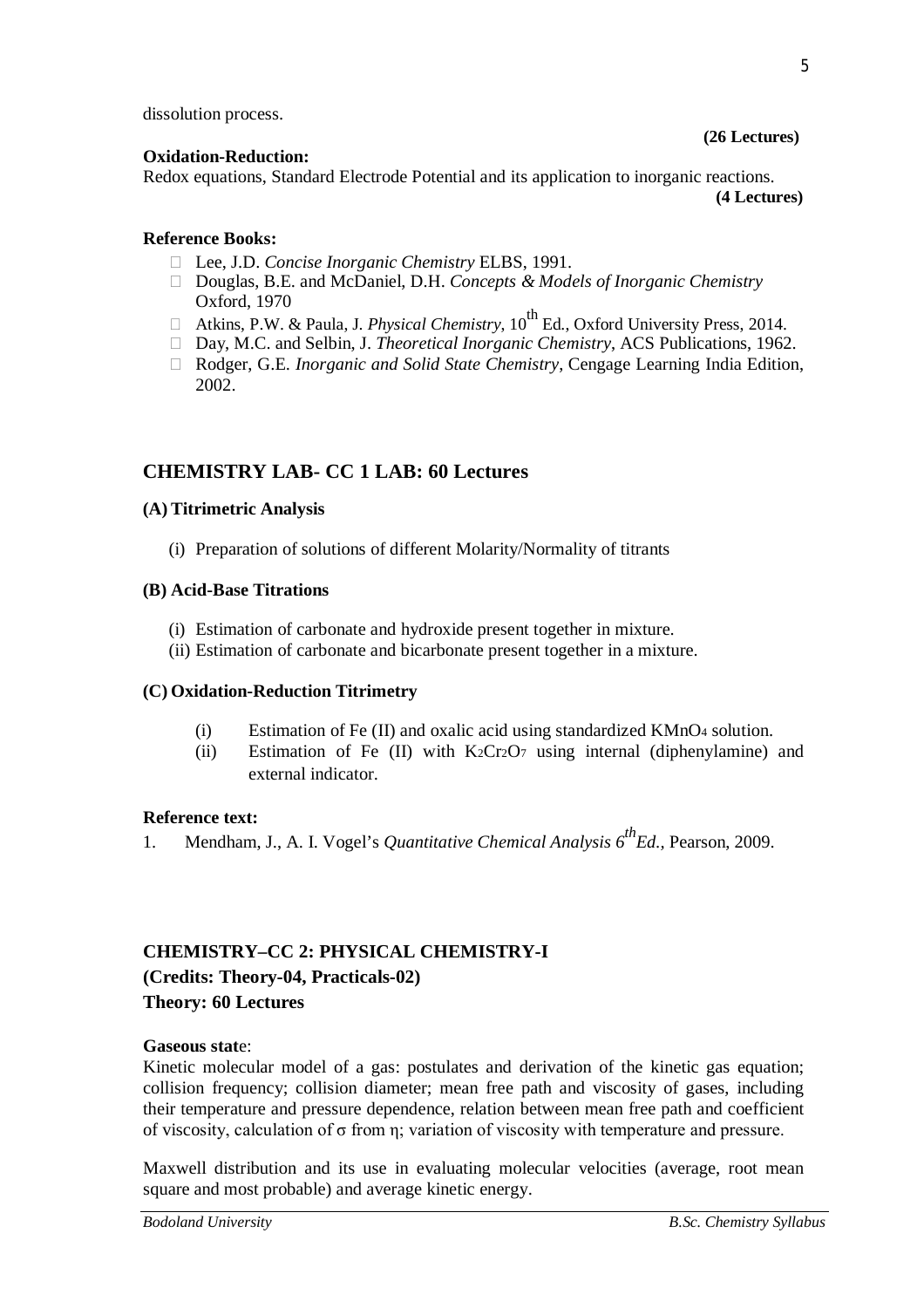Behaviour of real gases: Deviations from ideal gas behaviour, compressibility factor, *Z*, and its variation with pressure for different gases. Causes of deviation from ideal behaviour. van der Waals equation of state, its derivation and application in explaining real gas behaviour, critical state, relation between critical constants and van der Waals constants, law of corresponding states. **(18 Lectures)**

#### **Liquid state:**

Physical properties of liquids; vapour pressure, surface tension and coefficient of viscosity, and their determination. Effect of addition of various solutes on surface tension and viscosity. **(6 Lectures)**

#### **Solid state:**

Nature of the solid state, law of constancy of interfacial angles, law of rational indices, Miller indices, elementary ideas of symmetry, symmetry elements and symmetry operations, qualitative idea of point and space groups, seven crystal systems and fourteen Bravais lattices; X-ray diffraction, Bragg's law, a simple account of rotating crystal method Glasses and liquid crystals. **(16 Lectures)** 

### **Ionic equilibria:**

Strong, moderate and weak electrolytes, degree of ionization, factors affecting degree of ionization, ionization constant and ionic product of water. Ionization of weak acids and bases, pH scale, common ion effect; dissociation constants of mono-, acids (exact treatment).

Salt hydrolysis-calculation of hydrolysis constant, degree of hydrolysis and pH for different salts. Buffer solutions; derivation of Henderson equation and its applications; buffer capacity, buffer range, buffer action.

Solubility and solubility product of sparingly soluble salts – applications of solubility product principle. Theory of acid–base indicators; selection of indicators and their limitations. **(20 Lectures)**

# **Reference Books:**

- Atkins, P. W. & Paula, J. de *Atkin's Physical Chemistry*  $10^{th}$  Ed., Oxford University Press (2014).
- □ Ball, D. W. *Physical Chemistry* Thomson Press, India (2007).
- $\Box$  Castellan, G. W. *Physical Chemistry* 4<sup>th</sup> Ed. Narosa (2004).
- Mortimer, R. G. *Physical Chemistry* 3 rd Ed. Elsevier: NOIDA, UP (2009).
- □ Engel, T. & Reid, P. *Physical Chemistry* 3<sup>rd</sup> Ed. Pearson (2013).

# **CHEMISTRY LAB-CC 2 LAB: 60 Lectures**

- 1. **Surface tension measurements.** 
	- a. Determine the surface tension by drop number method.
- 2. **Viscosity measurement using Ostwald's viscometer**.
	- a. Determination of viscosity of aqueous solutions of (ii) ethanol and (iii) sugar at room temperature.
	- b. Study the variation of viscosity of sucrose solution with the concentration of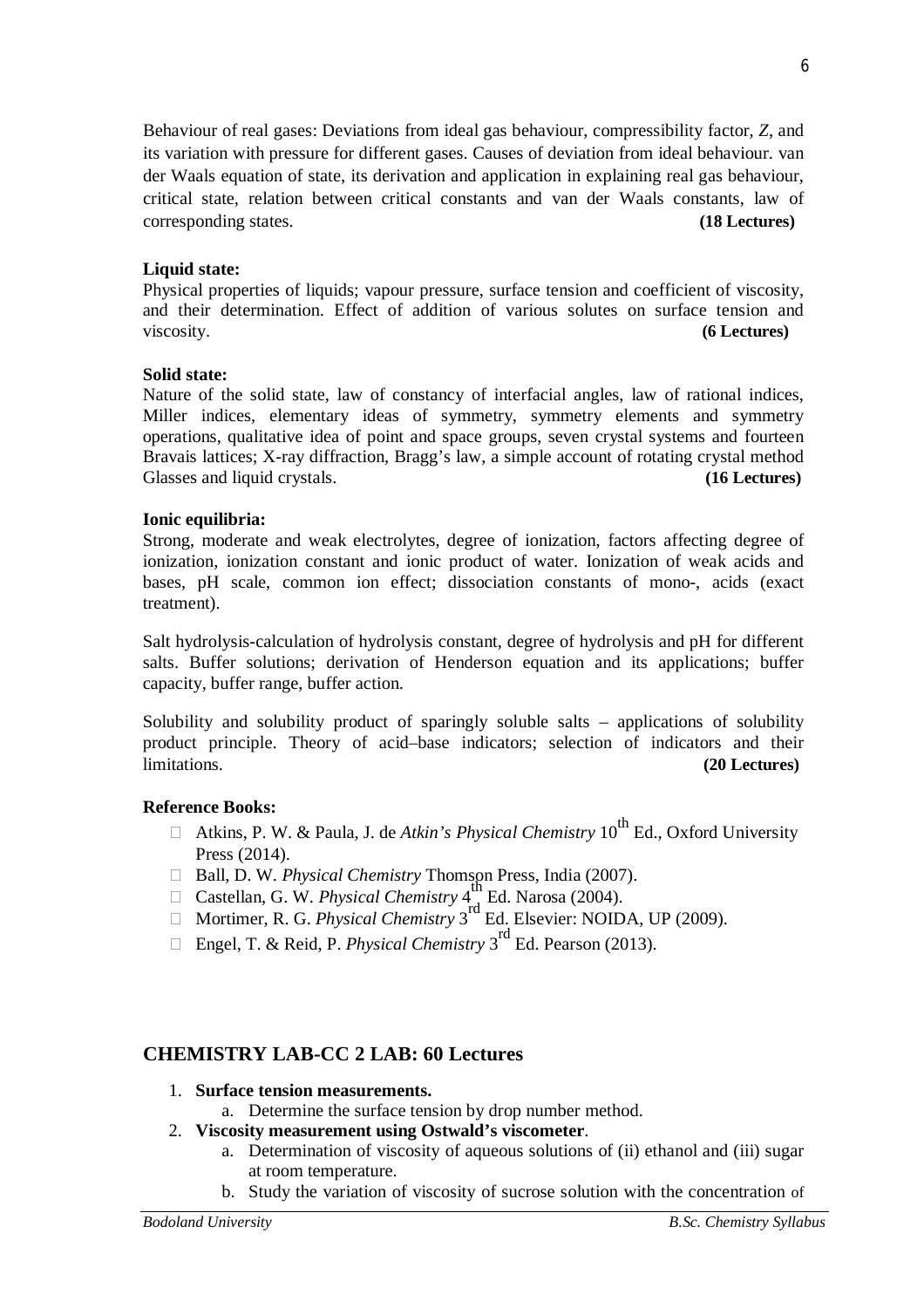**Noble Gases:**

solute. **3. pH metry** 

- a. Study the effect on pH of addition of HCl/NaOH to solutions of acetic acid, sodium acetate and their mixtures.
- b. pH metric titration of (i) strong acid vs. strong base, (ii) weak acid vs. strong base.

#### **Reference Books**

- Khosla, B. D.; Garg, V. C. &Gulati, A. *Senior Practical Physical Chemistry,* R. Chand & Co.: New Delhi (2011).
- Garland, C. W.; Nibler, J. W. & Shoemaker, D. P. *Experiments in Physical Chemistry8th Ed*.; McGraw-Hill: New York (2003).
- □ Halpern, A. M. & McBane, G. C. *Experimental Physical Chemistry*  $3^{rd}Ed$ ; W.H. Freeman & Co.: New York (2003).

# **SEMESTER III**

# **CHEMISTRY-CC 5: INORGANIC CHEMISTRY-II (Credits: Theory-04, Practicals-02) Theory: 60 Lectures**

#### **General Principles of Metallurgy**

**Chemistry of** *s* **and** *p* **Block Elements:**

Chief modes of occurrence of metals based on standard electrode potentials. Ellingham diagrams for reduction of metal oxides using carbon and carbon monoxide as reducing agent. Electrolytic Reduction, Hydrometallurgy.

#### **Acids and Bases**

Brönsted-Lowry concept of acid-base reactions, solvated proton, relative strength of acids, types of acid-base reactions, levelling solvents, Lewis acid-base concept, Classification of Lewis acids, Hard and Soft Acids and Bases (HSAB).

# **(8 Lectures)**

**(6 Lectures)**

Inert pair effect, Relative stability of different oxidation states, diagonal relationship and anomalous behaviour of first member of each group. Allotropy and catenation. Complex formation tendency of *s* and *p* block elements.

Hydrides and their classification ionic, covalent and interstitial. Basic beryllium acetate and nitrate.

Study of the following compounds with emphasis on structure, bonding, preparation, properties and uses.

Boric acid and borates, boron nitrides, borohydrides (diborane) carboranes interhalogen compounds, polyhalide ions, pseudohalogens.

Preparation and properties of XeF<sub>2</sub>, XeF<sub>4</sub> and XeF<sub>6</sub>; Nature of bonding in noble gas

#### **(30 Lectures)**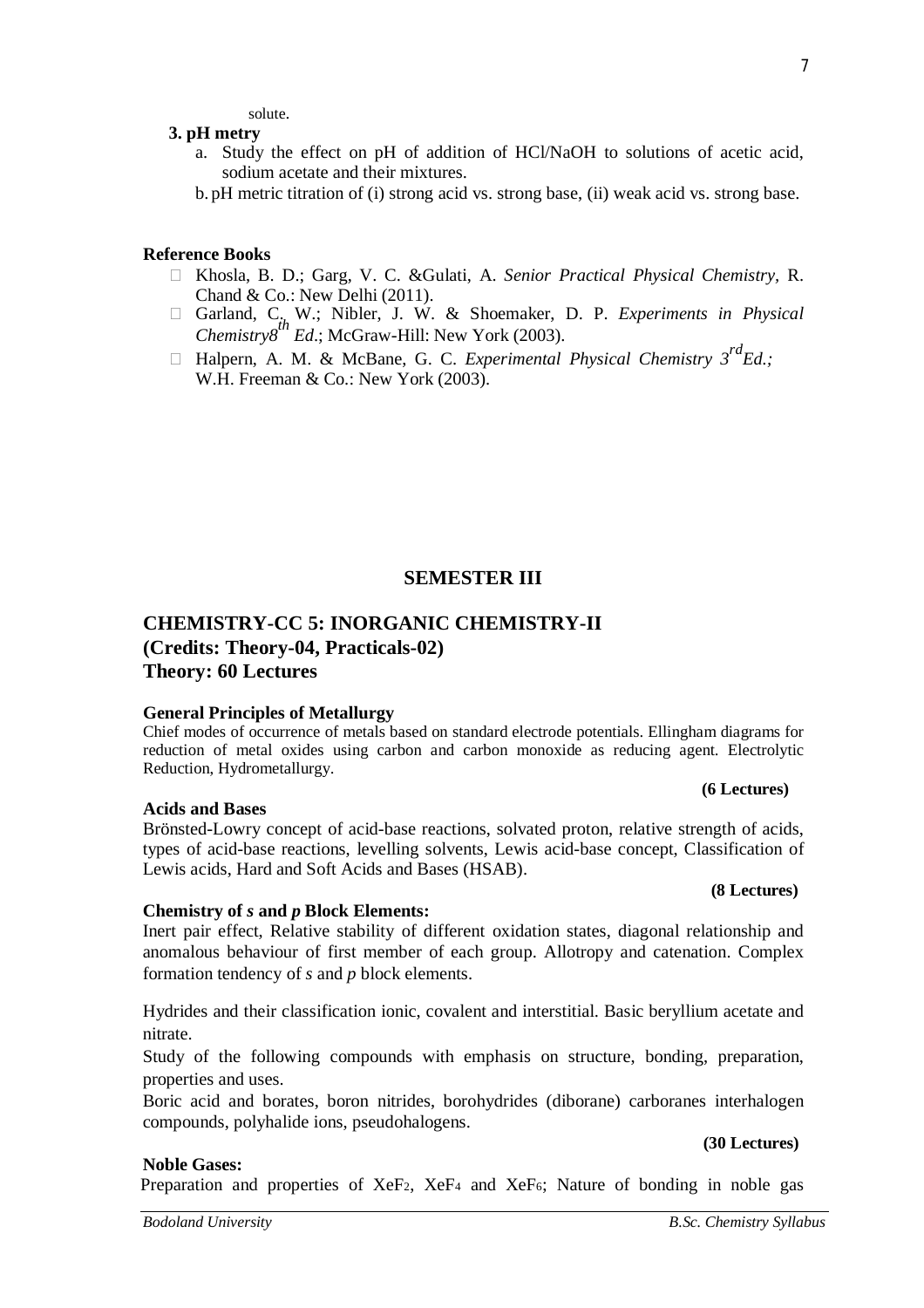compounds (Valence bond treatment and MO treatment for XeF2). Molecular shapes of noble gas compounds (VSEPR theory).

#### **Inorganic Polymers:**

**(8 Lectures)**

Types of inorganic polymers, comparison with organic polymers, synthesis, structural aspects and applications of silicones and siloxanes. Borazines, silicates.

#### **(8 Lectures)**

#### **Reference Books:**

- Lee, J.D. *Concise Inorganic Chemistry*, ELBS, 1991.
- Douglas, B.E; Mc Daniel, D.H. & Alexander, J.J. *Concepts & Models of Inorganic Chemistry 3rd Ed.*, John Wiley Sons, N.Y. 1994.
- Greenwood, N.N. & Earnshaw. *Chemistry of the Elements*, Butterworth-Heinemann. 1997.
- □ Cotton, F.A. & Wilkinson, G. *Advanced Inorganic Chemistry*, Wiley, VCH, 1999.
- Rodger, G.E. *Inorganic and Solid State Chemistry*, Cengage Learning India Edition, 2002.
- □ Miessler, G. L. & Donald, A. Tarr. *Inorganic Chemistry* 4<sup>th</sup> Ed., Pearson, 2010.
- □ Atkin, P. *Shriver & Atkins' Inorganic Chemistry* 5<sup>th</sup> Ed. Oxford University Press (2010).

# **CHEMISTRY LAB-CC 5 LAB: 60 Lectures**

#### **(A)Iodo / Iodimetric Titrations**

(i) Estimation of Cu(II) and K<sub>2</sub>Cr<sub>2</sub>O<sub>7</sub> using sodium thiosulphate solution (Iodimetrically).

#### **(B) Inorganic preparations**

#### (i) Cuprous Chloride, Cu2Cl<sup>2</sup>

(ii) Preparation of Aluminium potassium sulphate KAl(SO4)2.12H2O (Potash alum) or Chrome alum.

#### **Reference Books:**

Mendham, J., *A. I. Vogel's Quantitative Chemical Analysis 6thEd.,* Pearson, 2009.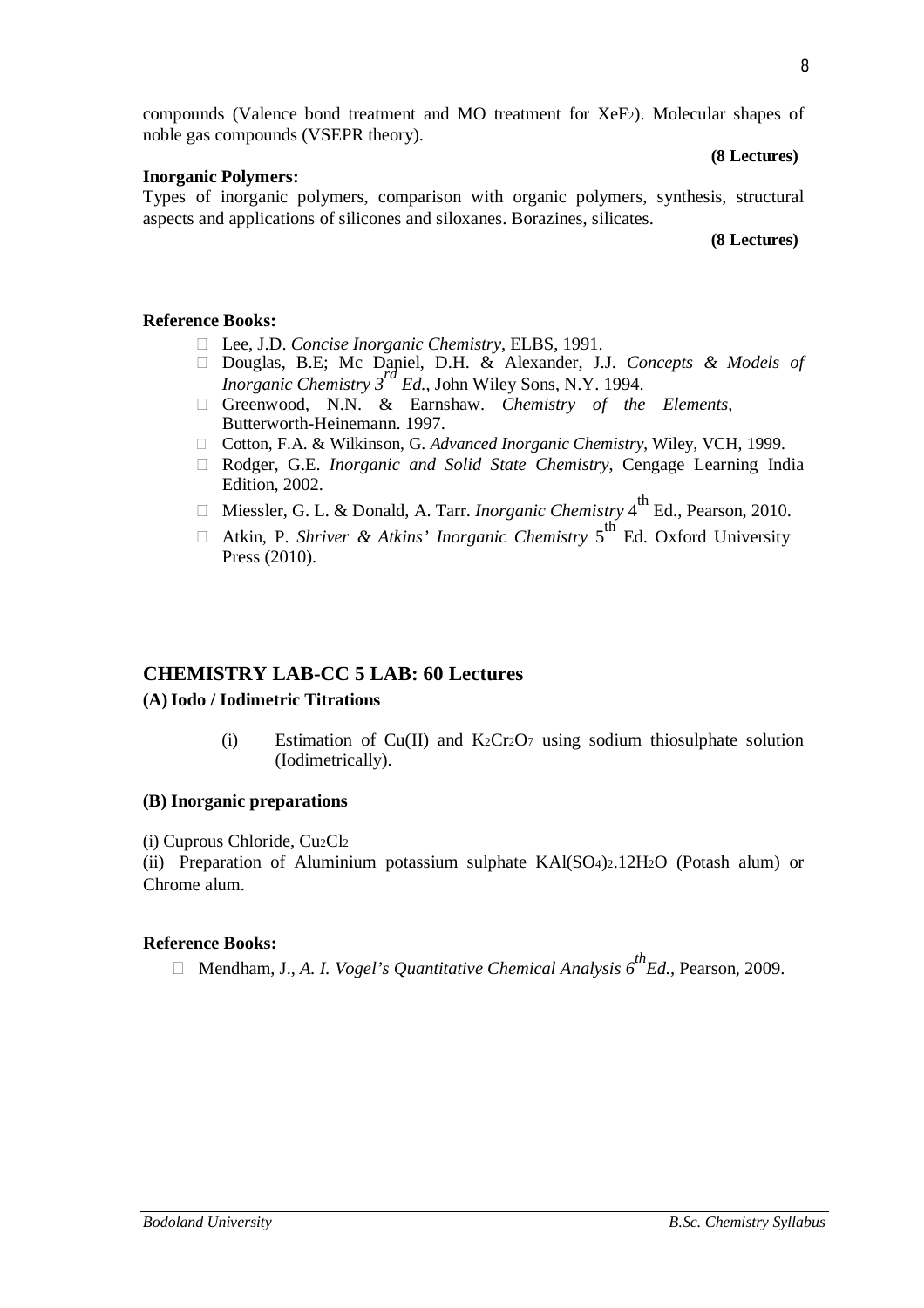# **CHEMISTRY-CC 6: ORGANIC CHEMISTRY-II (Credits: Theory-04, Practicals-02) Theory: 60 Lectures**

#### **Chemistry of Halogenated Hydrocarbons:**

*Alkyl halides:* Nucleophilic substitution reactions – SN1, SN2 and SNi mechanisms with stereochemical aspects and effect of solvent etc.; nucleophilic substitution vs. elimination.

*Aryl halides*. Nucleophilic aromatic substitution; SNAr, Benzyne mechanism.

Relative reactivity of alkyl, allyl/benzyl, vinyl and aryl halides towards nucleophilic substitution reactions.

#### **Alcohols, Phenols, Ethers and Epoxides:**

Alcohols: Relative reactivity of 1°, 2°, 3° alcohols, Bouvaelt-Blanc Reduction; Glycols: Oxidation by periodic acid and lead tetraacetate, Pinacol-Pinacolone rearrangement.

*Phenols:* Acidity and factors effecting it, Ring substitution reactions, Reimer–Tiemann and Kolbe's–Schmidt Reactions, Fries and Claisen rearrangements with mechanism.

*Ethers and Epoxides:* Preparation and reactions with acids. Reactions of epoxides with alcohols, ammonia derivatives and LiAlH4.

#### (**16 Lectures)**

**(16 Lectures)**

#### **Carbonyl Compounds:**

Nucleophilic additions, Nucleophilic addition-elimination reactions with ammonia derivatives with mechanism; Mechanisms of Aldol and Benzoin condensation, Knoevenagel condensation, Claisen-Schmidt, Perkin, Cannizzaro and Wittig reaction, Beckmann and Benzil-Benzilic acid rearrangements, haloform reaction and Baeyer Villiger oxidation, αsubstitution reactions, oxidations and reductions (Clemmensen, Wolff-Kishner, LiAlH4, NaBH<sub>4</sub>).

Active methylene compounds: Keto-enol tautomerism. Preparation and synthetic applications of diethyl malonate and ethyl acetoacetate.

#### **Carboxylic Acids and their Derivatives:**

Typical reactions of dicarboxylic acids, hydroxy acids and unsaturated acids: succinic/phthalic, lactic, malic, tartaric, citric, maleic and fumaric acids.

Reactions of acid chlorides, anhydrides, esters and amides; Comparative study of nucleophilic sustitution at acyl group -Mechanism of acidic and alkaline hydrolysis of esters, Claisen condensation, Dieckmann and Reformatsky reactions, Hofmann-bromamide degradation and Curtius rearrangement.

#### **Sulphur containing compounds:**

Preparation and reactions of thiols, thioethers and sulphonic acids.

#### **(4 Lectures)**

#### **Reference Books:**

□ Morrison, R. T. & Boyd, R. N. *Organic Chemistry*, Dorling Kindersley (India) Pvt. Ltd. (Pearson Education).

# **(10 Lectures)**

(**14 Lectures)**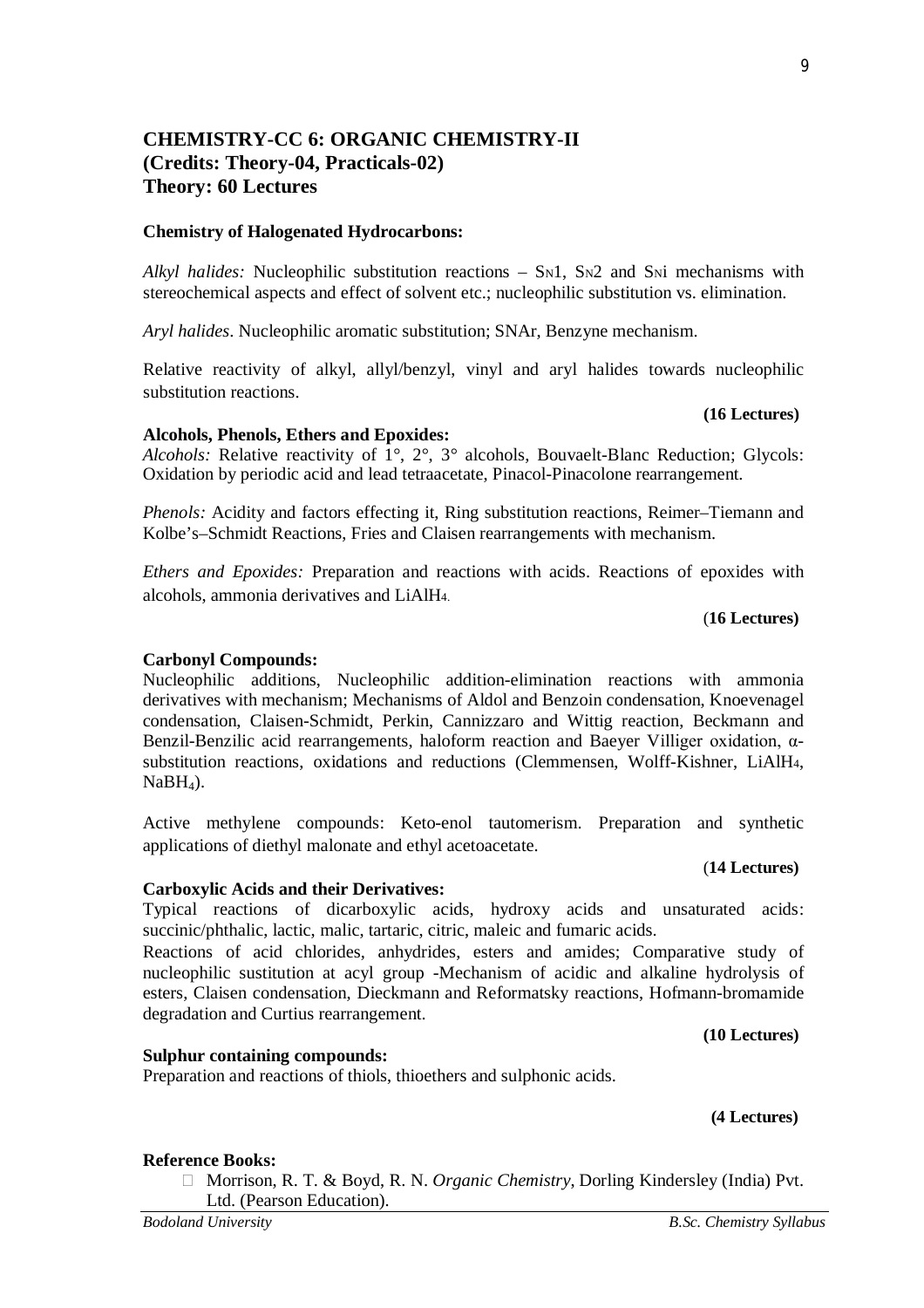- Finar, I. L. *Organic Chemistry* (*Volume 1*), Dorling Kindersley (India) Pvt. Ltd. (Pearson Education).
- Graham Solomons, T.W. *Organic Chemistry,* John Wiley & Sons, Inc.
- $\Box$  McMurry, J.E. *Fundamentals of Organic Chemistry*,  $7<sup>th</sup>$  Ed. Cengage Learning India Edition, 2013.

# **CHEMISTRY LAB- CC 6 LAB: 60 Lectures**

- 1. Functional group tests for alcohols, phenols, carbonyl and carboxylic acid group.
- 2. Organic preparations:
	- i. Acetylation of one of the following compounds: amines (aniline, *o*-, *m*-, *p*toluidines and *o*-, *m*-, *p*-anisidine) and phenols (β-naphthol, vanillin, salicylic acid) by any one method:
		- a. Using conventional method.
		- b. Using green approach
	- ii. Benzolyation of one of the following amines (aniline, *o*-, *m*-, *p* toluidines and *o*-, *m*-, *p*-anisidine) and one of the following phenols (β-naphthol, resorcinol, pcresol) by Schotten-Baumann reaction.
- iii. Bromination of any one of the following:
	- a. Acetanilide by conventional methods
	- b. Acetanilide using green approach (Bromate-bromide method)
- iv. Nitration of any one of the following:
	- a. Acetanilide/nitrobenzene by conventional method
	- b. Salicylic acid by green approach (using ceric ammonium nitrate).

The above derivatives should be prepared using 0.5-1g of the organic compound. The solid samples must be collected and may be used for recrystallization, melting point and TLC.

#### **Reference Books**

- Mann, F.G. & Saunders, B.C. *Practical Organic Chemistry,* Pearson Education (2009).
- Furniss, B.S., Hannaford, A.J., Smith, P.W.G. &Tatchell, A.R. *Practical Organic Chemistry,*  $5^{th}$  *Ed.* Pearson (2012).
- Ahluwalia, V.K. &Aggarwal, R. *Comprehensive Practical Organic Chemistry: Preparation and Quantitative Analysis,* University Press (2000).
- Ahluwalia, V.K. & Dhingra, S. *Comprehensive Practical Organic Chemistry: Qualitative Analysis,* University Press (2000).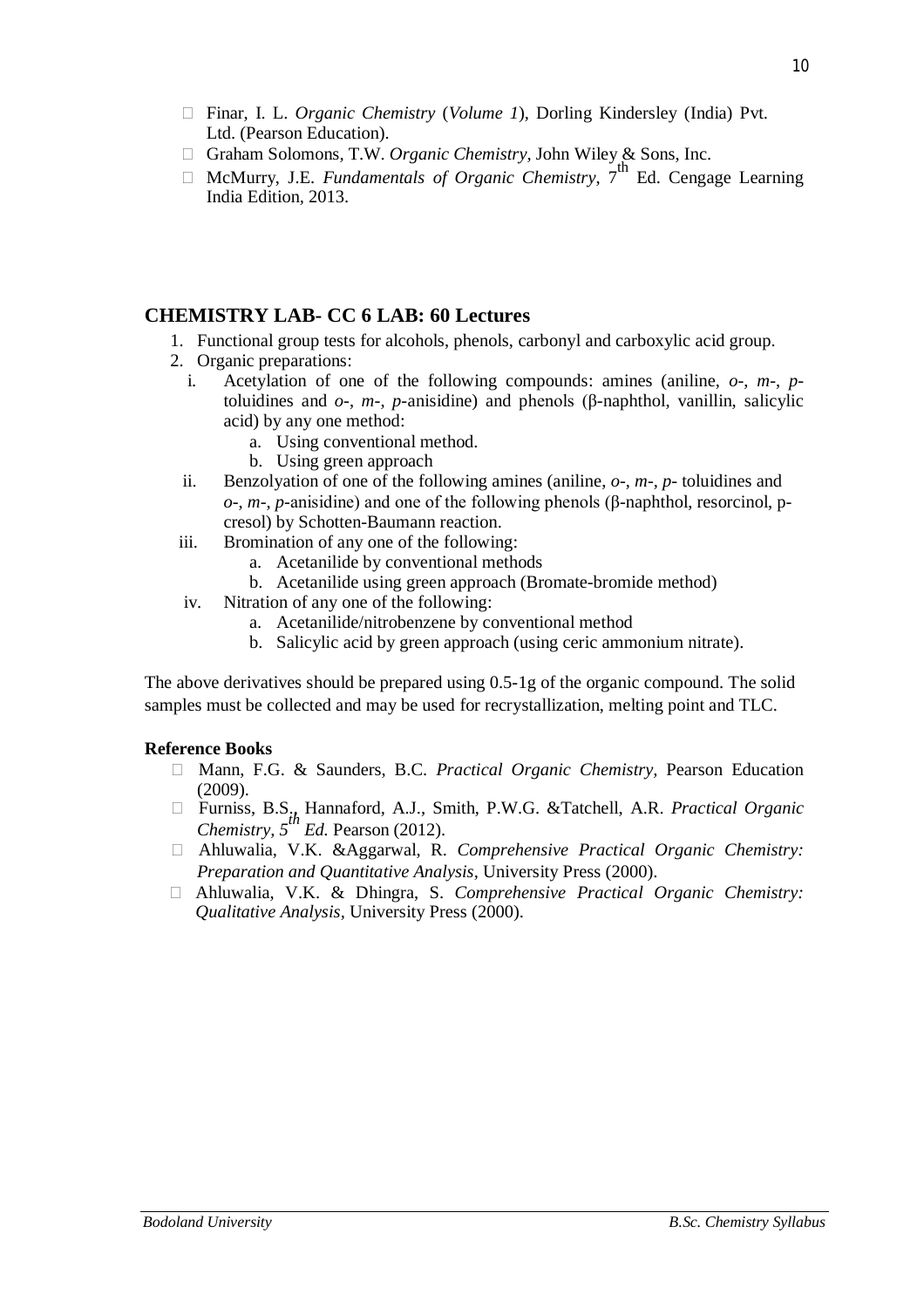# **CHEMISTRY-CC 7: PHYSICAL CHEMISTRY-III (Credits: Theory-04, Practicals-02) Theory: 60 Lectures**

## **Phase Equilibria:**

Concept of phases, components and degrees of freedom, derivation of Gibbs Phase Rule for nonreactive and reactive systems; Clausius-Clapeyron equation and its applications to solid-liquid, liquid-vapour and solid-vapour equilibria, phase diagram for one component systems, with applications.

Phase diagrams for systems of solid-liquid equilibria involving eutectic, congruent and incongruent melting points, solid solutions.

*Binary solutions:* Gibbs-Duhem-Margules equation, its derivation and applications to fractional distillation of binary miscible liquids (ideal and non-ideal), azeotropes, lever rule, partial miscibility of liquids, CST.

### **Chemical Kinetics**

Differential and integrated form of rate expressions up to second order reactions, experimental methods of the determination of rate laws, kinetics of complex reactions (integrated rate expressions up to first order only): (i) Opposing reactions (ii) parallel reactions and (iii) consecutive reactions and their differential rate equations (steady-state approximation in reaction mechanisms).

Temperature dependence of reaction rates; Arrhenius equation; activation energy. Collision theory of reaction rates. **(18 Lectures)**

## **Catalysis:**

Types of catalyst, specificity and selectivity. Enzyme catalysis, Michaelis-Menten mechanism, acid-base catalysis. **(8 Lectures)**

#### **Surface chemistry:**

Physical adsorption, chemisorption, adsorption isotherms.

#### **(6 Lectures)**

#### **Reference Books:**

- $\Box$  Peter Atkins & Julio De Paula, *Physical Chemistry* 10<sup>th</sup> Ed., Oxford University Press (2014).
- □ Castellan, G. W. *Physical Chemistry*, 4<sup>th</sup> Ed., Narosa (2004).
- □ McQuarrie, D. A. & Simon, J. D., *Molecular Thermodynamics*, Viva Books Pvt. Ltd.: New Delhi (2004).
- Engel, T. & Reid, P. *Physical Chemistry 3rdEd.,* Prentice-Hall (2012).
- Assael, M. J.; Goodwin, A. R. H.; Stamatoudis, M.; Wakeham, W. A. & Will, S. *Commonly Asked Questions in Thermodynamics.* CRC Press: NY (2011).
- Zundhal, S.S*. Chemistry Concepts and Applications* Cengage India (2011).
- □ Ball, D. W. *Physical Chemistry* Cengage India (2012).
- Mortimer, R. G. *Physical Chemistry 3rdEd.,* Elsevier: NOIDA, UP (2009).
- Levine, I. N. *Physical Chemistry*  $6^{th}$ *Ed.*, Tata McGraw-Hill (2011).
- Metz, C. R*. Physical Chemistry 2ndEd.,* Tata McGraw-Hill (2009).

#### **(28 Lectures)**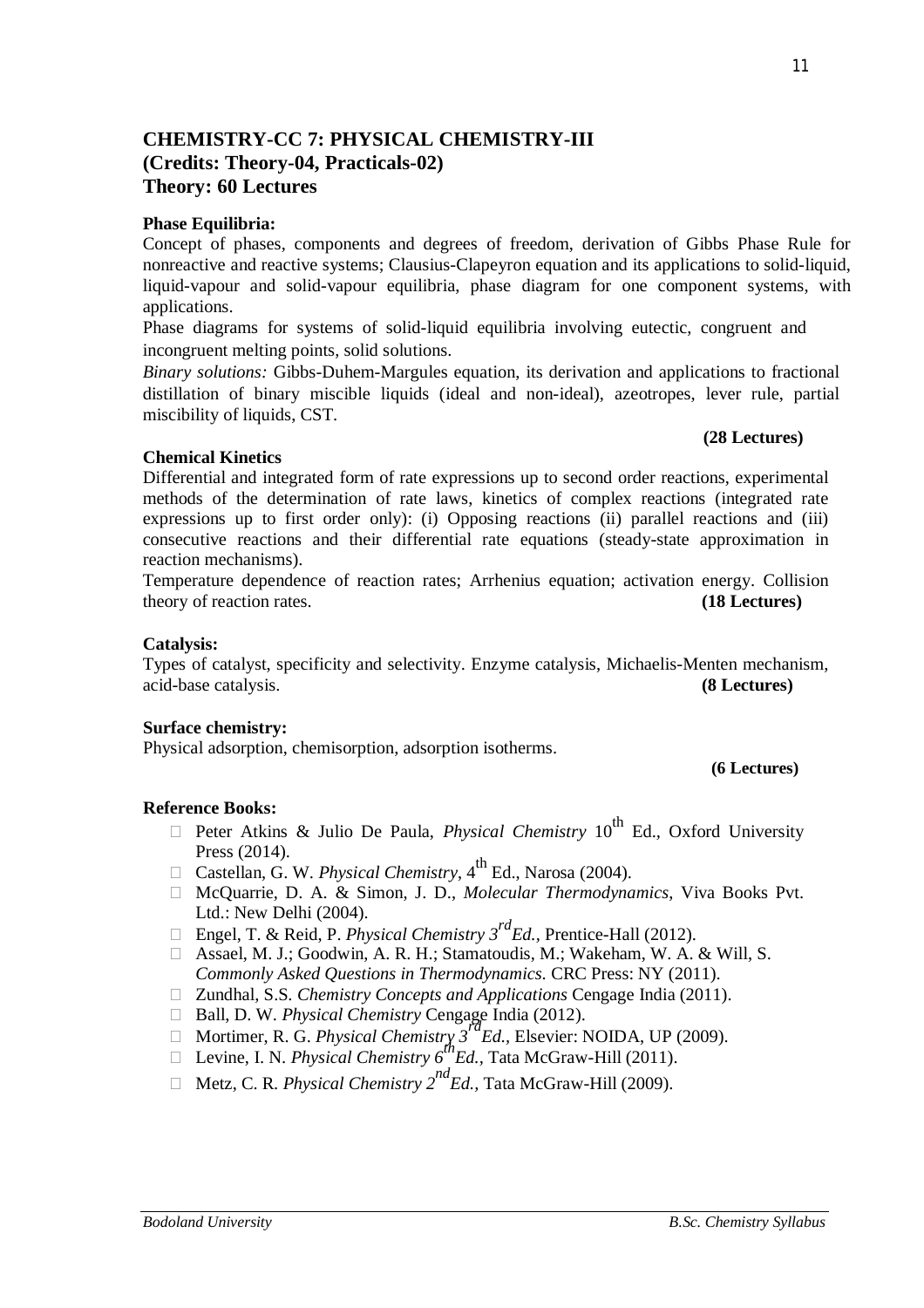# **CHEMISTRY PRACTICAL-CC 7 LAB: 60 Lectures**

- I. Determination of critical solution temperature and composition of the phenol-water system and to study the effect of impurities on it.
- V. Study the kinetics of the following reactions.
	- 1. Initial rate method: Iodide-persulphate reaction
	- 2. Integrated rate method:
		- a. Acid hydrolysis of methyl acetate with hydrochloric acid.
		- b. Saponification of ethyl acetate.

#### **VI. Adsorption**

I. Verify the Freundlich and Langmuir isotherms for adsorption of acetic acid on activated charcoal.

#### **Reference Books:**

- Khosla, B. D.; Garg, V. C. & Gulati, A. *Senior Practical Physical Chemistry,* R. Chand & Co.: New Delhi (2011).
- Garland, C. W.; Nibler, J. W. & Shoemaker, D. P. *Experiments in Physical Chemistry 8 th Ed.*; McGraw-Hill: New York (2003).
- Halpern, A. M. & McBane, G. C. *Experimental Physical Chemistry 3rdEd.;* W.H. Freeman & Co.: New York (2003).

# **SEMESTER V**

# **CHEMISTRY-CC 11: ORGANIC CHEMISTRY-IV (Credits: Theory-04, Practicals-02) Theory: 60 Lectures**

#### **Nucleic Acids**

Components of nucleic acids, Nucleosides and nucleotides. Structure of: Adenine, Guanine, Cytosine, Uracil and Thymine; Structure of polynucleotides. **(9 Lectures)**

#### **Amino Acids, Peptides and Proteins**

Amino acids, Peptides and their classification.

α-Amino Acids - Zwitterions, p*K*<sup>a</sup> values, isoelectric point and electrophoresis.

Study of peptides: determination of their primary structures-end group analysis, methods of peptide synthesis. **(16 Lectures)**

#### **Enzymes**

Introduction, classification and characteristics of enzymes. Salient features of active site of enzymes.

Mechanism of enzyme action (taking trypsin as example), factors affecting enzyme action, coenzymes and cofactors and their role in biological reactions, specificity of enzyme action (including stereospecificity), enzyme inhibitors and their importance.

(**8 Lectures**)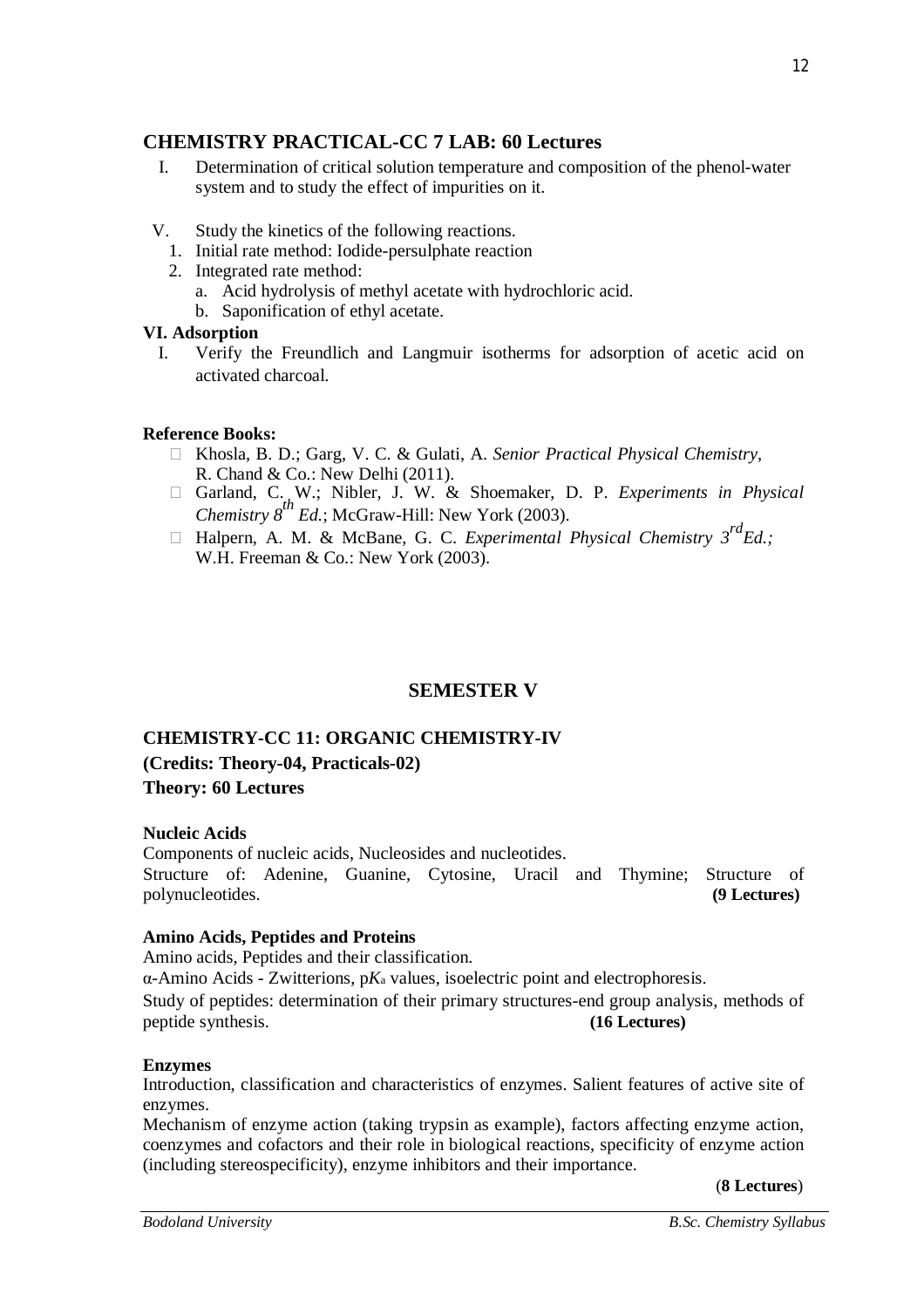**(8 Lectures)**

#### **Concept of Energy in Biosystems**

fats and oils. Reversion and rancidity.

**Lipids**

Cells obtain energy by the oxidation of foodstuff (organic molecules). Introduction to metabolism (catabolism, anabolism).

Introduction to oils and fats; common fatty acids present in oils and fats, Hydrogenation of

ATP: The universal currency of cellular energy, ATP hydrolysis and free energy change. Agents for transfer of electrons in biological redox systems:  $NAD^+$ , FAD.

Conversion of food to energy: Outline of catabolic pathways of carbohydrate- glycolysis, fermentation, Krebs cycle.

#### **Pharmaceutical Compounds: Structure and Importance**

Classification, structure and therapeutic uses of antipyretics: Paracetamol (with synthesis), Analgesics: Ibuprofen, Antimalarials: Chloroquine. An elementary treatment of Antibiotics and detailed study of chloramphenicol, Medicinal values of curcumin (haldi), azadirachtin (neem), vitamin C and antacid (ranitidine).

#### **(12 Lectures)**

**(7 Lectures)**

### **Reference Books:**

- □ Berg, J.M., Tymoczko, J.L. & Stryer, L. (2006) *Biochemistry*. 6<sup>th</sup> Ed. W.H. Freeman and Co.
- Nelson, D.L., Cox, M.M. & Lehninger, A.L. (2009) *Principles of Biochemistry. IV Edition.* W.H. Freeman and Co.
- Murray, R.K., Granner, D.K., Mayes, P.A. & Rodwell, V.W. (2009) *Harper's Illustrated Biochemistry.* XXVIII edition. Lange Medical Books/ McGraw-Hill.

# **CHEMISTRY PRACTICAL-CC 11 LAB**

#### **60 Lectures**

- 1. Estimation of proteins by Lowry's method.
- 2. Study of the action of salivary amylase on starch at optimum conditions.
- 3. Effect of temperature on the action of salivary amylase.
- 4. Saponification value of an oil or a fat.
- 5. Determination of Iodine number of an oil/ fat.

#### **Reference Books:**

- $\Box$  Manual of Biochemistry Workshop, 2012, Department of Chemistry, University of Delhi.
- Arthur, I. V. *Quantitative Organic Analysis,* Pearson.

# *Bodoland University B.Sc. Chemistry Syllabus*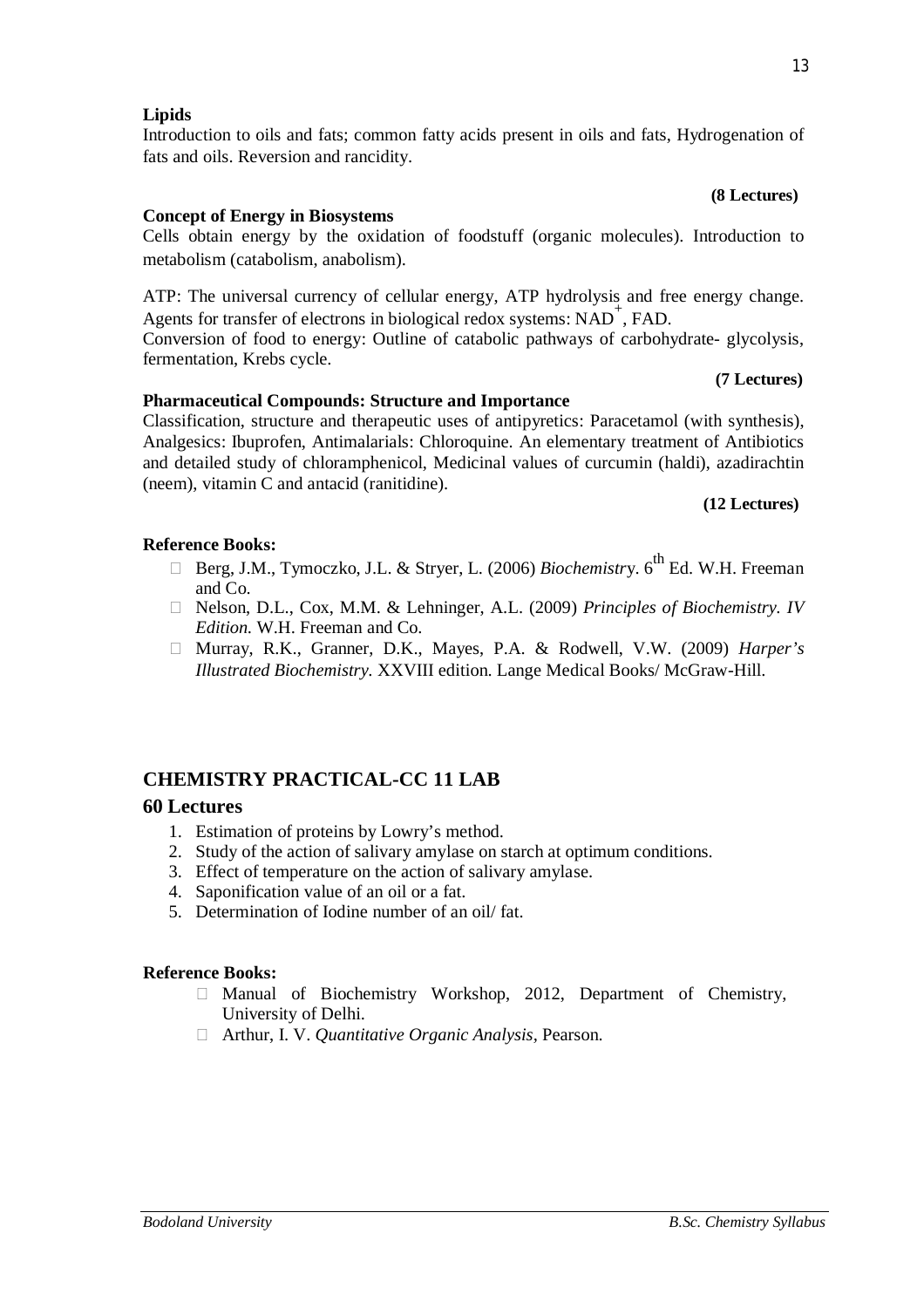# **CHEMISTRY-CC 12: PHYSICAL CHEMISTRY-V (Credits: Theory-04, Practicals-02) Theory: 60 Lectures**

#### **Quantum Chemistry**

Postulates of quantum mechanics, quantum mechanical operators, Schrödinger equation and its application to free particle and "particle-in-a-box" (rigorous treatment), quantization of energy levels, zero-point energy and Heisenberg Uncertainty principle; wave functions, probability distribution functions, nodal properties.

Qualitative treatment of simple harmonic oscillator model of vibrational motion: Setting up of Schrödinger equation and discussion of solution and wave functions. Vibrational energy of diatomic molecules and zero-point energy.

Angular momentum: Commutation rules, quantization of square of total angular momentum and z-component.

Rigid rotator model of rotation of diatomic molecule. Schrödinger equation, transformation to spherical polar coordinates.Separation of variables. Spherical harmonics. Discussion of solution.

Qualitative treatment of hydrogen atom and hydrogen-like ions: setting up of Schrödinger equation in spherical polar coordinates, radial part, quantization of energy (only final energy expression). Average and most probable distances of electron from nucleus.

**(24 Lectures)**

#### **Molecular Spectroscopy:**

Interaction of electromagnetic radiation with molecules and various types of spectra; Born-Oppenheimer approximation.

Rotation spectroscopy: Selection rules, intensities of spectral lines, determination of bond lengths of diatomic and linear triatomic molecules, isotopic substitution.

Vibrational spectroscopy: Classical equation of vibration, computation of force constant, amplitude of diatomic molecular vibrations, anharmonicity, Morse potential, dissociation energies, fundamental frequencies, overtones, hot bands, degrees of freedom for polyatomic molecules, modes of vibration, concept of group frequencies. Vibration-rotation spectroscopy: diatomic vibrating rotator, P, Q, R branches.

Electronic spectroscopy: Franck-Condon principle, electronic transitions, singlet and triplet states, fluorescence and phosphorescence, dissociation and pre-dissociation, calculation of electronic transitions of polyenes using free electron model.

Nuclear Magnetic Resonance (NMR) spectroscopy: Principles of NMR spectroscopy, Larmor precession, chemical shift and low resolution spectra, different scales, spin-spin coupling and high resolution spectra.

#### **(24 Lectures)**

#### **Photochemistry**

Characteristics of electromagnetic radiation, Lambert-Beer's law and its limitations, physical significance of absorption coefficients. Laws, of photochemistry, quantum yield, actinometry, examples of low and high quantum yields, photochemical equilibrium and the differential rate of photochemical reactions, photosensitised reactions, quenching.

**(12 Lectures)**

#### **Reference Books:**

- □ Banwell, C. N. & McCash, E. M. *Fundamentals of Molecular Spectroscopy* 4<sup>th</sup> Ed. Tata McGraw-Hill: New Delhi (2006).
- Chandra, A. K. *Introductory Quantum Chemistry* Tata McGraw-Hill (2001).
- **House, J. E.** *Fundamentals of Quantum Chemistry* **2<sup>nd</sup> Ed. Elsevier: USA (2004).**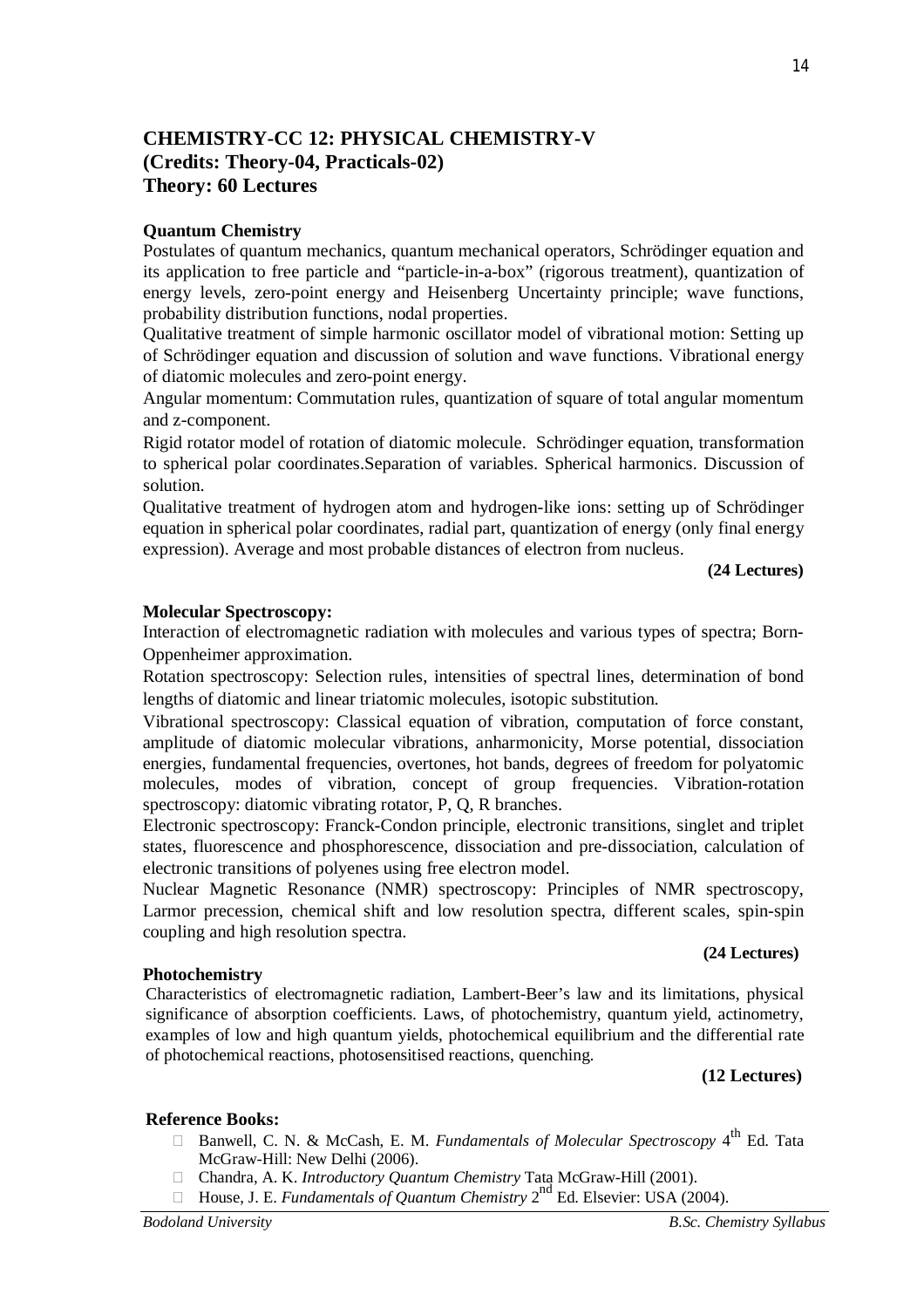- Kakkar, R. *Atomic & Molecular Spectroscopy*: *Concepts & Applications*, Cambridge University Press (2015).
- Lowe, J. P. & Peterson, K. *Quantum Chemistry*, Academic Press (2005).

# **CHEMISTRY PRACTICAL-CC 12 LAB 60 Lectures**

#### **UV/Visible spectroscopy**

- I. Study the 200-500 nm absorbance spectra of KMnO<sub>4</sub> and K<sub>2</sub>Cr<sub>2</sub>O<sub>7</sub> (in 0.1 M H<sub>2</sub>SO<sub>4</sub>) and determine the  $\lambda_{\text{max}}$  values. Calculate the energies of the two transitions in different units (J molecule<sup>-1</sup>, kJ mol<sup>-1</sup>, cm<sup>-1</sup>, eV).
- II. Study the pH-dependence of the UV-Vis spectrum (200-500 nm) of  $K_2Cr_2O_7$ .

# **Colorimetry**

- I. Verify Lambert-Beer's law and determine the concentration of CuSO4/KMnO4/K2Cr2O<sup>7</sup> in a solution of unknown concentration
- II. Determine the concentrations of  $KMnO_4$  and  $K_2Cr_2O_7$  in a mixture.
- III. Study the kinetics of iodination of propanone in acidic medium.

#### **Reference Books**

- Khosla, B. D.; Garg, V. C. & Gulati, A., *Senior Practical Physical Chemistry,* R. Chand & Co.: New Delhi (2011).
- Garland, C. W.; Nibler, J. W. & Shoemaker, D. P. *Experiments in Physical Chemistry 8th Ed.;* McGraw-Hill: New York (2003).
- □ Halpern, A. M. & McBane, G. C. *Experimental Physical Chemistry*  $3^{rd} Ed$ *:* W.H. Freeman & Co.: New York (2003).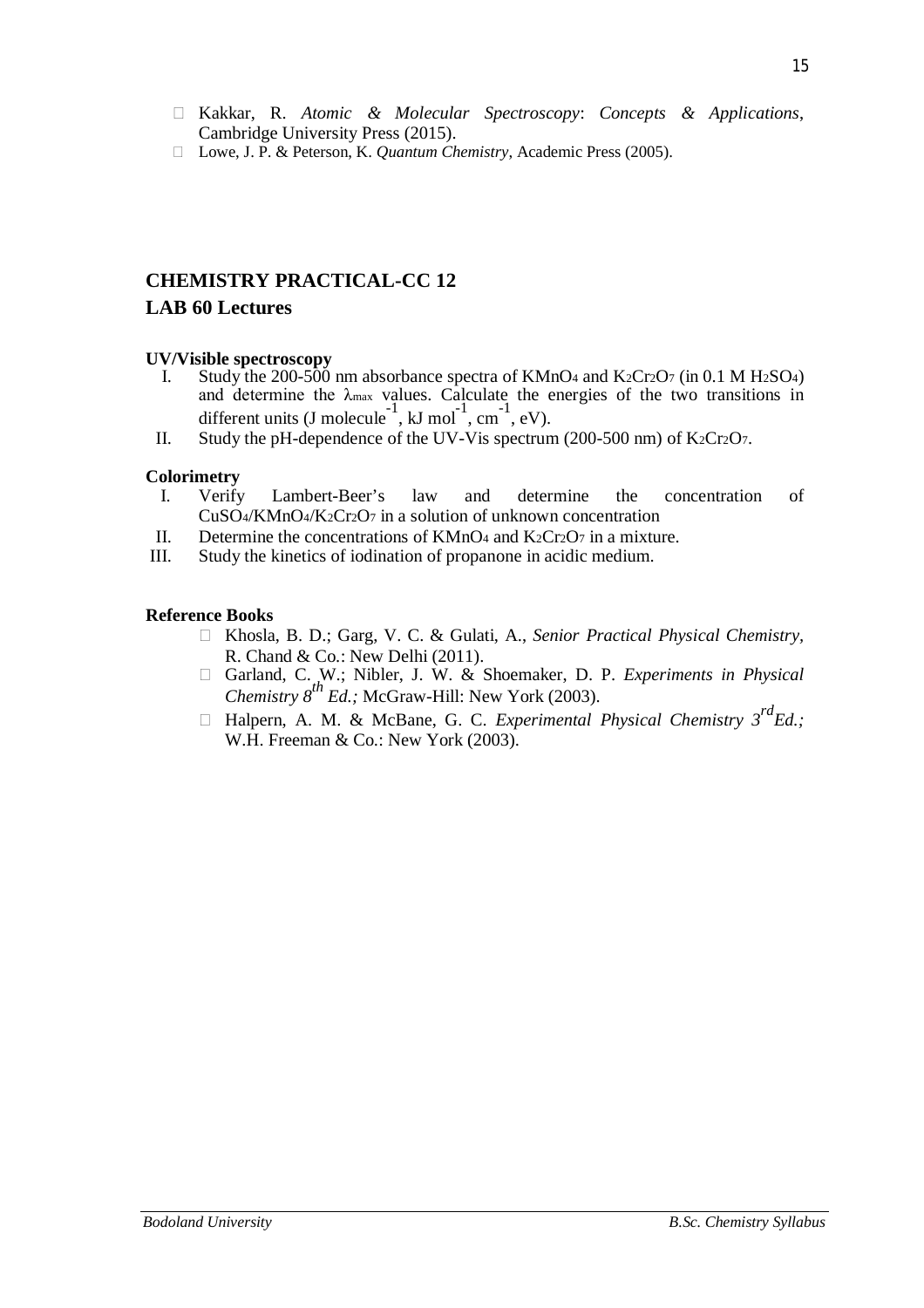# **Skill Enhancement Course (Credit: 02 each)**

(*SEC-1 & SEC-2 for the students of Chemistry Honours*)

# **SEC-1: BASIC ANALYTICAL CHEMISTRY (Credits: 02) 30 Lectures**

**Introduction:** Introduction to Analytical Chemistry and its interdisciplinary nature. Concept of sampling. Importance of accuracy, precision and sources of error in analytical measurements. Presentation of experimental data and results, from the point of view of significant figures.

**Analysis of soil**: Composition of soil, Concept of pH and pH measurement, Complexometric titrations, Chelation, Chelating agents, use of indicators.

- a. Determination of pH of soil samples.
- b. Estimation of Calcium and Magnesium ions as Calcium carbonate by complexometric titration.

**Analysis of water:** Definition of pure water, sources responsible for contaminating water, water sampling methods, water purification methods.

- a. Determination of pH, acidity and alkalinity of a water sample.
- b. Determination of dissolved oxygen (DO) of a water sample.

**Analysis of food products:** Nutritional value of foods, idea about food processing and food preservations and adulteration.

- a. Identification of adulterants in some common food items like coffee powder, asafoetida, chilli powder, turmeric powder, coriander powder and pulses, etc.
- b. Analysis of preservatives and colouring matter.

#### **Suggested Applications (Any one)**:

- a. To study the uses of phenolphthalein in trap cases.
- b. To analyse arson accelerants.
- c. To carry out analysis of gasoline.

#### **Suggested Instrumental demonstrations:**

- a. Estimation of macro nutrients: Potassium, Calcium, Magnesium in soil samples by flame photometry.
- b. Spectrophotometric determination of Iron in Vitamin /Dietary Tablets.
- c. Spectrophotometric Identification and Determination of Caffeine and Benzoic Acid in Soft Drinks.

#### **Reference Books:**

- 2. Willard, H.H., Merritt, L.L., Dean, J. & Settoe, F.A. *Instrumental Methods*  of *Analysis*, 7<sup>th</sup>Ed. Wadsworth Publishing Company Ltd., Belmont, California, USA, 1988.
- 3. Skoog, D.A., Holler, F.J. & Crouch, S. *Principles of Instrumental*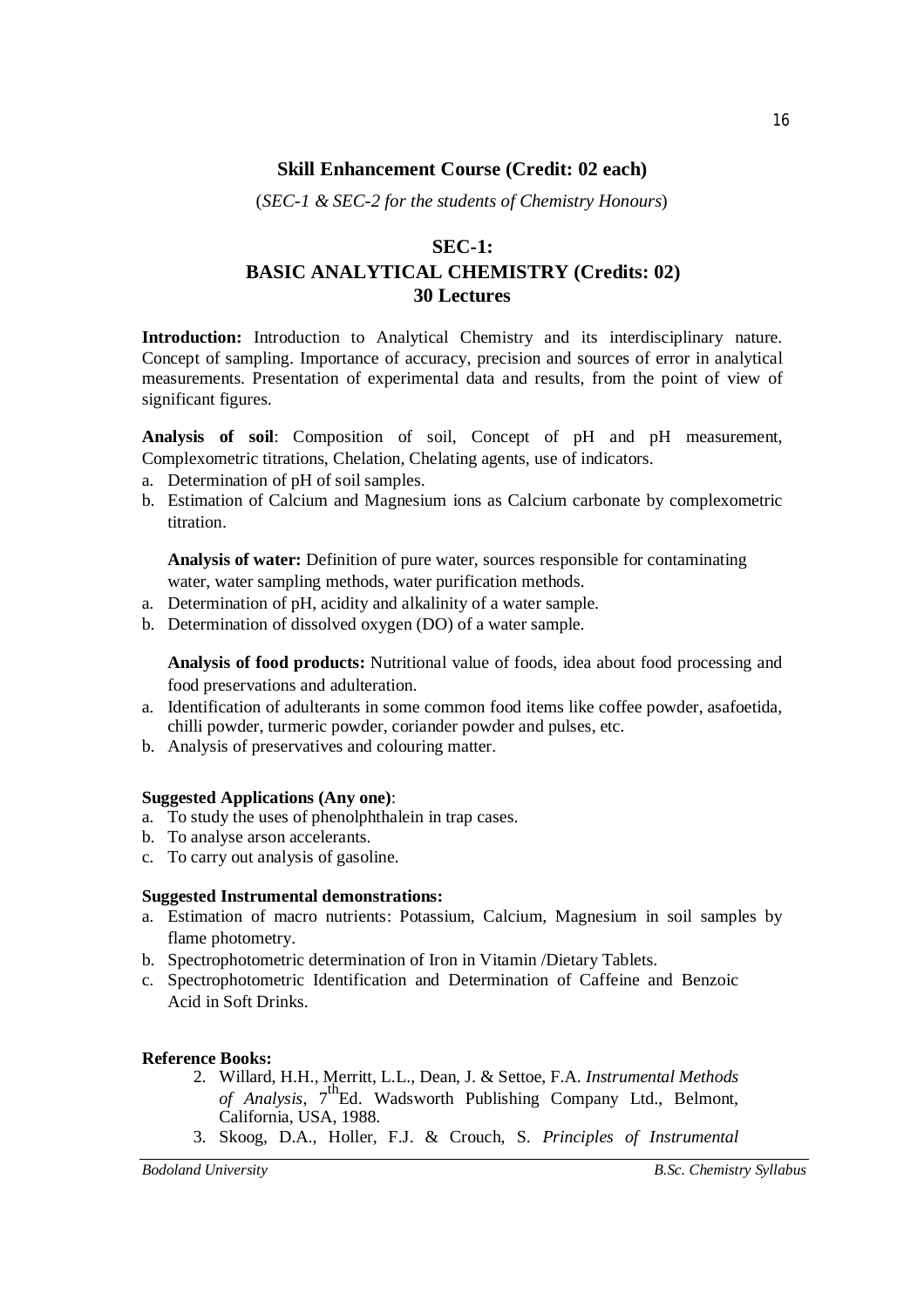*Analysis*, Cengage Learning India Edition, 2007.

- 4. Skoog, D.A.; West, D.M. & Holler, F.J. *Analytical Chemistry: An Introduction 6 th Ed.,* Saunders College Publishing, Fort Worth, Philadelphia (1994).
- 5. Harris, D. C. *Quantitative Chemical Analysis*, 9th ed. Macmillan Education, 2016.
- 6. Dean, J. A. *Analytical Chemistry Handbook*, McGraw Hill, 2004.
- 7. Day, R. A. & Underwood, A. L. *Quantitative Analysis*, Prentice Hall of India, 1992.
- 8. Freifelder, D.M. *Physical Biochemistry 2ndEd.,* W.H. Freeman & Co., N.Y. USA (1982).
- 9. Cooper, T.G. *The Tools of Biochemistry,* John Wiley & Sons, N.Y. USA. 16 (1977).
- 10. Vogel, A. I. *Vogel's Qualitative Inorganic Analysis 7thEd.,* Prentice Hall, 1996.
- 11. Mendham, J., *A. I. Vogel's Quantitative Chemical Analysis 6thEd.,* Pearson, 2009.
- 12. Robinson, J.W. *Undergraduate Instrumental Analysis 5thEd.,* Marcel Dekker, Inc., New York (1995).
- 13. Christian, G.D. *Analytical Chemistry*, 6<sup>th</sup> Ed. John Wiley & Sons, New York, 2004.

#### **CHEMISTRY-DSE 1-4 (***For the students of Chemistry Honours*)

## **CHEMISTRY-DSE-1: ANALYTICAL METHODS IN CHEMISTRY (Credits: Theory-04, Practicals-02) Theory: 60 Lectures**

#### **Qualitative and quantitative aspects of analysis:**

Sampling, evaluation of analytical data, errors, accuracy and precision, methods of their expression, normal law of distribution if indeterminate errors.

#### **Optical methods of analysis:**

Origin of spectra, interaction of radiation with matter, fundamental laws of spectroscopy and selection rules, validity of Beer-Lambert's law.

*UV-Visible Spectrometry:* Basic principles of instrumentation (choice of source, monochromator and detector) for single and double beam instrument.

*Infrared Spectrometry:* Basic principles of instrumentation (choice of source, monochromator & detector) for single and double beam instrument; sampling techniques.

Structural illustration through interpretation of data, Effect and importance of isotope substitution.

*Flame Atomic Absorption and Emission Spectrometry:* Basic principles of instrumentation

**(5 Lectures)**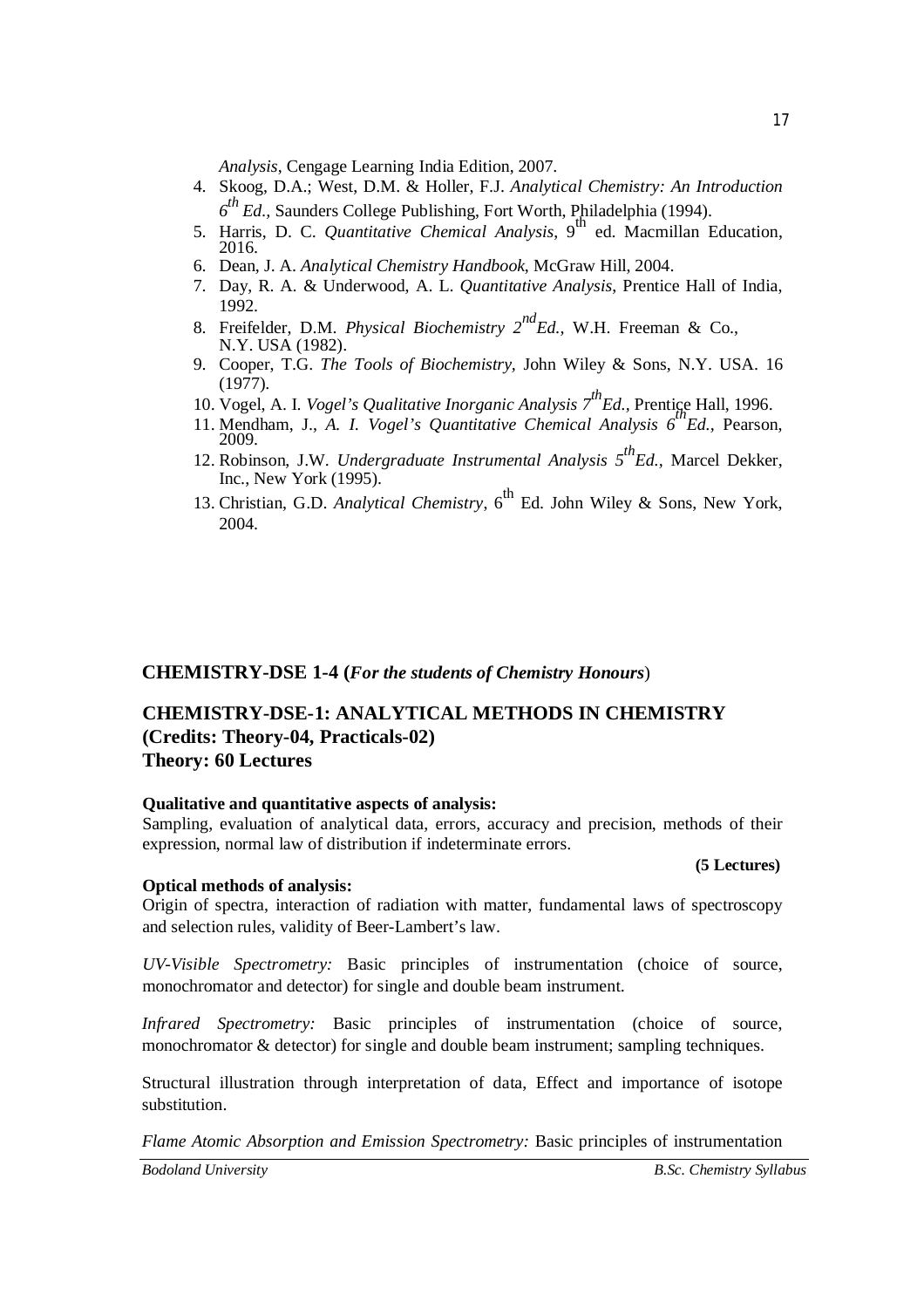(choice of source, monochromator, detector, choice of flame and Burner designs. Techniques of atomization and sample introduction.

#### **Thermal methods of analysis:**

Techniques for quantitative estimation of Ca and Mg from their mixture.

#### **Electroanalytical methods:**

Classification of electroanalytical methods, basic principle of pH metric, potentiometric and conductometric titrations.

#### **Separation techniques:**

Solvent extraction: Classification, principle and efficiency of the technique. Mechanism of extraction: extraction by solvation and chelation.

Qualitative and quantitative aspects of solvent extraction: extraction of metal ions from aqueous solution, extraction of organic species from the aqueous and non-aqueous media.

Chromatography: Classification, principle and efficiency of the technique.

Qualitative and quantitative aspects of chromatographic methods of analysis: IC, GLC, GPC, TLC and HPLC.

Stereoisomeric separation and analysis: Measurement of optical rotation, calculation of Enantiomeric excess (ee)/diastereomeric excess (de) ratios and determination of enantiomeric composition using NMR, Chiral solvents and chiral shift reagents. Chiralchromatographic techniques using chiral columns (GC and HPLC).

#### **(15 Lectures)**

#### **Reference Books:**

- Mendham, J., *A. I. Vogel's Quantitative Chemical Analysis 6thEd.,* Pearson, 2009.
- $\Box$  Willard, H.H. *et al.*: *Instrumental Methods of Analysis*,  $7^{\text{th}}$  Ed. Wardsworth
- Publishing Company, Belmont, California, USA, 1988.<br>□ Christian, G.D. *Analytical Chemistry*, 6<sup>th</sup> Ed. John Wiley & Sons, New York, 2004.
- □ Harris, D.C.: *Exploring Chemical Analysis*, 9<sup>th</sup> Ed. New York, W.H. Freeman, 2016.
- Khopkar, S.M. *Basic Concepts of Analytical Chemistry*. New Age International Publisher, 2009.
- □ Skoog, D.A. Holler F.J. & Nieman, T.A. *Principles of Instrumental Analysis*, Cengage Learning India Ed.
- Mikes, O. *Laboratory Hand Book of Chromatographic & Allied Methods*, Elles Harwood Series on Analytical Chemistry, John Wiley & Sons, 1979.
- □ Ditts, R.V. Analytical Chemistry; Methods of separation, van Nostrand, 1974.

**(10 Lectures)**

**(5 Lectures)**

**(25 Lectures)**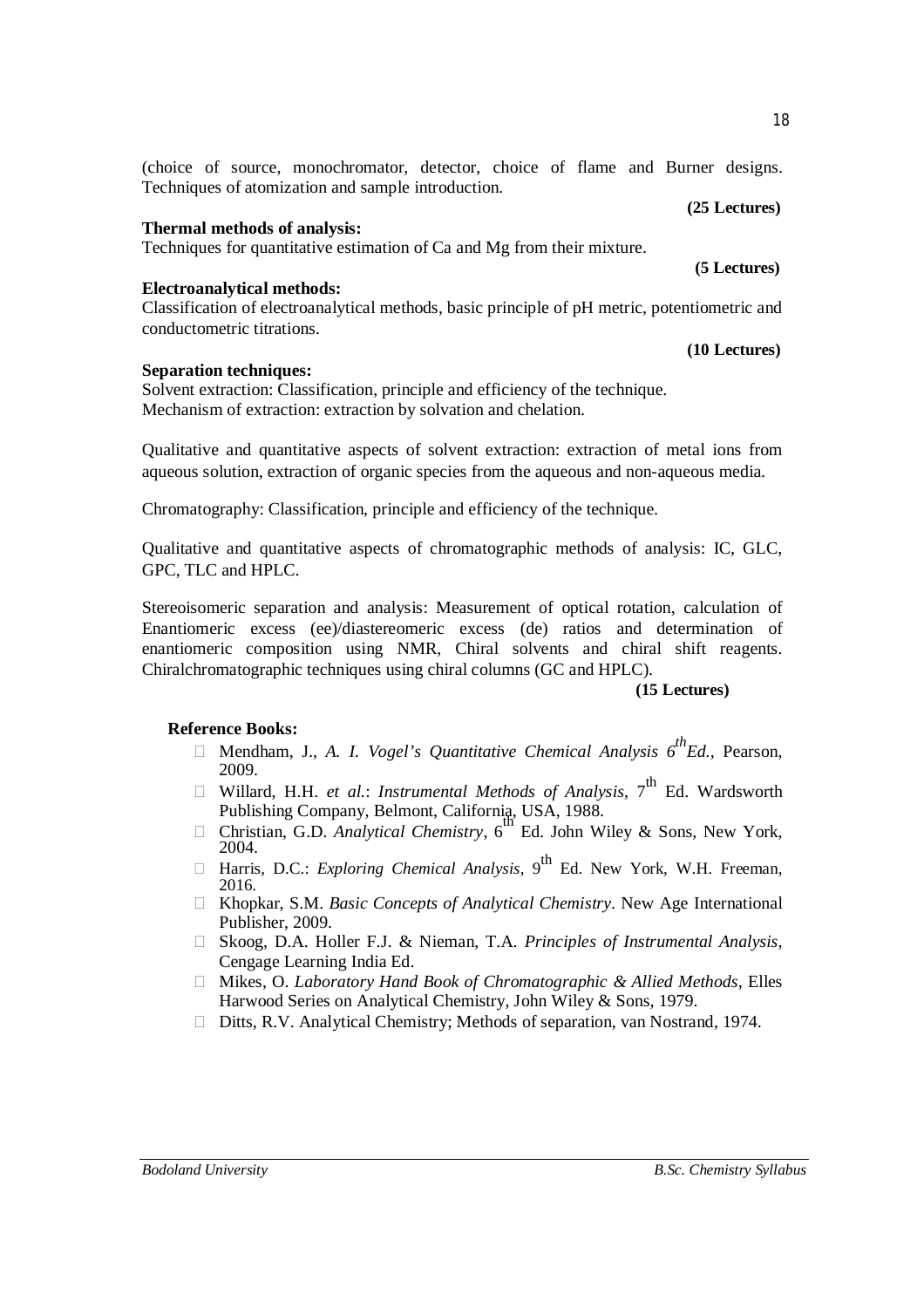# **PRACTICALS- DSE-1 LAB: ANALYTICAL METHODS IN CHEMISTRY (60 Lectures)**

#### **I. Separation Techniques**

1. Chromatography:

(a) Separation of mixtures

(i) Paper chromatographic separation of  $\text{Fe}^{3+}$ ,  $\text{Al}^{3+}$ , and  $\text{Cr}^{3+}$ .

(ii) Separation and identification of the monosaccharides present in the given mixture (glucose  $&$  fructose) by paper chromatography. Reporting the R $f$  values.

#### **II. Solvent Extractions:**

(i) To separate a mixture of  $Ni^{2+}$  & Fe<sup>2+</sup> by complexation with DMG and extracting the  $Ni<sup>2+</sup>-DMG$  complex in chloroform, and determine its concentration by spectrophotometry.

3. Determine the pH of the given aerated drinks fruit juices, shampoos and soaps.

4. Determination of Na, Ca, Li in cola drinks and fruit juices using fame photometric techniques.

5. Analysis of soil:

(i) Determination of pH of soil.

(ii) Total soluble salt

(iii) Estimation of calcium, magnesium, phosphate, nitrate.

#### **III Spectrophotometr**y

- 1. Determination of  $pK_a$  values of indicator using spectrophotometry.
- 2. Structural characterization of compounds by infrared spectroscopy.
- 3. Determination of dissolved oxygen in water.

#### **Reference Books:**

- Mendham, J., *A. I. Vogel's Quantitative Chemical Analysis 6thEd.,* Pearson, 2009.
- Willard, H.H. *et al.*: *Instrumental Methods of Analysis*,  $7^{\text{th}}$  Ed. Wardsworth
- Publishing Company, Belmont, California, USA, 1988.<br>□ Christian, G.D. *Analytical Chemistry*, 6<sup>th</sup> Ed. John Wiley & Sons, New York, 2004.
- Harris, D.C. *Exploring Chemical Analysis*, 9th Ed. New York, W.H. Freeman, 2016.
- Khopkar, S.M. *Basic Concepts of Analytical Chemistry*. New Age International Publisher, 2009.
- □ Skoog, D.A. Holler F.J. and Nieman, T.A. *Principles of Instrumental Analysis*,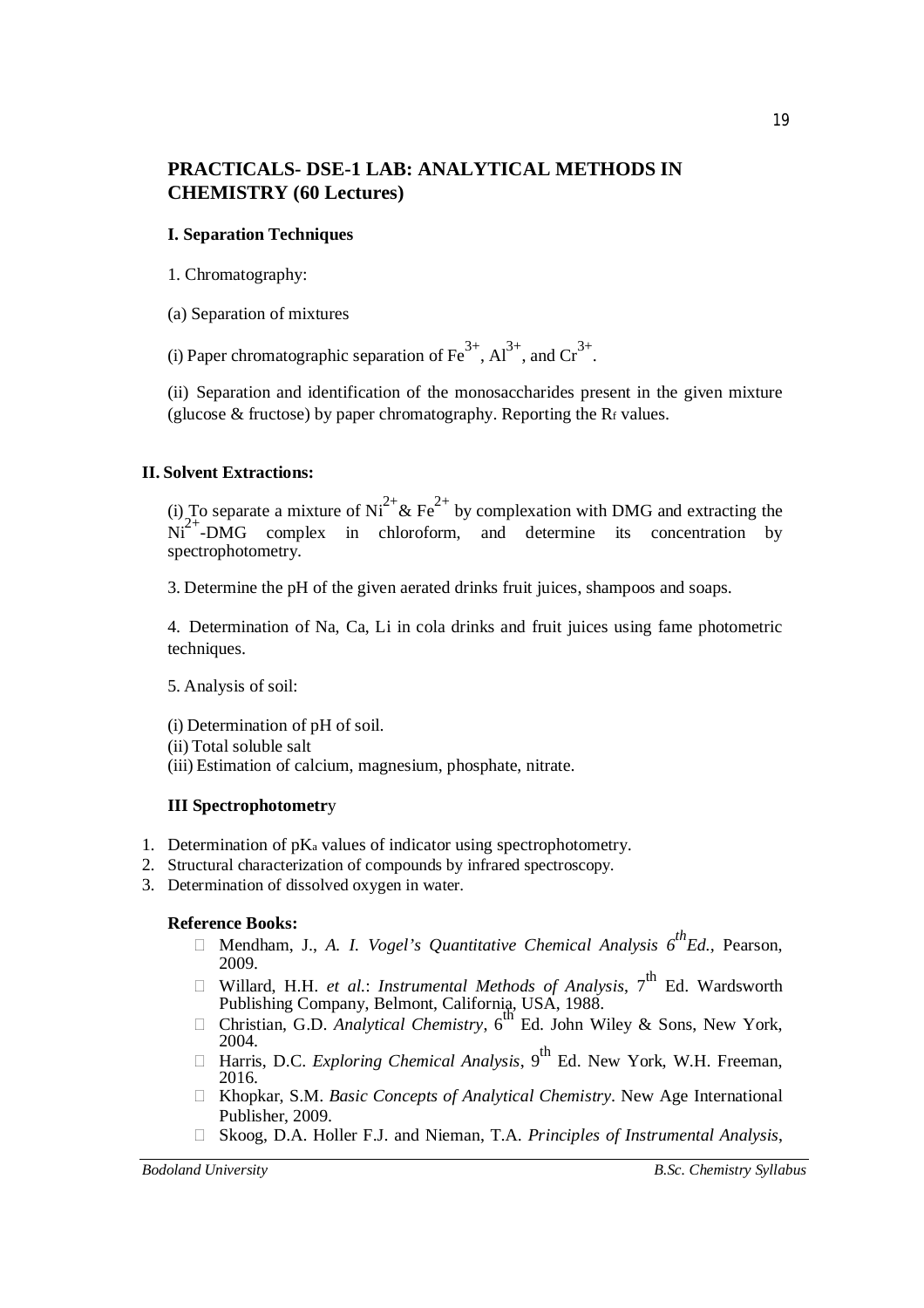Cengage Learning India Edition.

- Mikes, O. & Chalmes, R.A. *Laboratory Handbook of Chromatographic & Allied Methods*, Elles Harwood Ltd. London.
- Ditts, R.V. *Analytical Chemistry: Methods of separation.* Van Nostrand, New York, 1974.

# **CHEMISTRY-DSE-2: INSTRUMENTAL METHODS OF CHEMICAL ANALYSIS (Credits: Theory-04, Practicals-02) Theory: 60 Lectures**

#### **Molecular spectroscopy:**

*Infrared spectroscopy:*

Interactions with molecules: absorption and scattering. Means of excitation (light sources), separation of spectrum (wavelength dispersion, time resolution), detection of the signal (heat, differential detection), interpretation of spectrum (qualitative, mixtures, resolution), advantages of Fourier Transform (FTIR). Samples and results expected. Applications: Issues of quality assurance and quality control, Special problems for portable instrumentation and rapid detection.

*UV-Visible/ Near IR* – emission, absorption, fluorescence and photoaccoustic. Excitation sources (lasers, time resolution), wavelength dispersion (gratings, prisms, interference filters, laser, placement of sample relative to dispersion, resolution), Detection of signal (photocells, photomultipliers, diode arrays, sensitivity and S/N), Single and Double Beam instruments, Interpretation (quantification, mixtures, absorption vs. fluorescence and the use of time, photoaccoustic, fluorescent tags). **(16 Lectures)**

#### **Separation techniques**

*Chromatography:* Gas chromatography, liquid chromatography, supercritical fluids, Importance of column technology (packing, capillaries), Separation based on increasing number of factors (volatility, solubility, interactions with stationary phase, size, electrical field), Detection: simple vs. specific (gas and liquid), Detection as a means of further analysis (use of tags and coupling to IR and MS), Electrophoresis (plates and capillary) and use with DNA analysis.

#### **Elemental analysis:**

**(16 Lectures)**

Mass spectrometry (electrical discharges). Atomic spectroscopy: Atomic absorption, Atomic emission, and Atomic fluorescence. **(8 Lectures)**

**NMR spectroscopy**: **P**rinciple, Instrumentation, Factors affecting chemical shift, Spincoupling, Applications. **(4 Lectures)**

**X-ray analysis and electron spectroscopy (surface analysis)**

**(4 Lectures)**

*Bodoland University B.Sc. Chemistry Syllabus*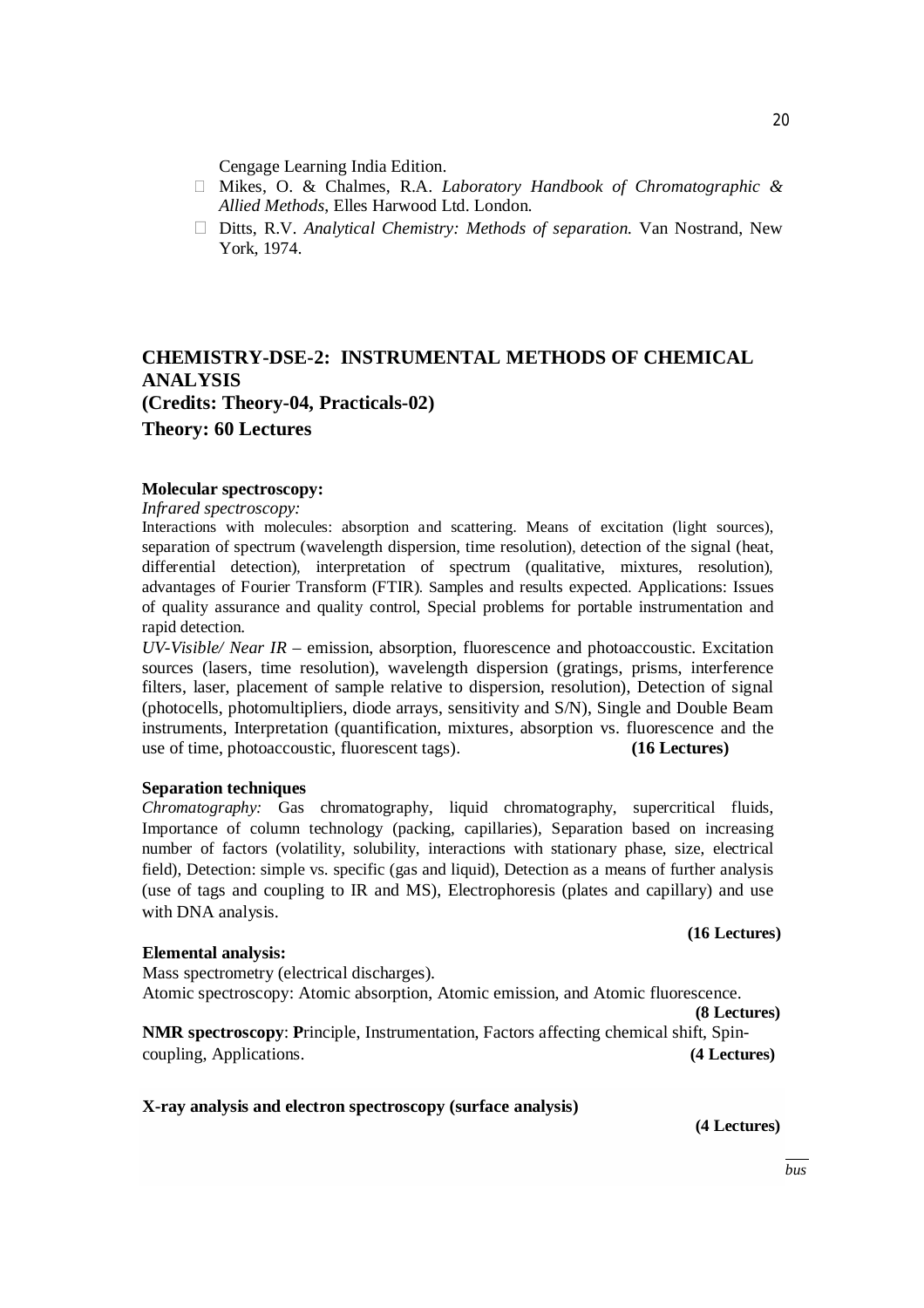#### **Reference books:**

- D.A. Skoog, F.J. Holler & S. Crouch (ISBN 0-495-01201-7) *Principles of Instrumental Analysis*, Cengage Learning India Edition, 2007.
- Willard, Merritt, Dean, Settle, *Instrumental Methods of Analysis*, 7th ed, IBH Book House, New Delhi.
- Atkins, P.W & Paula, J.D. *Physical Chemistry*,  $10^{th}$  Ed., Oxford University Press (2014).
- Kakkar, R. *Atomic and Molecular Spectroscopy: Concepts and Applications.* Cambridge University Press, 2015.
- Castellan, G. W. *Physical Chemistry 4thEd.,* Narosa (2004).
- □ Banwell, C. N. & McCash, E. M. *Fundamentals of Molecular Spectroscopy* 4<sup>th</sup> Ed. Tata McGraw-Hill: New Delhi (2006).
- Smith, B.C. *Infrared Spectral Interpretations: A Systematic Approach.* CRC Press, 1998.
- □ Moore, W.J., *Physical Chemistry* Orient Blackswan, 1999.

# **PRACTICALS-DSE-2 LAB: INSTRUMENTAL METHODS OF CHEMICAL ANALYSIS (60 Lectures)**

- 1. Safety Practices in the Chemistry Laboratory
- 2. Determination of the isoelectric pH of a protein.
- 3. Titration curve of an amino acid.
- 4. Determination of the void volume of a gel filtration column.
- 5. Determination of a Mixture of Cobalt and Nickel (UV/Vis spec.)
- 6. Study of Electronic Transitions in Organic Molecules (i.e., acetone in water)
- 7. IR Absorption Spectra (Study of Aldehydes and Ketones)
- 8. Determination of Calcium, Iron, and Copper in Food by Atomic Absorption
- 9. Quantitative Analysis of Mixtures by Gas Chromatography (i.e., chloroform and carbon tetrachloride)
- 10. Separation of Carbohydrates by HPLC
- 11. Determination of Caffeine in Beverages by HPLC
- 12. Potentiometric Titration of a Chloride-Iodide Mixture
- 13. Cyclic Voltammetry of the Ferrocyanide/Ferricyanide Couple
- 14. Nuclear Magnetic Resonance
- 15. Use of fluorescence to do "presumptive tests" to identify blood or other body fluids.
- 16. Use of "presumptive tests" for anthrax or cocaine
- 17. Collection, preservation, and control of blood evidence being used for DNA testing
- 18. Use of capillary electrophoresis with laser fluorescence detection for nuclear DNA (Y chromosome only or multiple chromosome)
- 19. Use of sequencing for the analysis of mitochondrial DNA
- 20. Laboratory analysis to confirm anthrax or cocaine
- 21. Detection in the field and confirmation in the laboratory of flammable accelerants or explosives
- 22. Detection of illegal drugs or steroids in athletes
- 23. Detection of pollutants or illegal dumping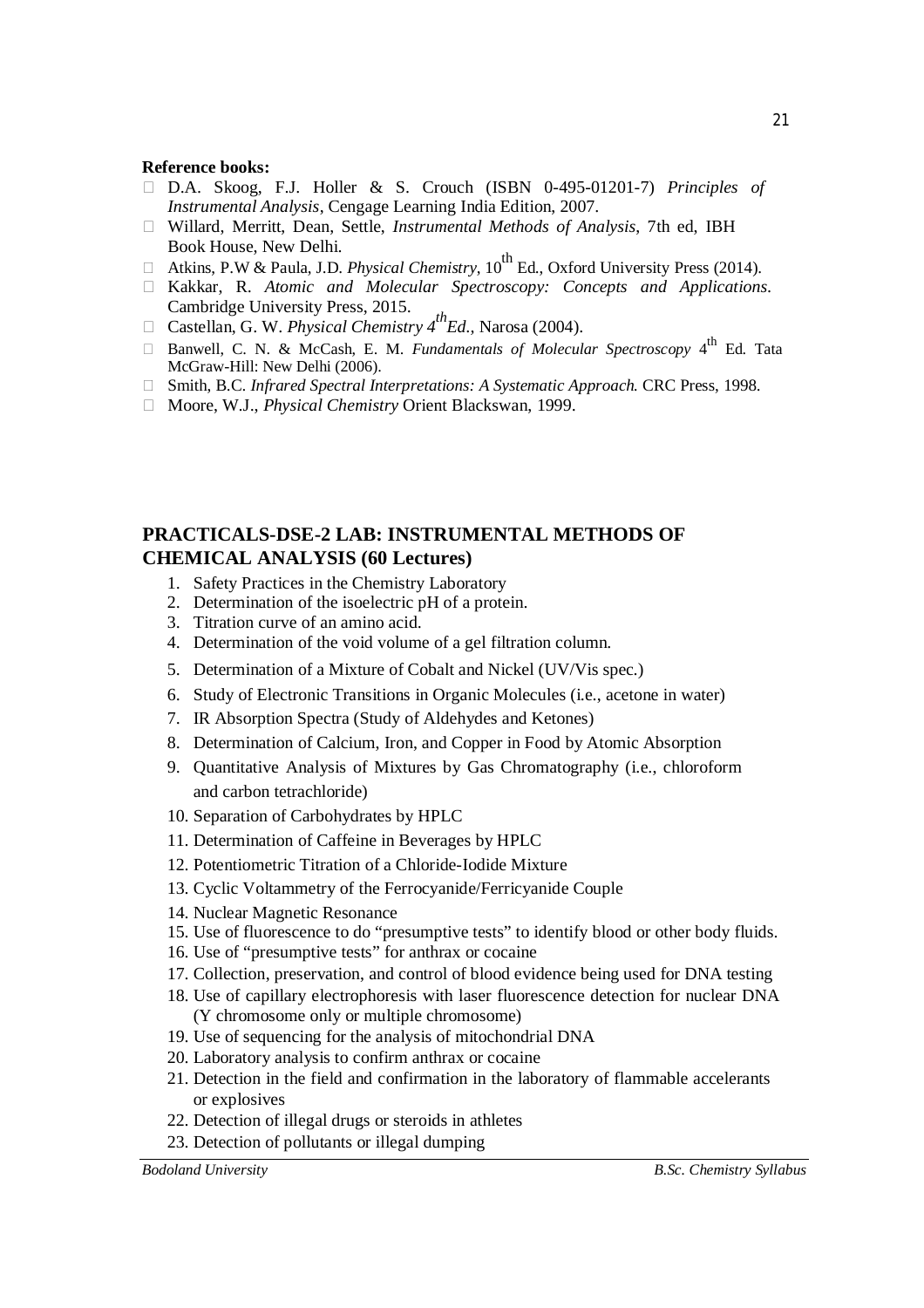#### 24. Fibre analysis

#### *At least 8 experiments to be performed.*

#### **Reference Books:**

- Skoog, D.A. Holler F.J. & Nieman, T.A. *Principles of Instrumental Analysis*, Cengage Learning India Ed.
- Willard, H.H., Merritt, L.L., Dean, J. & Settoe, F.A. *Instrumental Methods of Analysis*, 7<sup>th</sup> Ed. Wadsworth Publishing Company Ltd., Belmont, California, USA, 1988.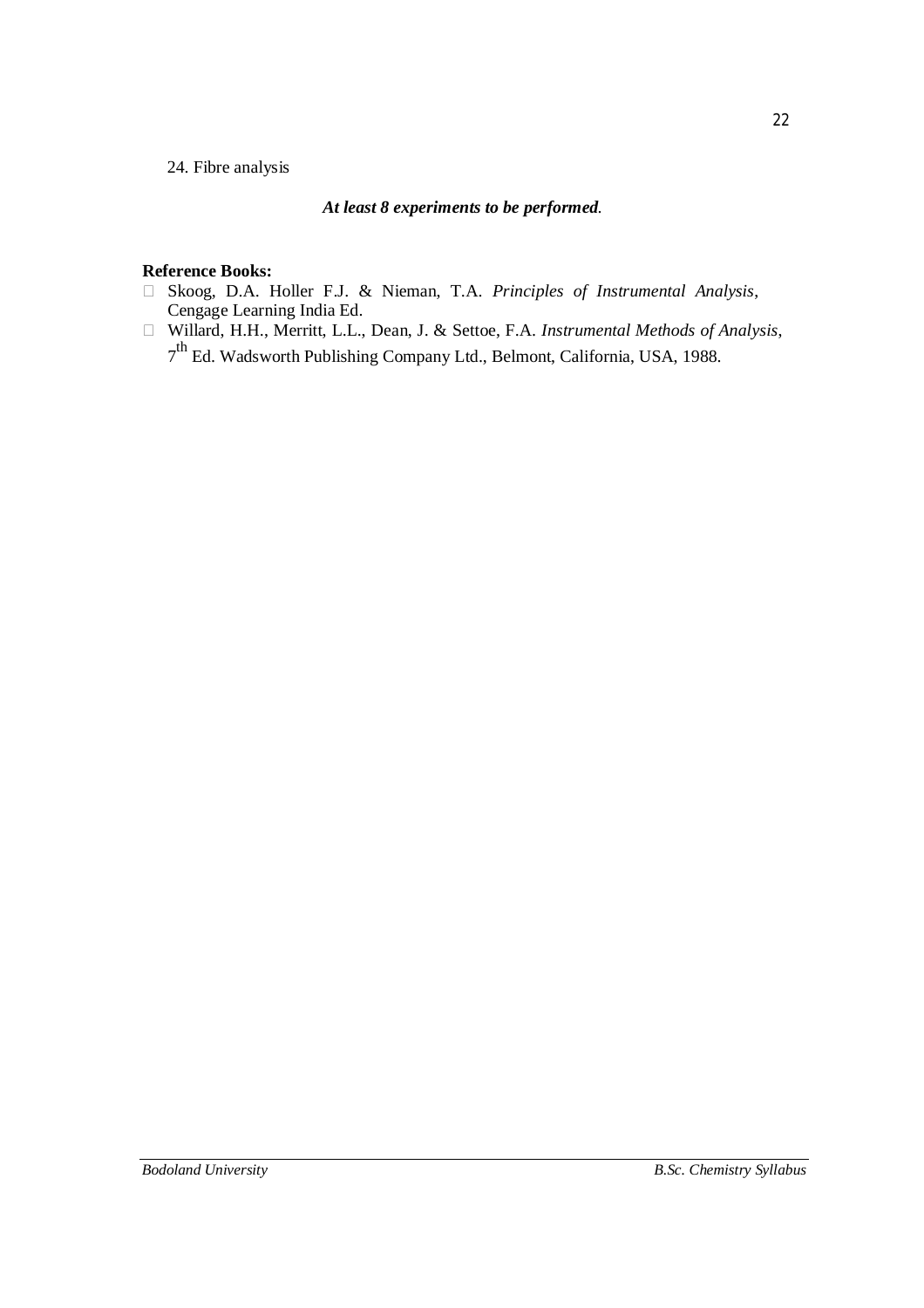# **Generic Elective Papers for other Departments/Disciplines (GE-1 to GE-4) (Credit: 06 each)**

#### **GE-1: Chemistry-1 (***ATOMIC STRUCTURE, BONDING, GENERAL ORGANIC CHEMISTRY & ALIPHATIC HYDROCARBONS***) (Credits: Theory-04, Practicals-02) Theory: 60 Lectures**

#### *Section A: Inorganic Chemistry-1* **(30 Periods)**

**Atomic Structure:** *Review of: Bohr's theory and its limitations, dual behaviour of matter and radiation, de Broglie's relation, Heisenberg Uncertainty principle. Hydrogen atom spectra. Need of a new approach to Atomic structure.*

What is Quantum mechanics? Time independent Schrodinger equation and meaning of various terms in it. Significance of  $\psi$  and  $\psi^2$ , Schrödinger equation for hydrogen atom. Significance of quantum numbers, orbital angular momentum and quantum numbers *mi* and  $m<sub>s</sub>$ . Shapes of *s*, *p* and *d* atomic orbitals, nodal planes. Discovery of spin, spin quantum number (*s*) and magnetic spin quantum number (*ms*).

Rules for filling electrons in various orbitals, Electronic configurations of the atoms. Stability of half-filled and completely filled orbitals, concept of exchange energy.

#### **(14 Lectures)**

#### **Chemical Bonding and Molecular Structure**

*Ionic Bonding:* General characteristics of ionic bonding*.* Energy considerations in ionic bonding, lattice energy and solvation energy and their importance in the context of stability and solubility of ionic compounds. Statement of Born-Landé equation for calculation of lattice energy, Born-Haber cycle and its applications, polarizing power and polarizability. Fajan's rules, ionic character in covalent compounds, bond moment, dipole moment and percentage ionic character.

*Covalent bonding:* VB Approach: Shapes of some inorganic molecules and ions on the basis of VSEPR and hybridization with suitable examples of linear, trigonal planar, square planar, tetrahedral, trigonal bipyramidal and octahedral arrangements.

Concept of resonance and resonating structures in various inorganic and organic compounds. **(16 Lectures)**

#### *Section B: Organic Chemistry-1* **(30 Periods)**

#### **Fundamentals of Organic Chemistry**

Physical Effects, Electronic Displacements: Inductive Effect, Electromeric Effect, Resonance and Hyperconjugation. Cleavage of Bonds: Homolysis and Heterolysis. Structure, shape and reactivity of organic molecules: Nucleophiles and electrophiles. Reactive Intermediates: Carbocations, Carbanions and free radicals.

Aromaticity: Benzenoids and Hückel's rule.

#### **(8 Lectures)**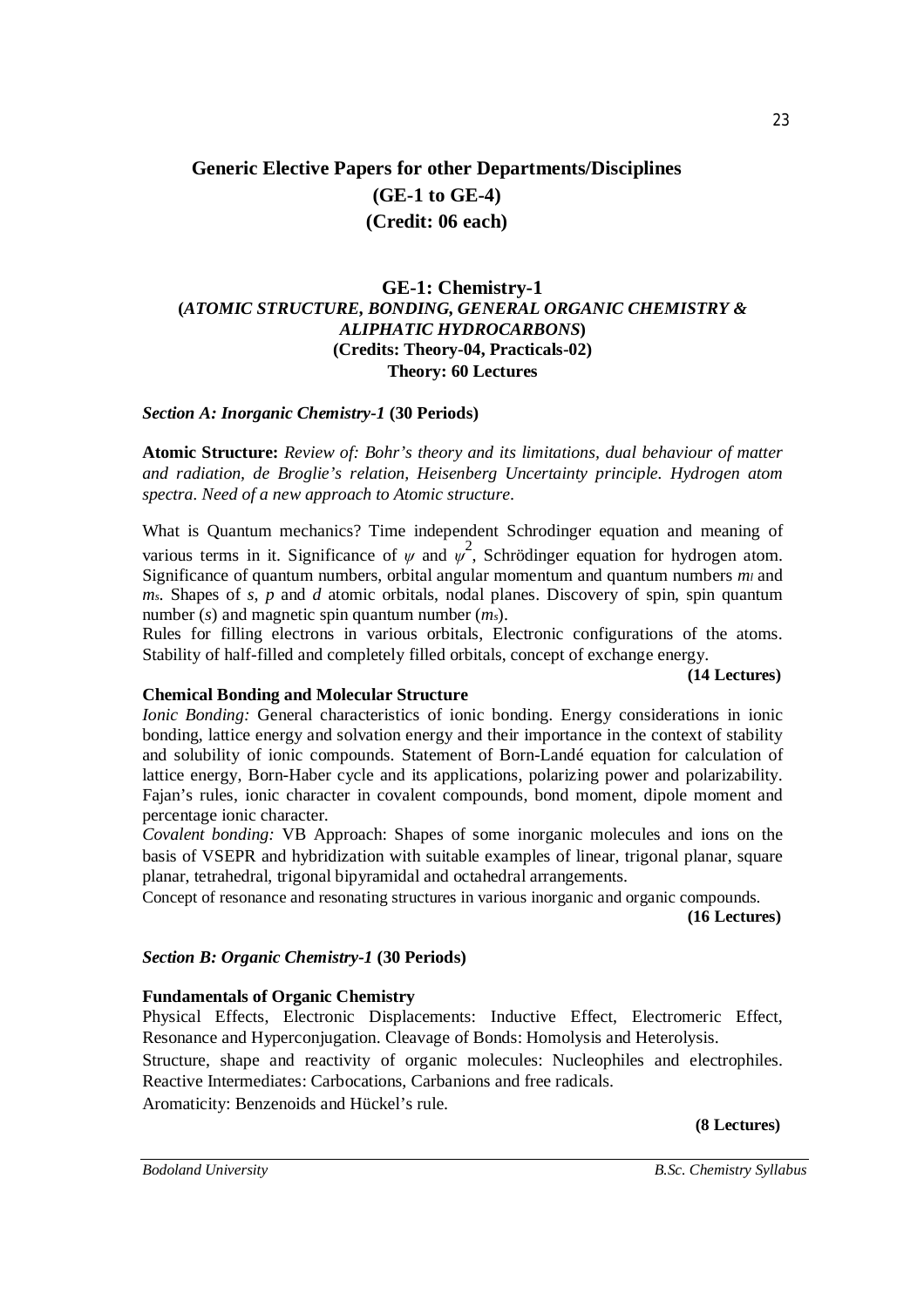#### **Stereochemistry**

Conformations with respect to ethane, butane and cyclohexane. Interconversion of Wedge Formula, Newmann, Sawhorse and Fischer representations. Concept of chirality (upto two carbon atoms). Threo and erythro; D and L; *cis*-*trans* nomenclature; CIP Rules: R/S (for upto 2 chiral carbon atoms) and E/Z Nomenclature (for upto two C=C systems).

#### **(10 Lectures)**

#### **Aliphatic Hydrocarbons**

Functional group approach for the following reactions (preparations & reactions) to be studied in context to their structure.

**Alkanes:** (Upto 5 Carbons). *Preparation:* Catalytic hydrogenation, Wurtz reaction, Kolbe's synthesis, from Grignard reagent. *Reactions:* Free radical Substitution: Halogenation.

**Alkenes:** (Upto 5 Carbons) *Preparation:* Elimination reactions: Dehydration of alkenes and dehydrohalogenation of alkyl halides (Saytzeff's rule); *Reactions:* cis-addition (alk. KMnO4) and trans-addition (bromine), Addition of HX (Markownikoff's and anti-Markownikoff's addition), Hydration, Ozonolysis, Hydroboration-oxidation.

**Alkynes**: (Upto 5 Carbons) *Preparation:* Acetylene from CaC2and conversion into higher alkynes; by dehalogenation of tetra halides and dehydrohalogenation of vicinal-dihalides.

**(12 Lectures)**

#### **Reference Books:**

- Lee, J.D. *Concise Inorganic Chemistry* ELBS, 1991.
- □ Cotton, F.A., Wilkinson, G. & Gaus, P.L. *Basic Inorganic Chemistry*, 3<sup>rd</sup> ed., Wiley.
- Douglas, B.E., McDaniel, D.H. & Alexander, J.J. *Concepts and Models in Inorganic Chemistry*, John Wiley & Sons.
- Huheey, J.E., Keiter, E.A., Keiter, R.L. & Medhi, O.K. *Inorganic Chemistry: Principles of Structure and Reactivity*, Pearson Education India, 2006.
- Graham Solomon, T.W., Fryhle, C.B. & Dnyder, S.A. *Organic Chemistry,* John Wiley & Sons (2014).
- $\Box$  McMurry, J.E. *Fundamentals of Organic Chemistry*, 7<sup>th</sup> Ed. Cengage Learning India Edition, 2013.
- Sykes, P. *A Guidebook to Mechanism in Organic Chemistry,* Orient Longman, New Delhi (1988).
- Eliel, E.L. *Stereochemistry of Carbon Compounds*, Tata McGraw Hill education, 2000.
- □ Finar, I.L. *Organic Chemistry* (Vol. I & II), E.L.B.S.
- Morrison, R.T. & Boyd, R.N. *Organic Chemistry*, Pearson, 2010.
- Bahl, A. & Bahl, B.S. *Advanced Organic Chemistry,* S. Chand, 2010.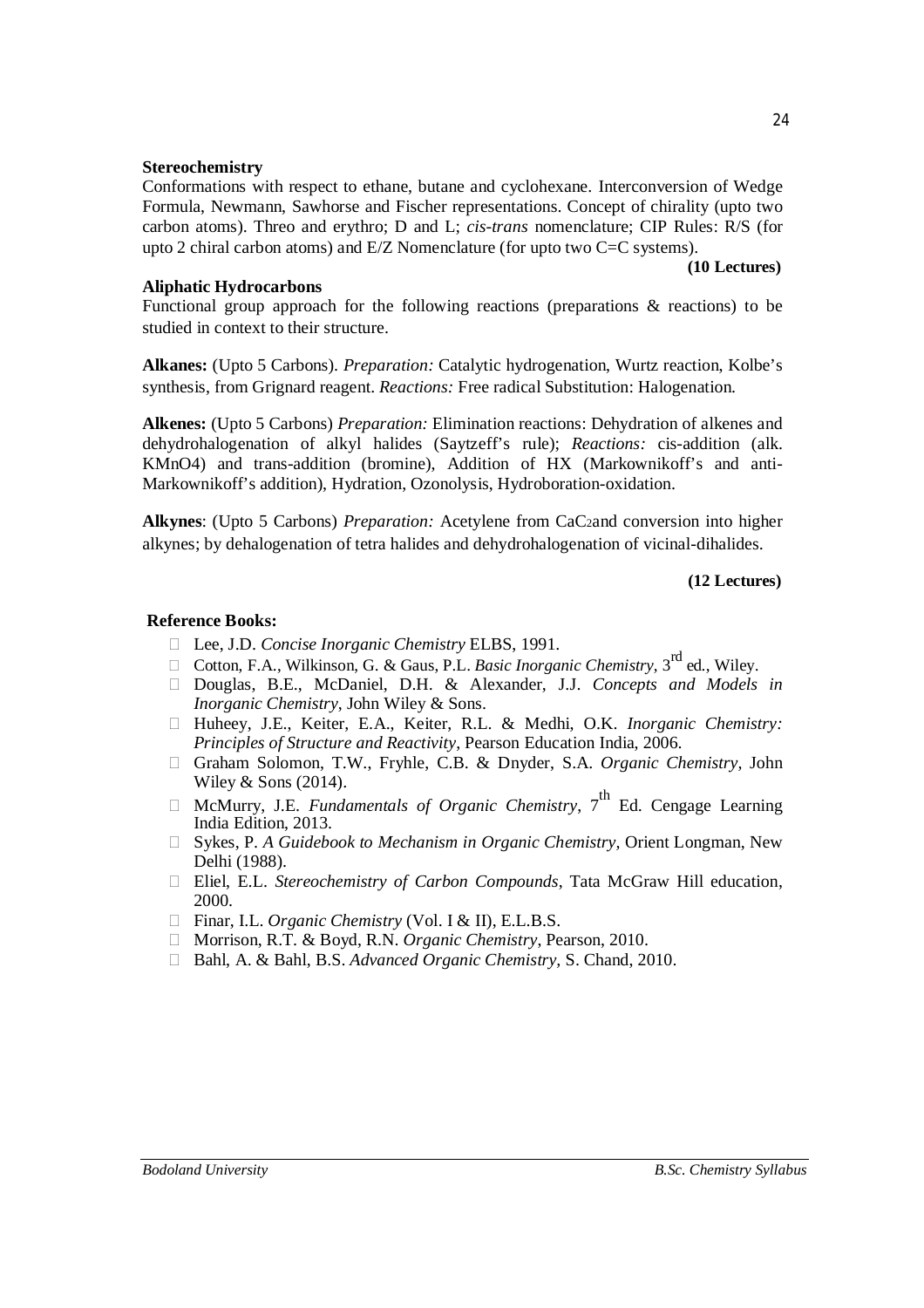# **GE-1 LAB: Chemistry-1 LAB 60 Lectures**

#### *Section A: Inorganic Chemistry - Volumetric Analysis*

1. Estimation of oxalic acid by titrating it with KMnO4.

2. Estimation of water of crystallization in Mohr's salt by titrating with KMnO4.

3. Estimation of Fe (II) ions by titrating it with  $K_2Cr_2O_7$  using internal indicator.

#### *Section B: Organic Chemistry*

1. Detection of extra elements (N, S, Cl, Br, I) in organic compounds (containing upto two extra elements)

#### **Reference Books:**

- □ Svehla, G. *Vogel's Qualitative Inorganic Analysis*, Pearson Education, 2012.
- Mendham, J. *Vogel's Quantitative Chemical Analysis*, Pearson, 2009.
- Vogel, A.I., Tatchell, A.R., Furnis, B.S., Hannaford, A.J. & Smith, P.W.G., *Textbook of Practical Organic Chemistry*, Prentice-Hall, 5th edition, 1996.
- Mann, F.G. & Saunders, B.C. *Practical Organic Chemistry* Orient-Longman, 1960.

# **GE-3: Chemistry-3 (***SOLUTIONS, PHASE EQUILIBRIA, CONDUCTANCE, ELECTROCHEMISTRY & FUNCTIONAL GROUP ORGANIC CHEMISTRY-II***) (Credits: Theory-04, Practicals-02) Theory: 60 Lectures**

#### *Section A: Physical Chemistry-2* **(30 Lectures) Solutions**

Thermodynamics of ideal solutions: Ideal solutions and Raoult's law, deviations from Raoult's law – non-ideal solutions. Azeotropes.

Partial miscibility of liquids: Critical solution temperature; effect of impurity on partial miscibility of liquids. **(8 Lectures)**

#### **Phase Equilibria**

Phases, components and degrees of freedom of a system, criteria of phase equilibrium. Gibbs Phase Rule and its thermodynamic derivation. Derivation of Clausius – Clapeyron equation and its importance in phase equilibria. Phase diagrams of one-component systems (water and sulphur). **(8 Lectures)**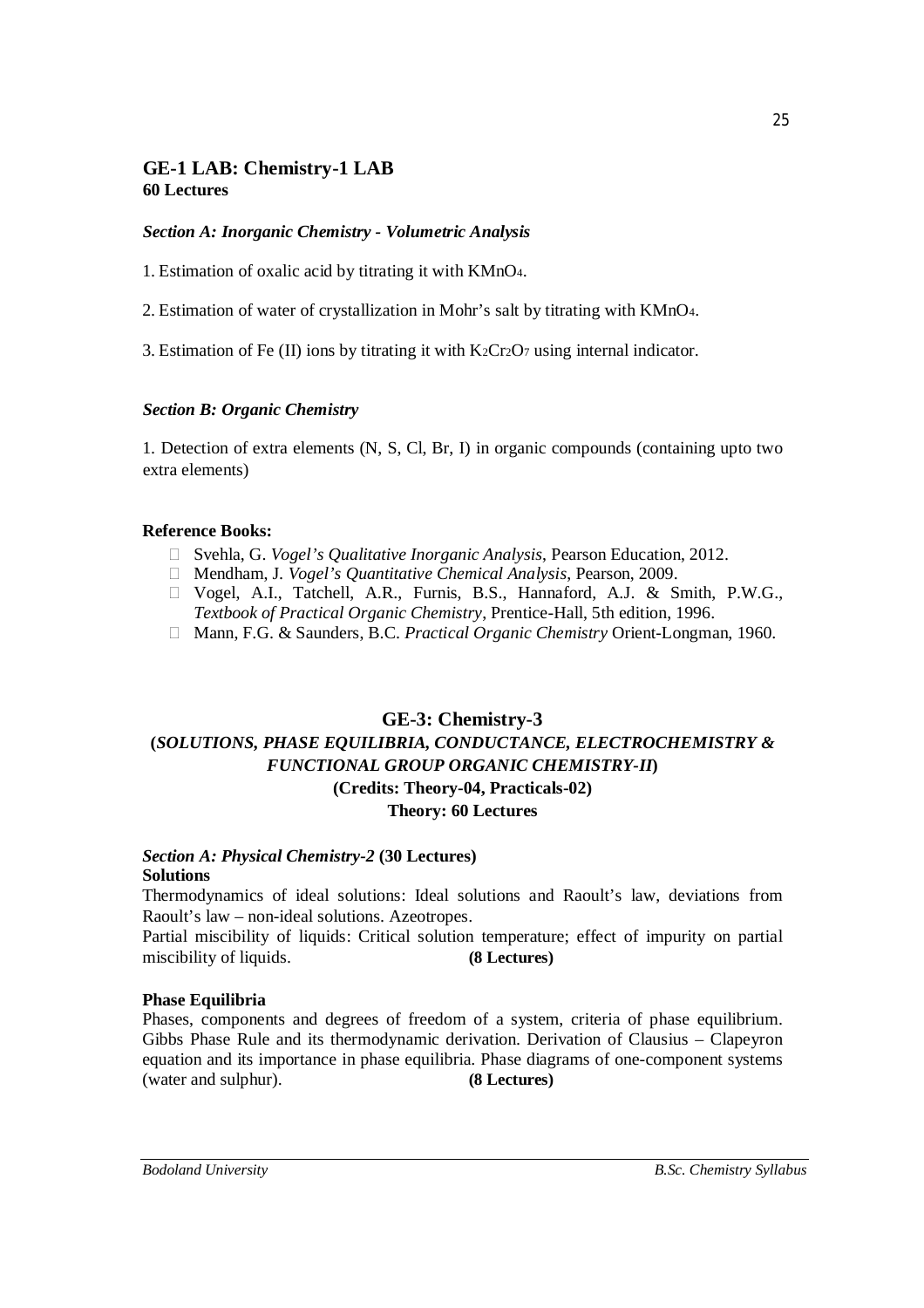#### **Conductance**

Conductivity, equivalent and molar conductivity and their variation with dilution for weak and strong electrolytes. Kohlrausch law of independent migration of ions.

Transference number and its experimental determination using Hittorf and Moving boundary methods. Ionic mobility.

#### **Electrochemistry**

Reversible and irreversible cells. Concept of EMF of a cell. Measurement of EMF of a cell. Nernst equation and its importance. Types of electrodes. Standard electrode potential. Electrochemical series. Thermodynamics of a reversible cell, calculation of thermodynamic properties: *G*, *H* and *S* from EMF data.

Calculation of equilibrium constant from EMF data. Concentration cells with transference and without transference. Liquid junction potential and salt bridge. **(8 Lectures)**

#### *Section B: Organic Chemistry-3* **(30 Lectures)**

Functional group approach for the following reactions (preparations & reactions) to be studied in context to their structure.

#### **Carboxylic acids and their derivatives**

Carboxylic acids (aliphatic and aromatic)

*Preparation:* Acidic and Alkaline hydrolysis of esters.

*Reactions:* Hell–Vohlard - Zelinsky Reaction.

**Carboxylic acid derivatives (aliphatic):** (Upto 5 carbons)

*Preparation:* Acid chlorides, Anhydrides, Esters and Amides from acids and their interconversion. **(6 Lectures)**

#### **Amines and Diazonium Salts**

Amines (Aliphatic and Aromatic): (Upto 5 carbons)

*Preparation*: from alkyl halides, Gabriel's Phthalimide synthesis, Hofmann Bromamide reaction.

**Diazonium salts**: *Preparation:* from aromatic amines. *Reactions:* conversion to benzene, phenol, dyes. **(6 Lectures)**

#### **Amino Acids, Peptides and Proteins:**

*Preparation of Amino Acids:* Strecker synthesis using Gabriel's phthalimide synthesis. Zwitterion,

Overview of Primary, Secondary, Tertiary and Quaternary Structure of proteins.

**(3 Lectures)**

**Carbohydrates**: Classification, and General Properties, Glucose and Fructose (open chain and cyclic structure), Determination of configuration of monosaccharides, absolute configuration of Glucose and Fructose.

**(4 Lectures)**

#### **Reference Books:**

- □ Barrow, G.M. *Physical Chemistry* Tata McGraw-Hill (2007).
- Castellan, G.W. *Physical Chemistry* 4th Ed. Narosa (2004).
- Kotz, J.C., Treichel, P.M. & Townsend, J.R. *General Chemistry*, Cengage Learning India Pvt. Ltd.: New Delhi (2009).

#### **(6 Lectures)**

26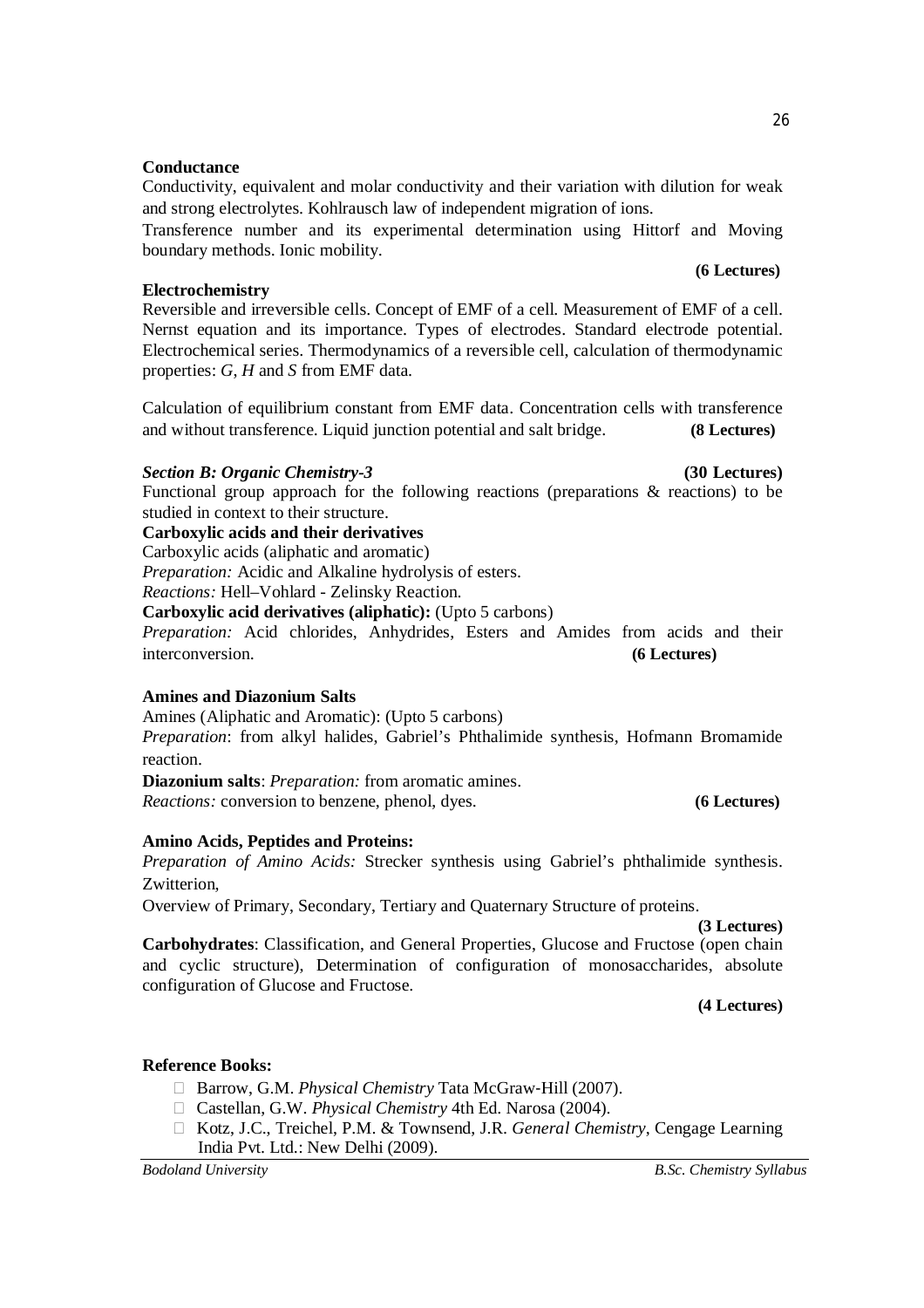- Mahan, B.H. *University Chemistry*, 3rd Ed. Narosa (1998).
- Petrucci, R.H. *General Chemistry*, 5th Ed., Macmillan Publishing Co.: New York (1985).
- □ Morrison, R. T. & Boyd, R. N. *Organic Chemistry*, Dorling Kindersley (India) Pvt. Ltd. (Pearson Education).
- Finar, I. L. *Organic Chemistry* (*Volume 1*), Dorling Kindersley (India) Pvt. Ltd. (Pearson Education).
- Finar, I. L. *Organic Chemistry* (*Volume 2)*, Dorling Kindersley (India) Pvt. Ltd. (Pearson Education).
- $\Box$  Nelson, D. L. & Cox, M. M. *Lehninger's Principles of Biochemistry*  $7^{th}Ed$ , W. H. Freeman.
- Berg, J.M., Tymoczko, J.L. & Stryer, L. *Biochemistry*, W.H. Freeman, 2002.

## **GE-3 LAB: Chemistry-3 LAB 60 Lectures**

#### *Section A: Physical Chemistry*

#### **Distribution**

Study of the equilibrium of one of the following reactions by the distribution method:

 $I_2(aq) + I(aq) I_3(aq)$ 

#### **Phase equilibria**

a) Determination of the critical solution temperature and composition of the phenol water system and study of the effect of impurities on it.

b) Study of the variation of mutual solubility temperature with concentration for the phenol water system and determination of the critical solubility temperature.

#### **Conductance**

- 1. Perform the following conductometric titrations:
	- a. Strong acid vs. strong base
	- b. Weak acid vs. strong base

#### **Potentiometry**

- 1. Perform the following potentiometric titrations:
- i. Strong acid vs. strong base
- ii. Weak acid vs. strong base

#### *Section B: Organic Chemistry*

**I.** Systematic Qualitative Organic Analysis of Organic Compounds possessing monofunctional groups (-COOH, phenolic, aldehydic, ketonic, amide, nitro, amines) and preparation of one derivative.

#### **II.**

1. Separation of amino acids by paper chromatography

#### **Reference Books:**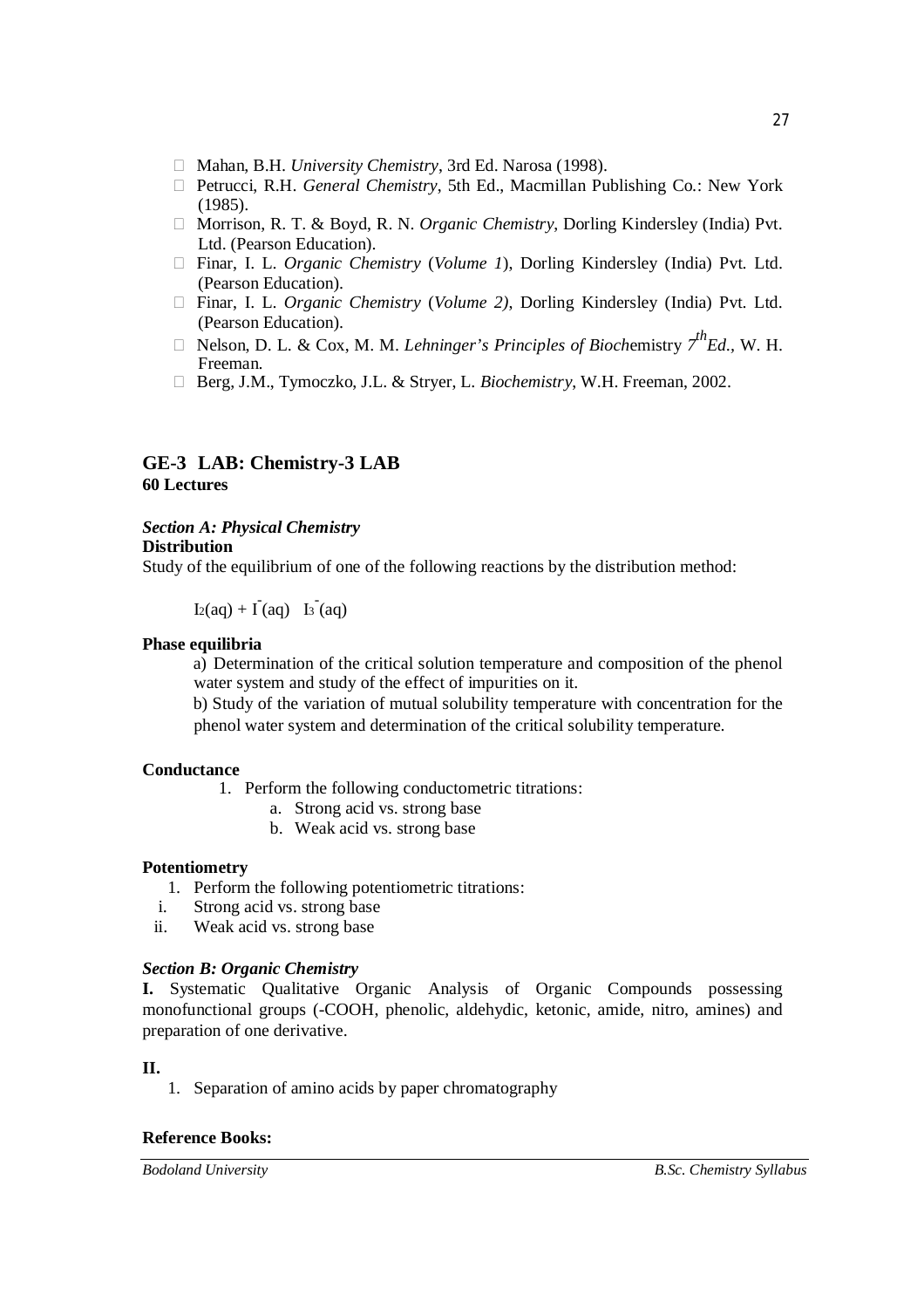- Vogel, A.I., Tatchell, A.R., Furnis, B.S., Hannaford, A.J. & Smith, P.W.G., *Text book of Practical Organic Chemistry*, Prentice-Hall, 5th edition, 1996.
- Mann, F.G. & Saunders, B.C. *Practical Organic Chemistry* Orient-Longman, 1960.
- Khosla, B. D.; Garg, V. C. & Gulati, A. *Senior Practical Physical Chemistry,* R. Chand & Co.: New Delhi (2011).
- Ahluwalia, V.K. & Aggarwal, R. *Comprehensive Practical Organic Chemistry,* Universities Press.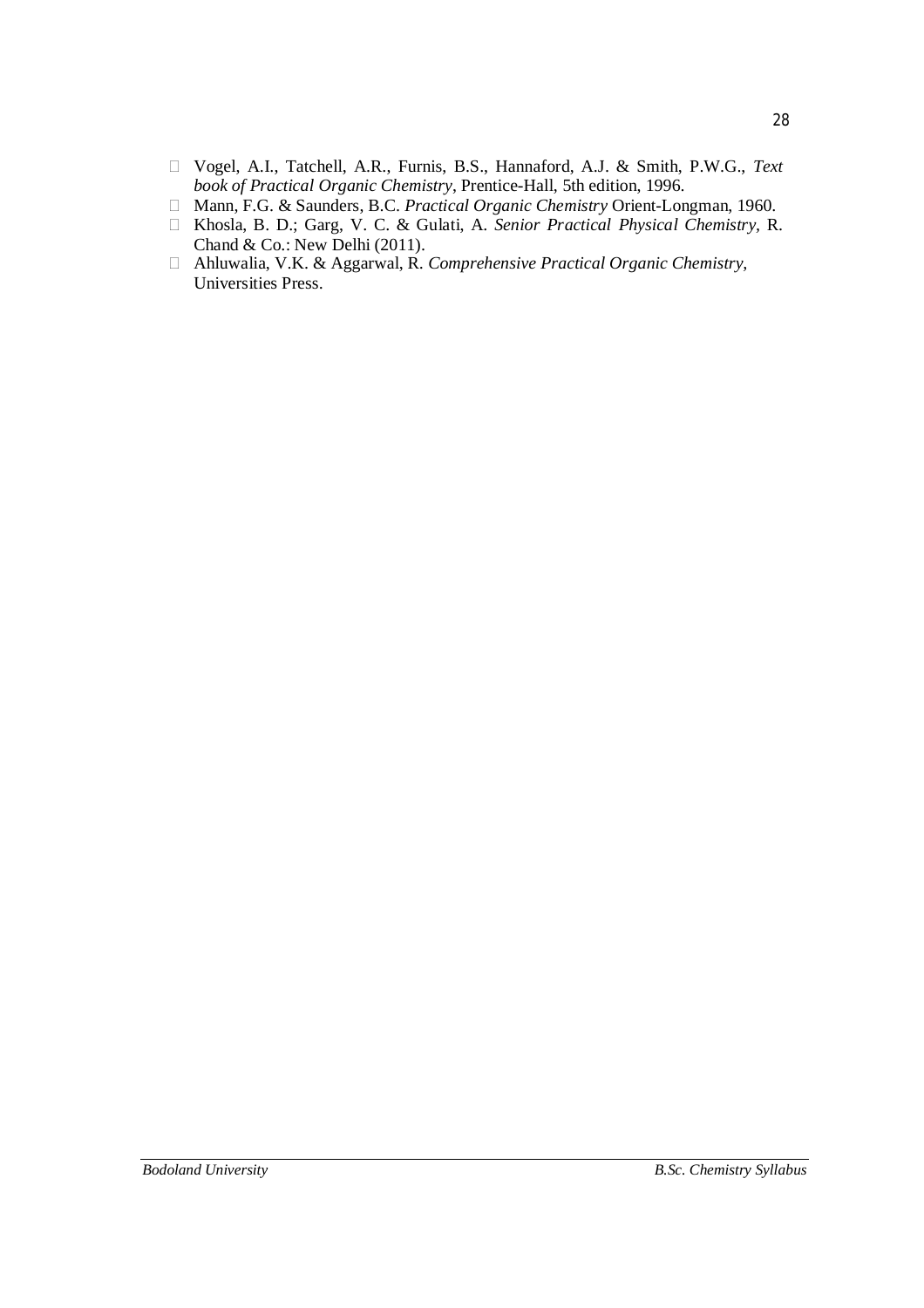# **BODOLAND UNIVERSITY**

**OLD COURSE REDUCED SYLLABUS (1st, 3rd & 5th Semester)**



# **SYLLABUS FOR B.Sc. CHEMISTRY (CBCS)**

*(Regular Course)*

# Bodoland University

Kokrajhar–783 370, Assam, India

29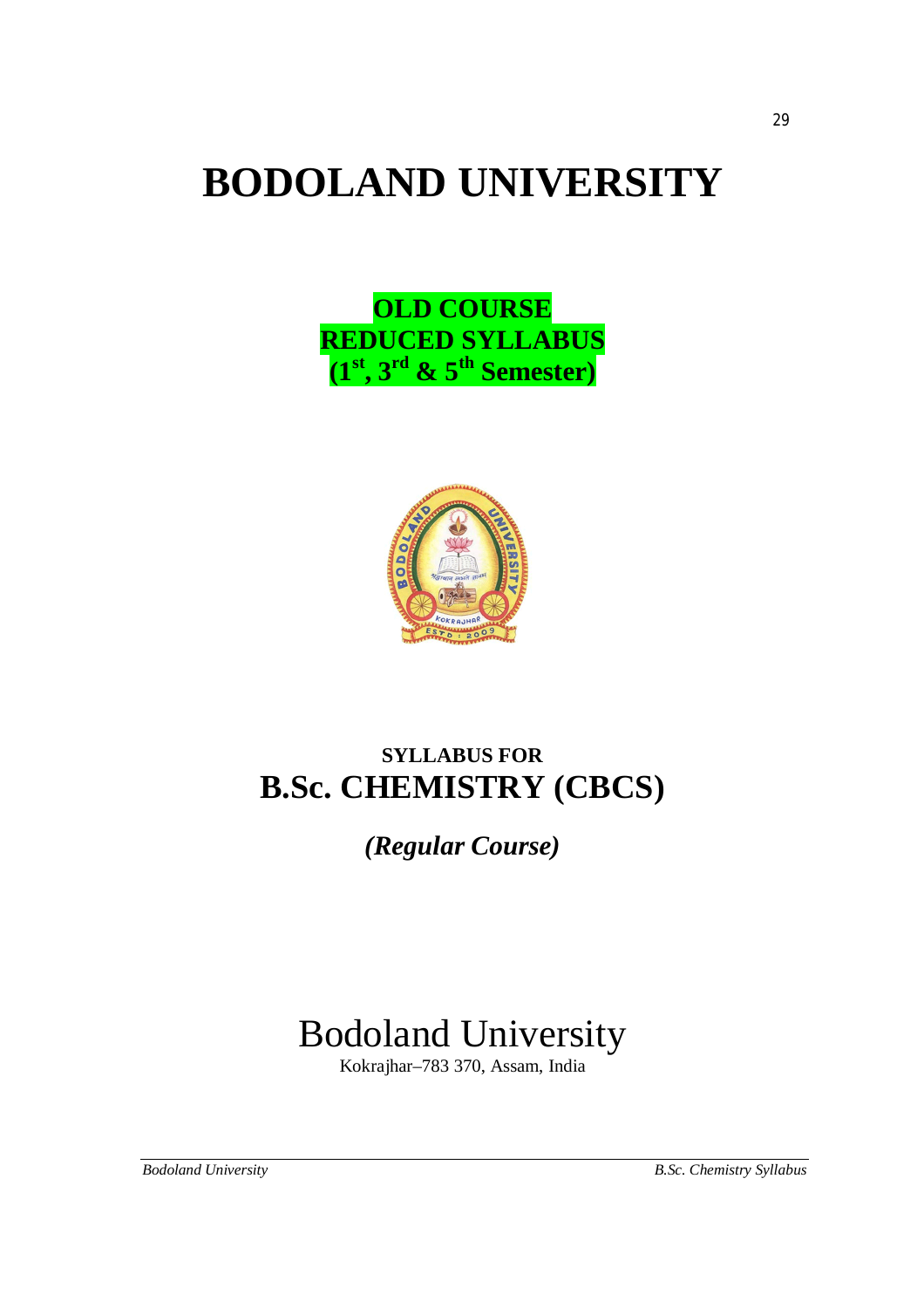# **B.Sc. (Regular Course)**

| Sem.           | CORE COURSE (12)             | <b>Ability Enhancement</b><br><b>Compulsory Course</b> | <b>Skill Enhancement</b><br>Course (SEC) (4) | Discipline<br><b>Specific Elective</b> |
|----------------|------------------------------|--------------------------------------------------------|----------------------------------------------|----------------------------------------|
|                |                              | $(AECC)$ $(2)$                                         |                                              | $(DSE)$ (6)                            |
| $\mathbf{I}$   | DSC-1 A                      | (English/Hindi/MIL                                     |                                              |                                        |
|                | DSC-2 A (Chemistry-1)        | Communication)                                         |                                              |                                        |
|                | DSC-3 A                      |                                                        |                                              |                                        |
| $\mathbf{I}$   | DSC-1 B                      | <b>Environmental Science</b>                           |                                              |                                        |
|                | DSC-2 B (Chemistry-2)        |                                                        |                                              |                                        |
|                | DSC-3 B                      |                                                        |                                              |                                        |
| III            | DSC-1 C                      |                                                        | $SEC-1$                                      |                                        |
|                | <b>DSC-2 C (Chemistry-3)</b> |                                                        | (Basic Analytical                            |                                        |
|                | DSC-3 C                      |                                                        | Chemistry)                                   |                                        |
| IV             | DSC-1 D                      |                                                        | SEC-2                                        |                                        |
|                | DSC-2 D (Chemistry-4)        |                                                        | (Fuel Chemistry)                             |                                        |
|                | DSC-3 D                      |                                                        |                                              |                                        |
| $\overline{V}$ |                              |                                                        | SEC-3                                        | DSE-1 A                                |
|                |                              |                                                        | <b>Chemical Technology</b>                   | $\overline{\text{DSE-2 A}}$            |
|                |                              |                                                        | & Society)                                   | (Analytical                            |
|                |                              |                                                        |                                              | Methods in                             |
|                |                              |                                                        |                                              | Chemistry)                             |
|                |                              |                                                        |                                              | DSE-3 A                                |
| VI             |                              |                                                        | SEC-4                                        | DSE-1 B                                |
|                |                              |                                                        | (Chemistry of                                | DSE-2 B                                |
|                |                              |                                                        | Cosmetics &                                  | (Instrumental                          |
|                |                              |                                                        | Perfumes)                                    | Methods of                             |
|                |                              |                                                        |                                              | Chemical                               |
|                |                              |                                                        |                                              | Analysis)                              |
|                |                              |                                                        |                                              | DSE-3 B                                |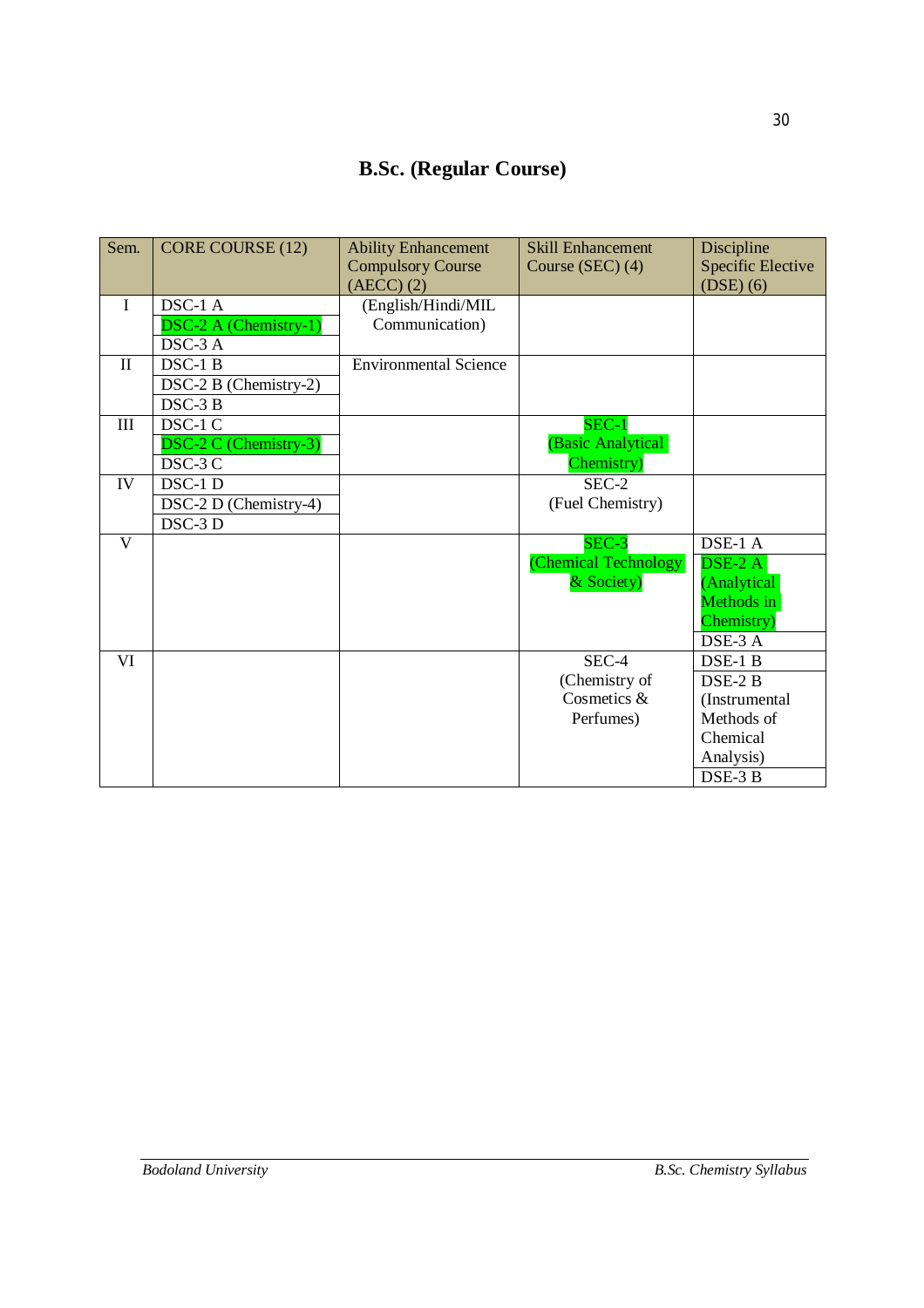#### **Curriculum Structures for B.Sc. (Regular Course) (***Physics, Chemistry, Mathematics***) No. of papers =12+12=24, Total Credits= 120 Total Marks=2100**

|                   | <b>SEMESTER-I</b> |         |                |                |                 |              |  |  |  |
|-------------------|-------------------|---------|----------------|----------------|-----------------|--------------|--|--|--|
| <b>Paper Code</b> | Course            | $L+T+P$ | <b>Credit</b>  | <b>End Sem</b> | <b>Internal</b> | <b>Total</b> |  |  |  |
|                   |                   |         |                | <b>Marks</b>   | <b>Marks</b>    | <b>Marks</b> |  |  |  |
| Paper-101R        | $DSC-1A$          | $4+0+2$ | 6              | $60(L)+20(P)$  | 20              | 100          |  |  |  |
|                   |                   | $5+1+0$ |                | $60(L)+20(T)$  |                 |              |  |  |  |
| $CHY-102R$        | $DSC-2A$ :        | $4+0+2$ | 6              | $60(L)+20(P)$  | 20              | 100          |  |  |  |
|                   | Chemistry-1       |         |                |                |                 |              |  |  |  |
| Paper-103R        | $DSC-3A$          | $4+0+2$ | 6              | $60(L)+20(P)$  | 20              | 100          |  |  |  |
|                   |                   | $5+1+0$ |                | $60(L)+20(T)$  |                 |              |  |  |  |
| COMM-             | $AECC-1$ :        | 2       | $\overline{2}$ | 50(L)          |                 | 50           |  |  |  |
| 104HR             | (English          |         |                |                |                 |              |  |  |  |
|                   | /Hindi/MIL        |         |                |                |                 |              |  |  |  |
|                   | Communication)    |         |                |                |                 |              |  |  |  |
| <b>Total</b>      |                   |         | 20             | <b>290</b>     | 60              | 350          |  |  |  |

|                   | <b>SEMESTER-II</b> |                |                |                |                 |              |  |  |  |
|-------------------|--------------------|----------------|----------------|----------------|-----------------|--------------|--|--|--|
| <b>Paper Code</b> | Course             | $L+T+P$        | <b>Credit</b>  | <b>End Sem</b> | <b>Internal</b> | <b>Total</b> |  |  |  |
|                   |                    |                |                | <b>Marks</b>   | <b>Marks</b>    | <b>Marks</b> |  |  |  |
| Paper-201R        | $DSC-1B$           | $4 + 0 + 2$    | 6              | $60(L)+20(P)$  | 20              | 100          |  |  |  |
|                   |                    | $5+1+0$        |                | $60(L)+20(T)$  |                 |              |  |  |  |
| <b>CHY-202R</b>   | $DSC-2B$ :         | $4+0+2$        | 6              | $60(L)+20(P)$  | 20              | 100          |  |  |  |
|                   | Chemistry-2        |                |                |                |                 |              |  |  |  |
| Paper-203R        | $DSC-3B$           | $4 + 0 + 2$    | 6              | $60(L)+20(P)$  | 20              | 100          |  |  |  |
|                   |                    | $5+1+0$        |                | $60(L)+20(T)$  |                 |              |  |  |  |
| ENV-              | $AECC-2$ :         | $\mathfrak{D}$ | $\overline{2}$ | 50(L)          |                 | 50           |  |  |  |
| 204HR             | Environmental      |                |                |                |                 |              |  |  |  |
|                   | Science            |                |                |                |                 |              |  |  |  |
| <b>Total</b>      |                    |                | 20             | <b>290</b>     | 60              | 350          |  |  |  |

| <b>SEMESTER-III</b> |                     |                             |                |                |                 |              |  |  |
|---------------------|---------------------|-----------------------------|----------------|----------------|-----------------|--------------|--|--|
| <b>Paper Code</b>   | Course              | $L+T+P$                     | <b>Credit</b>  | <b>End Sem</b> | <b>Internal</b> | <b>Total</b> |  |  |
|                     |                     |                             |                | <b>Marks</b>   | <b>Marks</b>    | <b>Marks</b> |  |  |
| Paper-301R          | DSC-1C              | $4 + 0 + 2$                 | 6              | $60(L)+20(P)$  | 20              | 100          |  |  |
|                     |                     | $5+1+0$                     |                | $60(L)+20(T)$  |                 |              |  |  |
| <b>CHY-302R</b>     | $DSC-2C$ :          | $4+0+2$                     | 6              | $60(L)+20(P)$  | 20              | 100          |  |  |
|                     | Chemistry-3         |                             |                |                |                 |              |  |  |
| Paper-303R          | DSC-3C              | $4 + 0 + 2$                 | 6              | $60(L)+20(P)$  | 20              | 100          |  |  |
|                     |                     | $5+1+0$                     |                | $60(L)+20(T)$  |                 |              |  |  |
| CHY-                | <b>SEC-1: Basic</b> | $\mathcal{D}_{\mathcal{A}}$ | $\overline{2}$ | 50(L)          |                 | 50           |  |  |
| 304HR               | <b>Analytical</b>   |                             |                |                |                 |              |  |  |
|                     | Chemistry           |                             |                |                |                 |              |  |  |
| <b>Total</b>        |                     |                             | 20             | <b>290</b>     | 60              | 350          |  |  |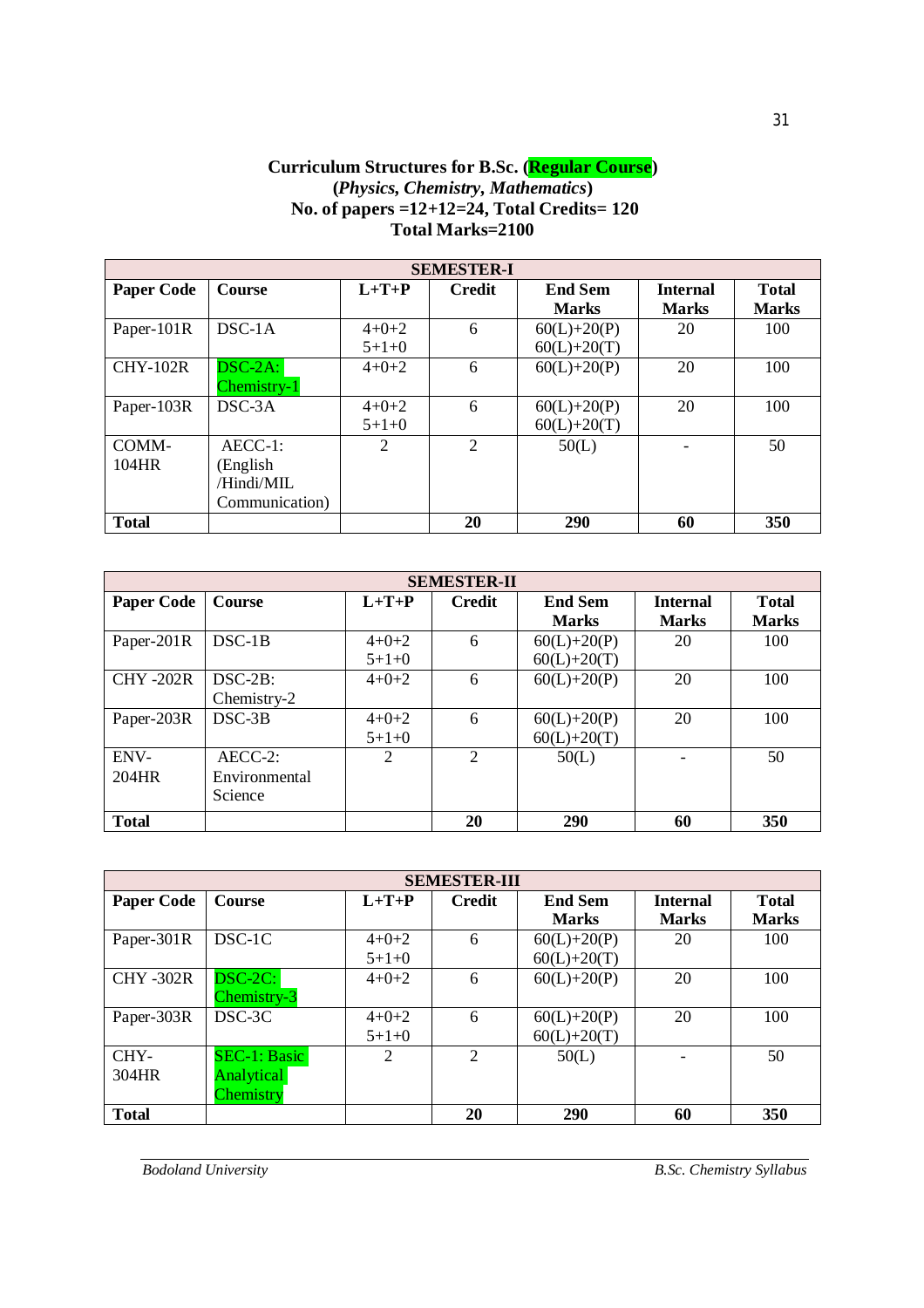|                   | <b>SEMESTER-IV</b>         |                        |               |                                |                                 |                               |  |  |  |
|-------------------|----------------------------|------------------------|---------------|--------------------------------|---------------------------------|-------------------------------|--|--|--|
| <b>Paper Code</b> | Course                     | $L+T+P$                | <b>Credit</b> | <b>End Sem</b><br><b>Marks</b> | <b>Internal</b><br><b>Marks</b> | <b>T</b> otal<br><b>Marks</b> |  |  |  |
| Paper-401R        | $DSC-1D$                   | $4 + 0 + 2$<br>$5+1+0$ | 6             | $60(L)+20(P)$<br>$60(L)+20(T)$ | 20                              | 100                           |  |  |  |
| <b>CHY-402R</b>   | $DSC-2D$ :<br>Chemistry-4  | $4 + 0 + 2$            | 6             | $60(L)+20(P)$                  | 20                              | 100                           |  |  |  |
| Paper-403R        | $DSC-3D$                   | $4 + 0 + 2$<br>$5+1+0$ | 6             | $60(L)+20(P)$<br>$60(L)+20(T)$ | 20                              | 100                           |  |  |  |
| CHY-<br>404HR     | $SEC-2: Fuel$<br>Chemistry | 2                      | 2             | 50(L)                          |                                 | 50                            |  |  |  |
| <b>Total</b>      |                            |                        | 20            | <b>290</b>                     | 60                              | 350                           |  |  |  |

| <b>SEMESTER-V</b> |                              |                |                |                 |                 |              |  |  |  |  |  |
|-------------------|------------------------------|----------------|----------------|-----------------|-----------------|--------------|--|--|--|--|--|
| Paper             | Course                       | $L+T+P$        | <b>Credit</b>  | <b>End Sem</b>  | <b>Internal</b> | <b>Total</b> |  |  |  |  |  |
| Code              |                              |                |                | <b>Marks</b>    | <b>Marks</b>    | <b>Marks</b> |  |  |  |  |  |
| Paper-501R        | $DSE-1A$                     | $4+0+2$        | 6              | $60(L)+20(P)$   | 20              | 100          |  |  |  |  |  |
|                   |                              | $5+1+0$        |                | $60(L) + 20(T)$ |                 |              |  |  |  |  |  |
| <b>CHY-HR</b>     | $\overline{\text{DSE-2A}}$ : | $4+0+2$        | 6              | $60(L)+20(P)$   | 20              | 100          |  |  |  |  |  |
|                   | <b>Analytical</b>            |                |                |                 |                 |              |  |  |  |  |  |
|                   | Methods in                   |                |                |                 |                 |              |  |  |  |  |  |
|                   | Chemistry                    |                |                |                 |                 |              |  |  |  |  |  |
| Paper-503R        | DSE-3A                       | $4 + 0 + 2$    | 6              | $60(L)+20(P)$   | 20              | 100          |  |  |  |  |  |
|                   |                              | $5+1+0$        |                | $60(L)+20(T)$   |                 |              |  |  |  |  |  |
| <b>CHY-504R</b>   | $SEC-3:$                     | $\overline{2}$ | $\overline{2}$ | 50(L)           |                 | 50           |  |  |  |  |  |
|                   | <b>Chemical</b>              |                |                |                 |                 |              |  |  |  |  |  |
|                   | Technology $\&$              |                |                |                 |                 |              |  |  |  |  |  |
|                   | <b>Society</b>               |                |                |                 |                 |              |  |  |  |  |  |
| <b>Total</b>      |                              |                | 20             | 290             | 60              | 350          |  |  |  |  |  |

| <b>SEMESTER-VI</b> |                          |         |                             |                 |                 |              |  |  |  |  |
|--------------------|--------------------------|---------|-----------------------------|-----------------|-----------------|--------------|--|--|--|--|
| <b>Paper Code</b>  | <b>Course</b>            | $L+T+P$ | <b>Credit</b>               | <b>End Sem</b>  | <b>Internal</b> | <b>Total</b> |  |  |  |  |
|                    |                          |         |                             | <b>Marks</b>    | <b>Marks</b>    | <b>Marks</b> |  |  |  |  |
| Paper-601R         | $DSE-1B$                 | $4+0+2$ | 6                           | $60(L)+20(P)$   | 20              | 100          |  |  |  |  |
|                    |                          | $5+1+0$ |                             | $60(L) + 20(T)$ |                 |              |  |  |  |  |
| <b>CHY-HR</b>      | $DSE-2B$ :               | $4+0+2$ | 6                           | $60(L)+20(P)$   | 20              | 100          |  |  |  |  |
|                    | Instrumental             |         |                             |                 |                 |              |  |  |  |  |
|                    | Methods of               |         |                             |                 |                 |              |  |  |  |  |
|                    | <b>Chemical Analysis</b> |         |                             |                 |                 |              |  |  |  |  |
| Paper-603R         | $DSE-3B$                 | $4+0+2$ | 6                           | $60(L)+20(P)$   | 20              | 100          |  |  |  |  |
|                    |                          | $5+1+0$ |                             | $60(L) + 20(T)$ |                 |              |  |  |  |  |
| <b>CHY-604R</b>    | SEC-4: Chemistry         | 2       | $\mathcal{D}_{\mathcal{L}}$ | 50(L)           |                 | 50           |  |  |  |  |
|                    | of Cosmetics &           |         |                             |                 |                 |              |  |  |  |  |
|                    | Perfumes                 |         |                             |                 |                 |              |  |  |  |  |
| <b>Total</b>       |                          |         | 20                          | 290             | 60              | 350          |  |  |  |  |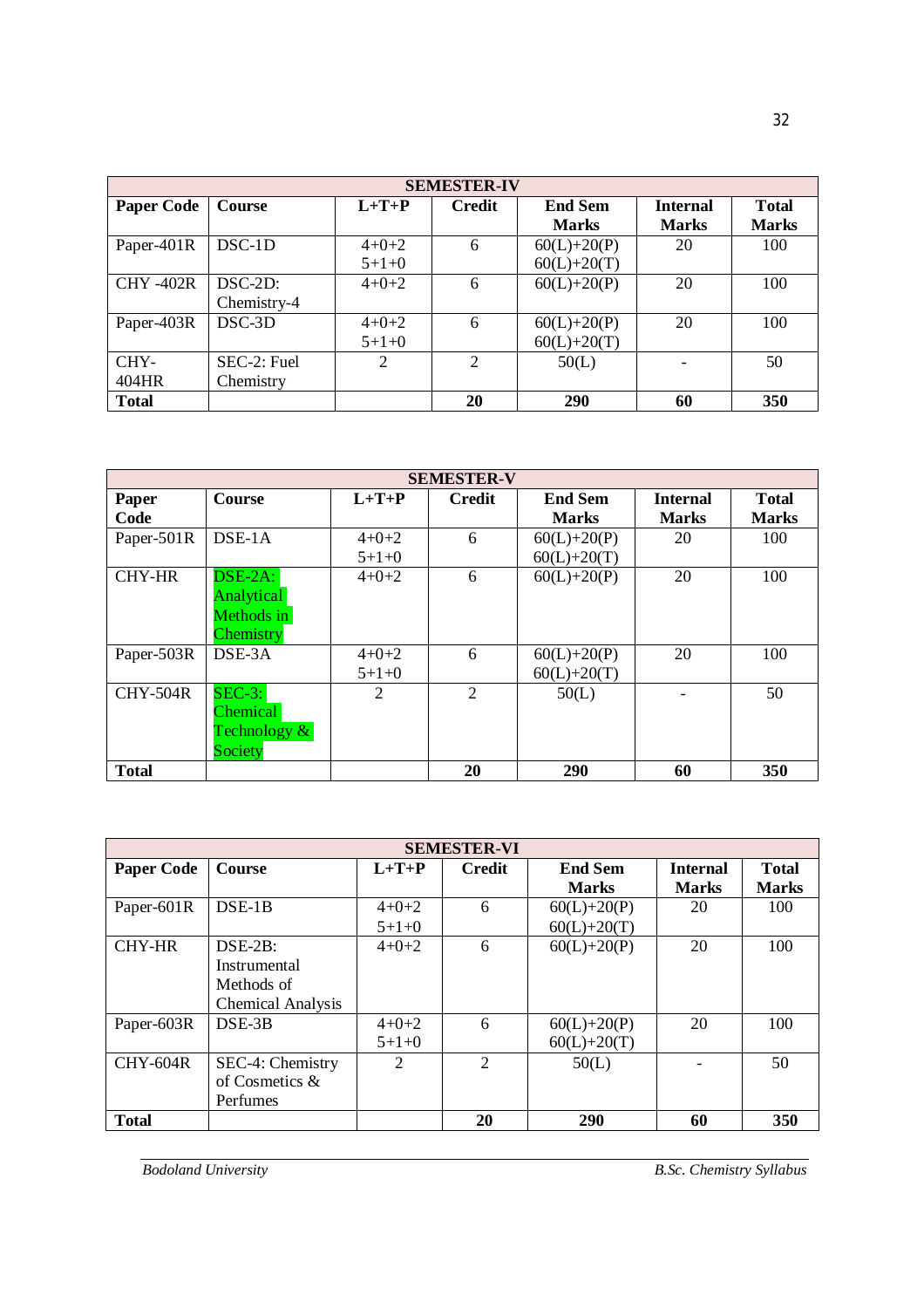## **SEMESTER-I**

**DSC-2A: Chemistry-1 (***ATOMIC STRUCTURE, BONDING, GENERAL ORGANIC CHEMISTRY &ALIPHATIC HYDROCARBONS***) (Credits: Theory-04, Practicals-02) Theory: 60 Lectures**

#### *Section A: Inorganic Chemistry-1* **(30 Periods)**

**Atomic Structure:** *Review of: Bohr's theory and its limitations, dual behaviour of matter and radiation, de Broglie's relation, Heisenberg Uncertainty principle. Hydrogen atom spectra. Need of a new approach to Atomic structure.*

What is Quantum mechanics? Time independent Schrodinger equation and meaning of various terms in it. Significance of  $\psi$  and  $\psi^2$ , Schrödinger equation for hydrogen atom. Significance of quantum numbers, orbital angular momentum and quantum numbers *mi* and  $m<sub>s</sub>$ . Shapes of *s*, *p* and *d* atomic orbitals, nodal planes. Discovery of spin, spin quantum number (*s*) and magnetic spin quantum number (*ms*).

Rules for filling electrons in various orbitals, Electronic configurations of the atoms. Stability of half-filled and completely filled orbitals, concept of exchange energy.

**(14 Lectures)**

#### **Chemical Bonding and Molecular Structure**

*Ionic Bonding:* General characteristics of ionic bonding*.* Energy considerations in ionic bonding, lattice energy and solvation energy and their importance in the context of stability and solubility of ionic compounds. Statement of Born-Landé equation for calculation of lattice energy, Born-Haber cycle and its applications, polarizing power and polarizability. Fajan's rules, ionic character in covalent compounds, bond moment, dipole moment and percentage ionic character.

*Covalent bonding:* VB Approach: Shapes of some inorganic molecules and ions on the basis of VSEPR and hybridization with suitable examples of linear, trigonal planar, square planar, tetrahedral, trigonal bipyramidal and octahedral arrangements.

Concept of resonance and resonating structures in various inorganic and organic compounds. **(16 Lectures)**

#### *Section B: Organic Chemistry-1* **(30 Periods) Fundamentals of Organic Chemistry**

Physical Effects, Electronic Displacements: Inductive Effect, Electromeric Effect, Resonance and Hyperconjugation. Cleavage of Bonds: Homolysis and Heterolysis. Structure, shape and reactivity of organic molecules: Nucleophiles and electrophiles. Reactive Intermediates: Carbocations, Carbanions and free radicals. Aromaticity: Benzenoids and Hückel's rule.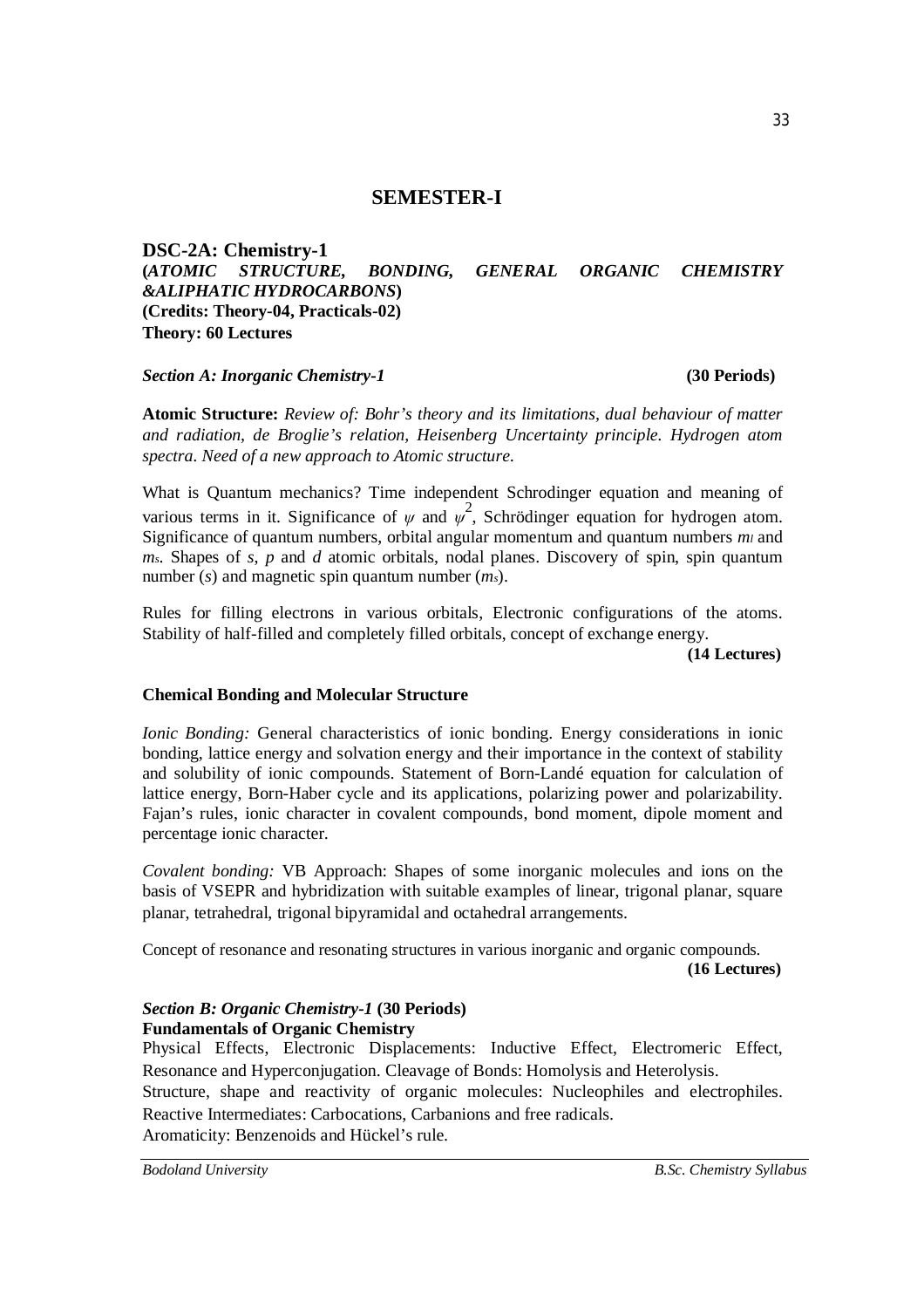#### **(8 Lectures)**

34

#### **Stereochemistry**

Conformations with respect to ethane, butane and cyclohexane. Interconversion of Wedge Formula, Newmann, Sawhorse and Fischer representations. Concept of chirality (upto two carbon atoms). Threo and erythro; D and L; *cis*-*trans* nomenclature; CIP Rules: R/S (for upto 2 chiral carbon atoms) and E/Z Nomenclature (for upto two C=C systems).

#### **(10 Lectures)**

#### **Aliphatic Hydrocarbons**

Functional group approach for the following reactions (preparations & reactions) to be studied in context to their structure.

**Alkanes:** (Upto 5 Carbons). *Preparation:* Catalytic hydrogenation, Wurtz reaction, Kolbe's synthesis, from Grignard reagent. *Reactions:* Free radical Substitution: Halogenation.

**Alkenes:** (Upto 5 Carbons) *Preparation:* Elimination reactions: Dehydration of alkenes and dehydrohalogenation of alkyl halides (Saytzeff's rule); *Reactions:* cis-addition (alk. KMnO4) and trans-addition (bromine), Addition of HX (Markownikoff's and anti-Markownikoff's addition), Hydration, Ozonolysis, Hydroboration-oxidation.

**Alkynes**: (Upto 5 Carbons) *Preparation:* Acetylene from CaC2and conversion into higher alkynes; by dehalogenation of tetra halides and dehydrohalogenation of vicinal-dihalides.

#### **(12 Lectures)**

#### **Reference Books:**

- □ Lee, J.D. *Concise Inorganic Chemistry* ELBS, 1991.
- □ Cotton, F.A., Wilkinson, G. & Gaus, P.L. *Basic Inorganic Chemistry*, 3<sup>rd</sup> ed., Wiley.
- Douglas, B.E., McDaniel, D.H. & Alexander, J.J. *Concepts and Models in Inorganic Chemistry*, John Wiley & Sons.
- Huheey, J.E., Keiter, E.A., Keiter, R.L. & Medhi, O.K. *Inorganic Chemistry: Principles of Structure and Reactivity*, Pearson Education India, 2006.
- Graham Solomon, T.W., Fryhle, C.B. & Dnyder, S.A. *Organic Chemistry,* John Wiley & Sons (2014).
- $\Box$  McMurry, J.E. *Fundamentals of Organic Chemistry*,  $7<sup>th</sup>$  Ed. Cengage Learning India Edition, 2013.
- Sykes, P. *A Guidebook to Mechanism in Organic Chemistry,* Orient Longman, New Delhi (1988).
- Eliel, E.L. *Stereochemistry of Carbon Compounds*, Tata McGraw Hill education, 2000.
- □ Finar, I.L. *Organic Chemistry* (Vol. I & II), E.L.B.S.
- Morrison, R.T. & Boyd, R.N. *Organic Chemistry*, Pearson, 2010.
- Bahl, A. & Bahl, B.S. *Advanced Organic Chemistry,* S. Chand, 2010.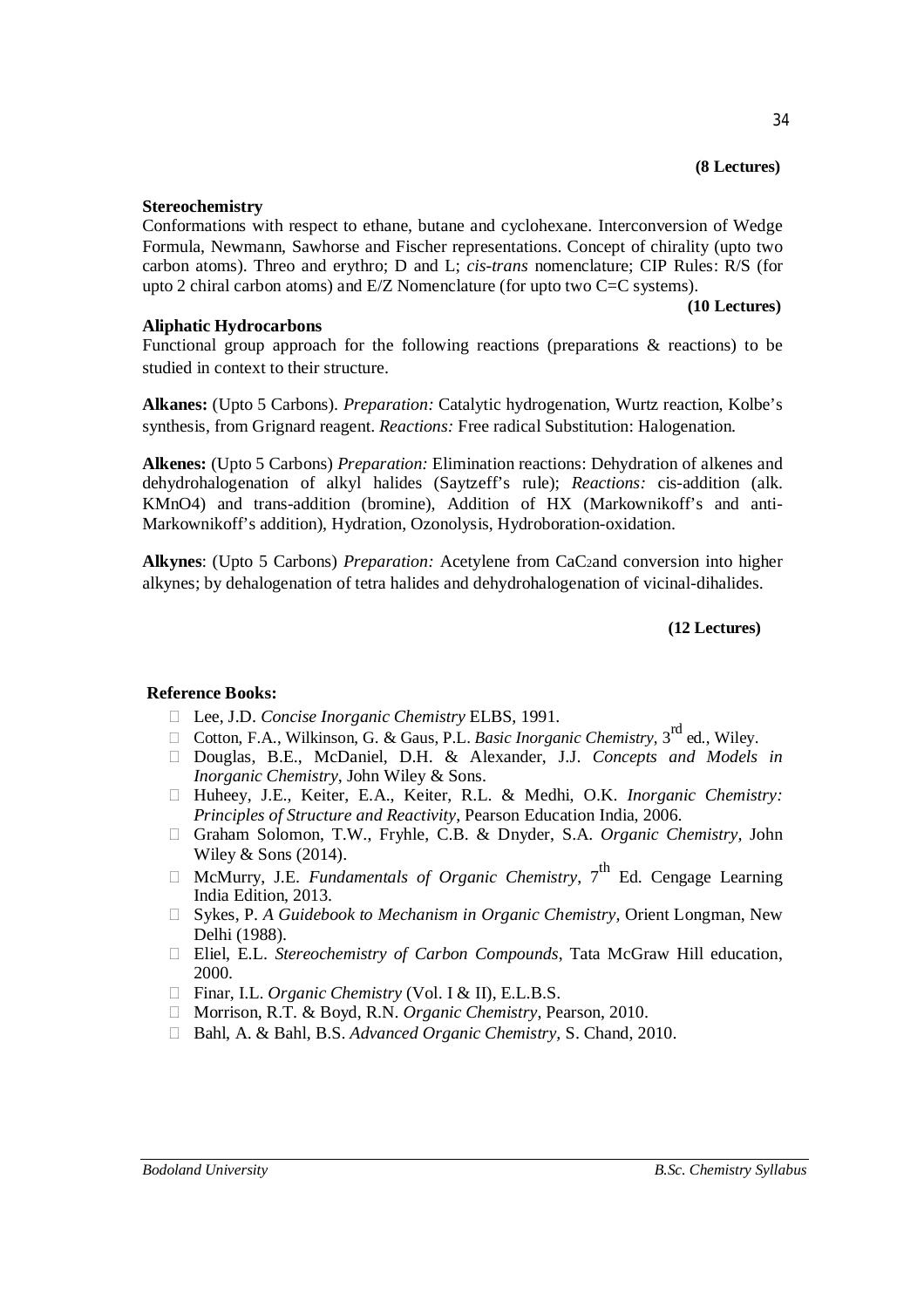#### **DSC-2A LAB: Chemistry-1 LAB 60 Lectures**

#### *Section A: Inorganic Chemistry - Volumetric Analysis*

4. Estimation of oxalic acid by titrating it with KMnO4.

5. Estimation of water of crystallization in Mohr's salt by titrating with KMnO4.

6. Estimation of Fe  $(II)$  ions by titrating it with K<sub>2</sub>Cr<sub>2</sub>O<sub>7</sub> using internal indicator.

#### *Section B: Organic Chemistry*

2. Detection of extra elements (N, S, Cl, Br, I) in organic compounds (containing upto two extra elements)

#### **Reference Books:**

- □ Svehla, G. *Vogel's Qualitative Inorganic Analysis*, Pearson Education, 2012.
- Mendham, J. *Vogel's Quantitative Chemical Analysis*, Pearson, 2009.
- Vogel, A.I., Tatchell, A.R., Furnis, B.S., Hannaford, A.J. & Smith, P.W.G., *Textbook of Practical Organic Chemistry*, Prentice-Hall, 5th edition, 1996.
- Mann, F.G. & Saunders, B.C. *Practical Organic Chemistry* Orient-Longman, 1960.

#### **SEMESTER-III**

**DSC-2C: Chemistry-3** 

**(***SOLUTIONS, PHASE EQUILIBRIA, CONDUCTANCE, ELECTROCHEMISTRY & FUNCTIONAL GROUP ORGANIC CHEMISTRY-II***) (Credits: Theory-04, Practicals-02) Theory: 60 Lectures**

#### *Section A: Physical Chemistry-2* **(30 Lectures) Solutions**

Thermodynamics of ideal solutions: Ideal solutions and Raoult's law, deviations from Raoult's law – non-ideal solutions. Azeotropes.

Partial miscibility of liquids: Critical solution temperature; effect of impurity on partial miscibility of liquids.

#### **Phase Equilibria**

Phases, components and degrees of freedom of a system, criteria of phase equilibrium. Gibbs Phase Rule and its thermodynamic derivation. Derivation of Clausius – Clapeyron

*Bodoland University B.Sc. Chemistry Syllabus*

**(8 Lectures)**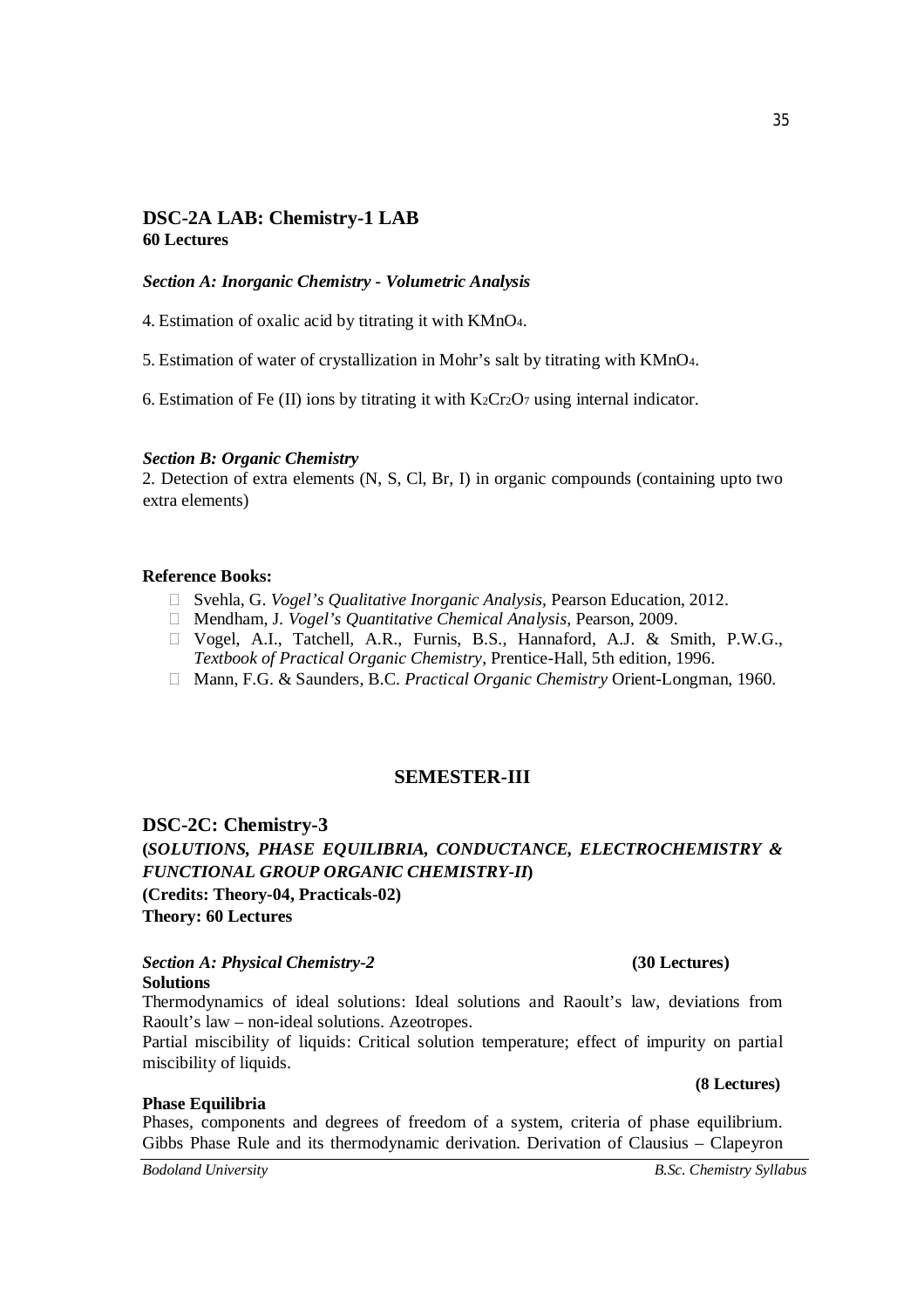**Reference Books:**

equation and its importance in phase equilibria. Phase diagrams of one-component systems (water and sulphur) **(8 Lectures)**

# **Conductance**

Conductivity, equivalent and molar conductivity and their variation with dilution for weak and strong electrolytes. Kohlrausch law of independent migration of ions.

Transference number and its experimental determination using Hittorf and Moving boundary methods. Ionic mobility. **(6 Lectures)**

# **Electrochemistry**

Reversible and irreversible cells. Concept of EMF of a cell. Measurement of EMF of a cell. Nernst equation and its importance. Types of electrodes. Standard electrode potential. Electrochemical series. Thermodynamics of a reversible cell, calculation of thermodynamic properties: *G*, *H* and *S* from EMF data.

Calculation of equilibrium constant from EMF data. Concentration cells with transference and without transference. Liquid junction potential and salt bridge. **(8 Lectures)**

# *Section B: Organic Chemistry-3* **(30 Lectures)**

Functional group approach for the following reactions (preparations & reactions) to be studied in context to their structure.

# **Carboxylic acids and their derivatives**

Carboxylic acids (aliphatic and aromatic)

*Preparation:* Acidic and Alkaline hydrolysis of esters.

*Reactions:* Hell–Vohlard - Zelinsky Reaction.

**Carboxylic acid derivatives (aliphatic):** (Upto 5 carbons)

*Preparation:* Acid chlorides, Anhydrides, Esters and Amides from acids and their interconversion. **(6 Lectures)**

# **Amines and Diazonium Salts**

Amines (Aliphatic and Aromatic): (Upto 5 carbons)

*Preparation*: from alkyl halides, Gabriel's Phthalimide synthesis, Hofmann Bromamide reaction.

**Diazonium salts**: *Preparation:* from aromatic amines.

*Reactions:* conversion to benzene, phenol, dyes. **(6 Lectures)**

# **Amino Acids, Peptides and Proteins:**

*Preparation of Amino Acids:* Strecker synthesis using Gabriel's phthalimide synthesis. Zwitterion,

Overview of Primary, Secondary, Tertiary and Quaternary Structure of proteins.

□ Barrow, G.M. *Physical Chemistry* Tata McGraw-Hill (2007). Castellan, G.W. *Physical Chemistry* 4th Ed. Narosa (2004).

**(3 Lectures) Carbohydrates**: Classification, and General Properties, Glucose and Fructose (open chain and cyclic structure), Determination of configuration of monosaccharides, absolute configuration of Glucose and Fructose,

**(4 Lectures)**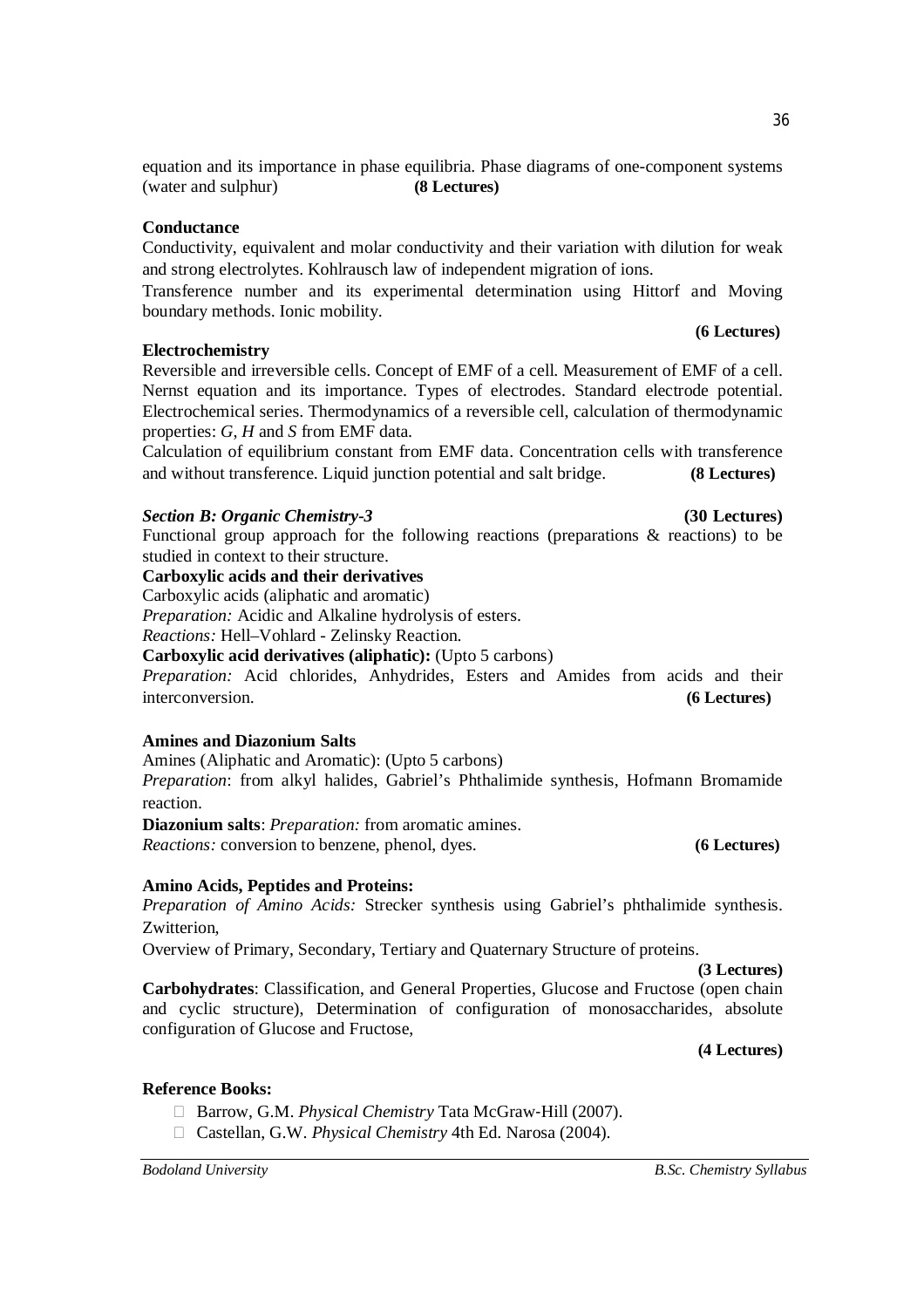- Kotz, J.C., Treichel, P.M. & Townsend, J.R. *General Chemistry*, Cengage Learning India Pvt. Ltd.: New Delhi (2009).
- Mahan, B.H. *University Chemistry*, 3rd Ed. Narosa (1998).
- Petrucci, R.H. *General Chemistry*, 5th Ed., Macmillan Publishing Co.: New York (1985).
- □ Morrison, R. T. & Boyd, R. N. *Organic Chemistry*, Dorling Kindersley (India) Pvt. Ltd. (Pearson Education).
- Finar, I. L. *Organic Chemistry* (*Volume 1*), Dorling Kindersley (India) Pvt. Ltd. (Pearson Education).
- Finar, I. L. *Organic Chemistry* (*Volume 2)*, Dorling Kindersley (India) Pvt. Ltd. (Pearson Education).
- $\Box$  Nelson, D. L. & Cox, M. M. *Lehninger's Principles of Biochemistry*  $7^{th}Ed$ , W. H. Freeman.
- Berg, J.M., Tymoczko, J.L. &Stryer, L. *Biochemistry*, W.H. Freeman, 2002.

#### **DSC-2C LAB: Chemistry-3 LAB 60 Lectures**

#### *Section A: Physical Chemistry* **Distribution**

Study of the equilibrium of one of the following reactions by the distribution method:

 $I_2(aq) + I(aq) I_3(aq)$ 

#### **Phase equilibria**

c) Determination of the critical solution temperature and composition of the phenol water system and study of the effect of impurities on it.

d) Study of the variation of mutual solubility temperature with concentration for the phenol water system and determination of the critical solubility temperature.

#### **Conductance**

Perform the following conductometric titrations: (a)Strong acid vs. strong base (b)Weak acid vs. strong base

#### **Potentiometry**

Perform the following potentiometric titrations:

(a)Strong acid vs. strong base

(b)Weak acid vs. strong base

#### *Section B: Organic Chemistry*

**I.** Systematic Qualitative Organic Analysis of Organic Compounds possessing monofunctional groups (-COOH, phenolic, aldehydic, ketonic, amide, nitro, amines) and preparation of one derivative.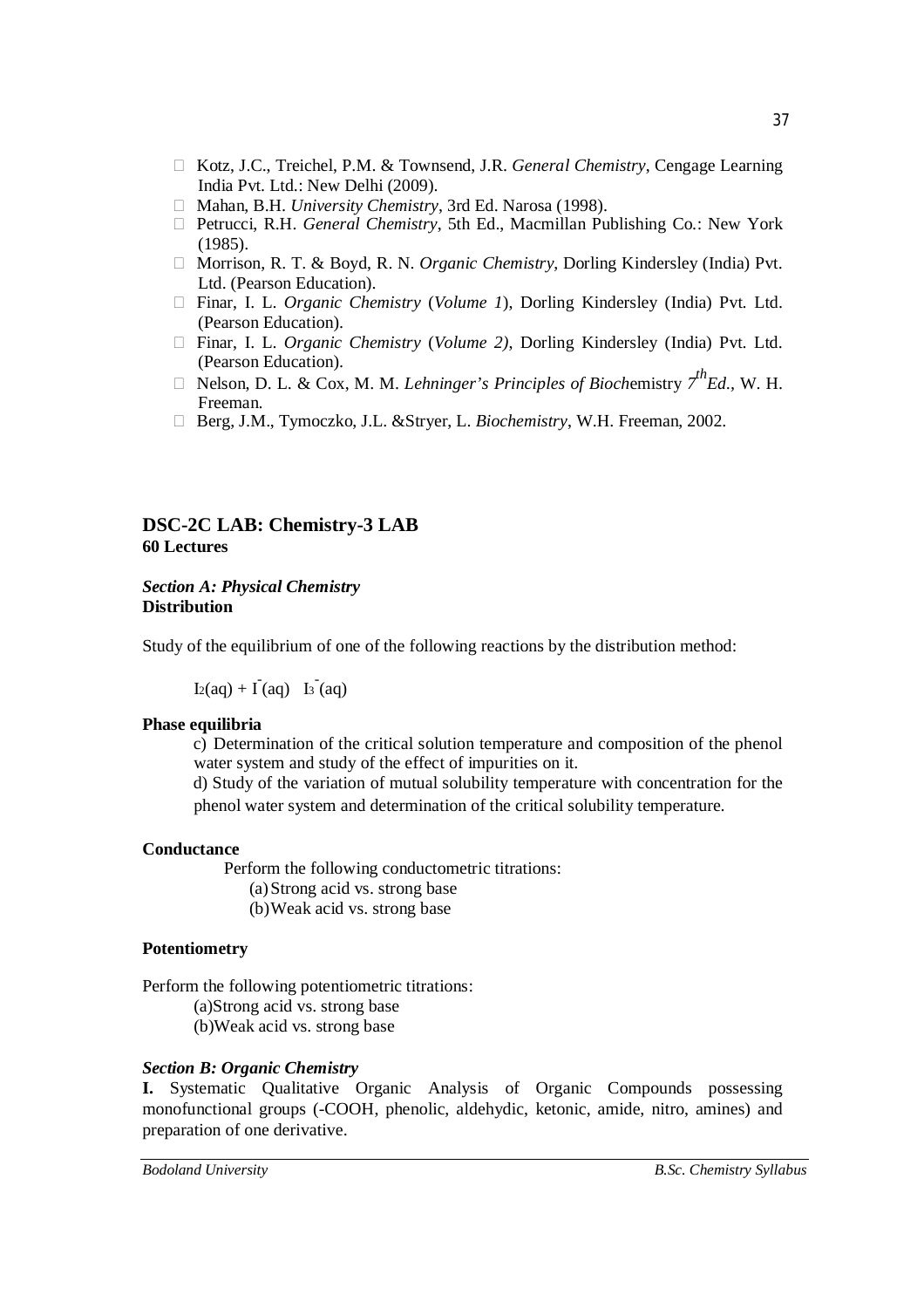#### **II.** Separation of amino acids by paper chromatography

#### **Reference Books:**

- Vogel, A.I., Tatchell, A.R., Furnis, B.S., Hannaford, A.J. & Smith, P.W.G., *Text book of Practical Organic Chemistry*, Prentice-Hall, 5th edition, 1996.
- Mann, F.G. & Saunders, B.C. *Practical Organic Chemistry* Orient-Longman, 1960.
- Khosla, B. D.; Garg, V. C. & Gulati, A. *Senior Practical Physical Chemistry,* R. Chand & Co.: New Delhi (2011).
- Ahluwalia, V.K. & Aggarwal, R. *Comprehensive Practical Organic Chemistry,* Universities Press.

# **SEC-1 BASIC ANALYTICAL CHEMISTRY (Credits: 02) 30 Lectures**

**Introduction:** Introduction to Analytical Chemistry and its interdisciplinary nature. Conceptof sampling. Importance of accuracy, precision and sources of error in analytical measurements. Presentation of experimental data and results, from the point of view of significant figures.

**Analysis of soil**: Composition of soil, Concept of pH and pH measurement, Complexometric titrations, Chelation, Chelating agents, use of indicators.

- a. Determination of pH of soil samples.
- b. Estimation of Calcium and Magnesium ions as Calcium carbonate by complexometric titration.

**Analysis of water:** Definition of pure water, sources responsible for contaminating water, water sampling methods, water purification methods.

- a. Determination of pH, acidity and alkalinity of a water sample.
- b. Determination of dissolved oxygen (DO) of a water sample.

**Analysis of food products:** Nutritional value of foods, idea about food processing and food preservations and adulteration.

- a. Identification of adulterants in some common food items like coffee powder, asafoetida, chilli powder, turmeric powder, coriander powder and pulses, etc.
- b. Analysis of preservatives and colouring matter.

#### **Suggested Applications (Any one)**:

38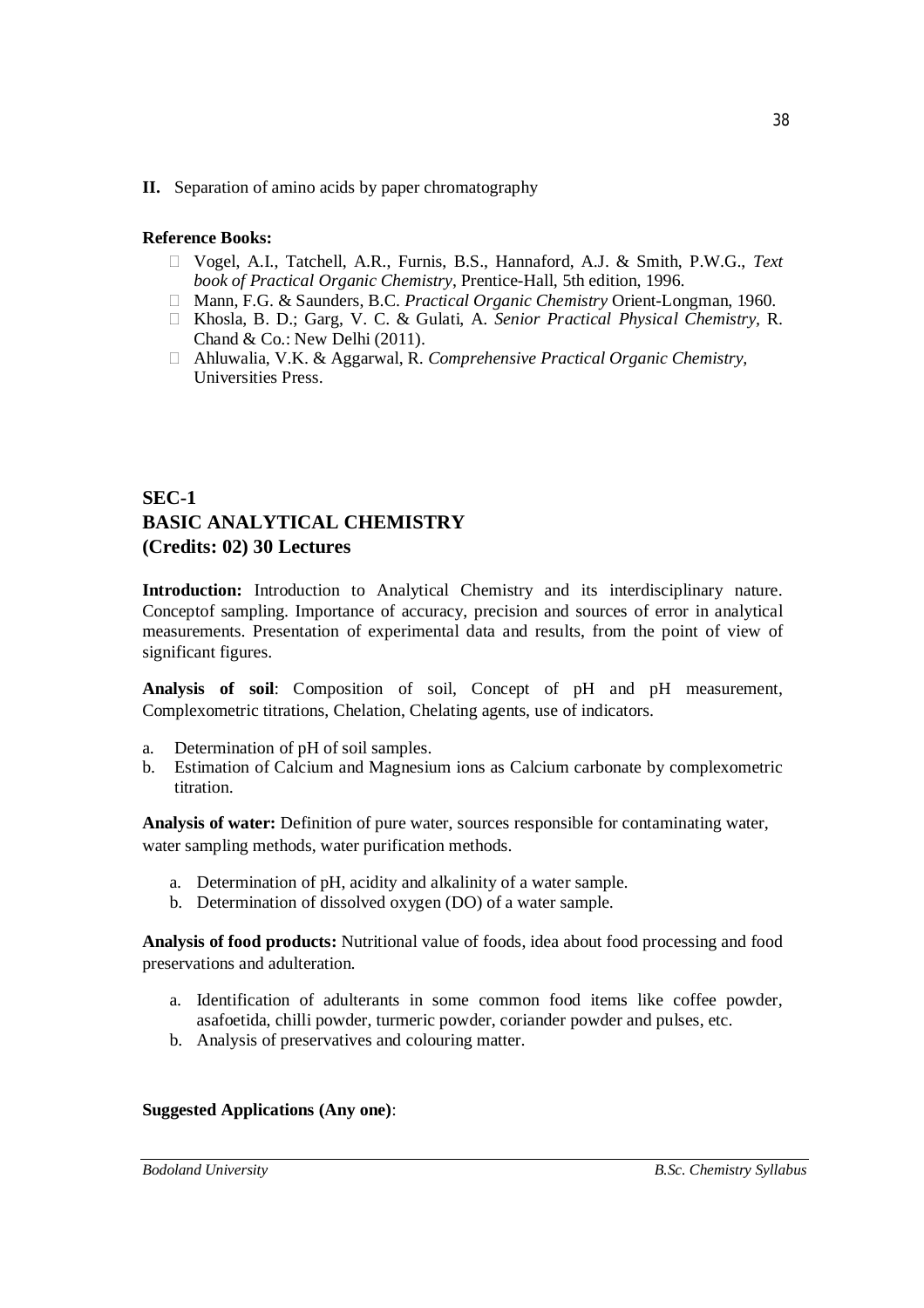- a. To study the uses of phenolphthalein in trap cases.
- b. To analyse arson accelerants.
- c. To carry out analysis of gasoline.

#### **Suggested Instrumental demonstrations:**

- a. Estimation of macro nutrients: Potassium, Calcium, Magnesium in soil samples by flame photometry.
- b. Spectrophotometric determination of Iron in Vitamin /Dietary Tablets.
- c. Spectrophotometric Identification and Determination of Caffeine and Benzoic Acid in Soft Drinks.

#### **Reference Books:**

- 1. Willard, H.H., Merritt, L.L., Dean, J. & Settoe, F.A. *Instrumental Methods of Analysis*, 7<sup>th</sup>Ed. Wadsworth Publishing Company Ltd., Belmont, California, USA,1988.
- 2.  $S$ koog, D.A., Holler, F.J. & Crouch, S. *Principles of Instrumental Analysis*, Cengage Learning India Edition, 2007.
- 3. Skoog, D.A.; West, D.M. & Holler, F.J. *Analytical Chemistry: An Introduction 6 thEd.,* Saunders College Publishing, Fort Worth, Philadelphia (1994).
- 4. Harris, D. C. *Quantitative Chemical Analysis*, 9th ed. Macmillan Education, 2016.
- 5. Dean, J. A. *Analytical Chemistry Handbook*, McGraw Hill, 2004.
- 6. Day, R. A. & Underwood, A. L. *Quantitative Analysis*, Prentice Hall of India, 1992.
- 7. Freifelder, D.M. *Physical Biochemistry 2ndEd.,* W.H. Freeman & Co., N.Y. USA (1982).
- 8. Cooper, T.G. *The Tools of Biochemistry,* John Wiley & Sons, N.Y. USA. 16 (1977).
- 9. Vogel, A. I. *Vogel's Qualitative Inorganic Analysis 7thEd.,* Prentice Hall, 1996.
- 10. Mendham, J., *A. I. Vogel's Quantitative Chemical Analysis 6thEd.,* Pearson, 2009.
- 11. Robinson, J.W. *Undergraduate Instrumental Analysis 5thEd.,* Marcel Dekker, Inc., New York (1995).
- 12. Christian, G.D. *Analytical Chemistry*, 6<sup>th</sup> Ed. John Wiley & Sons, New York, 2004.

#### **SEMESTER-V**

#### **CHEMISTRY-DSE-2A-1: ANALYTICAL METHODS IN CHEMISTRY (Credits: Theory-04, Practicals-02) Theory: 60 Lectures**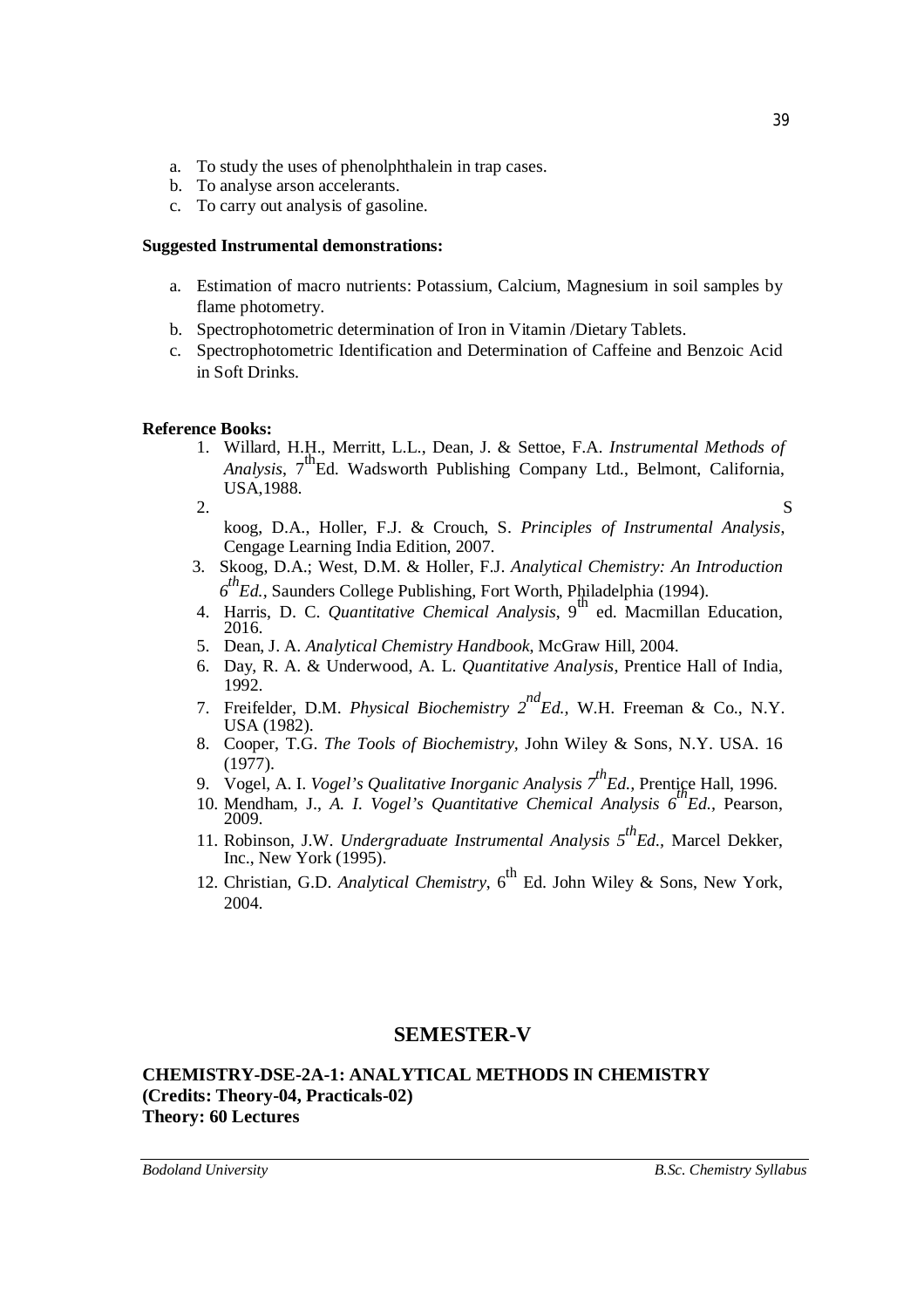#### 40

#### **Qualitative and quantitative aspects of analysis:**

Sampling, evaluation of analytical data, errors, accuracy and precision, methods of their expression, normal law of distribution if indeterminate errors.

#### **Optical methods of analysis:**

Origin of spectra, interaction of radiation with matter, fundamental laws of spectroscopy and selection rules, validity of Beer-Lambert's law.

*UV-Visible Spectrometry:* Basic principles of instrumentation (choice of source, monochromator and detector) for single and double beam instrument.

*Infrared Spectrometry:* Basic principles of instrumentation (choice of source, monochromator & detector) for single and double beam instrument; sampling techniques.

Structural illustration through interpretation of data, Effect and importance of isotope substitution.

*Flame Atomic Absorption and Emission Spectrometry:* Basic principles of instrumentation (choice of source, monochromator, detector, choice of flame and Burner designs. Techniques of atomization and sample introduction.

**(25 Lectures)**

#### **Thermal methods of analysis:**

Techniques for quantitative estimation of Ca and Mg from their mixture.

#### **Electroanalytical methods:**

Classification of electroanalytical methods, basic principle of pH metric, potentiometric and conductometric titrations.

#### **Separation techniques:**

Solvent extraction: Classification, principle and efficiency of the technique.

Mechanism of extraction: extraction by solvation and chelation.

Qualitative and quantitative aspects of solvent extraction: extraction of metal ions from aqueous solution, extraction of organic species from the aqueous and non-aqueous media.

Chromatography: Classification, principle and efficiency of the technique.

Qualitative and quantitative aspects of chromatographic methods of analysis: IC, GLC, GPC, TLC and HPLC.

Stereoisomeric separation and analysis: Measurement of optical rotation, calculation of Enantiomeric excess (ee)/diastereomeric excess (de) ratios and determination of enantiomeric composition using NMR, Chiral solvents and chiral shift reagents. Chiralchromatographic techniques using chiral columns (GC and HPLC).

**(15 Lectures)** 

#### **Reference Books:**

**(5 Lectures)**

#### **(5 Lectures)**

#### **(10 Lectures)**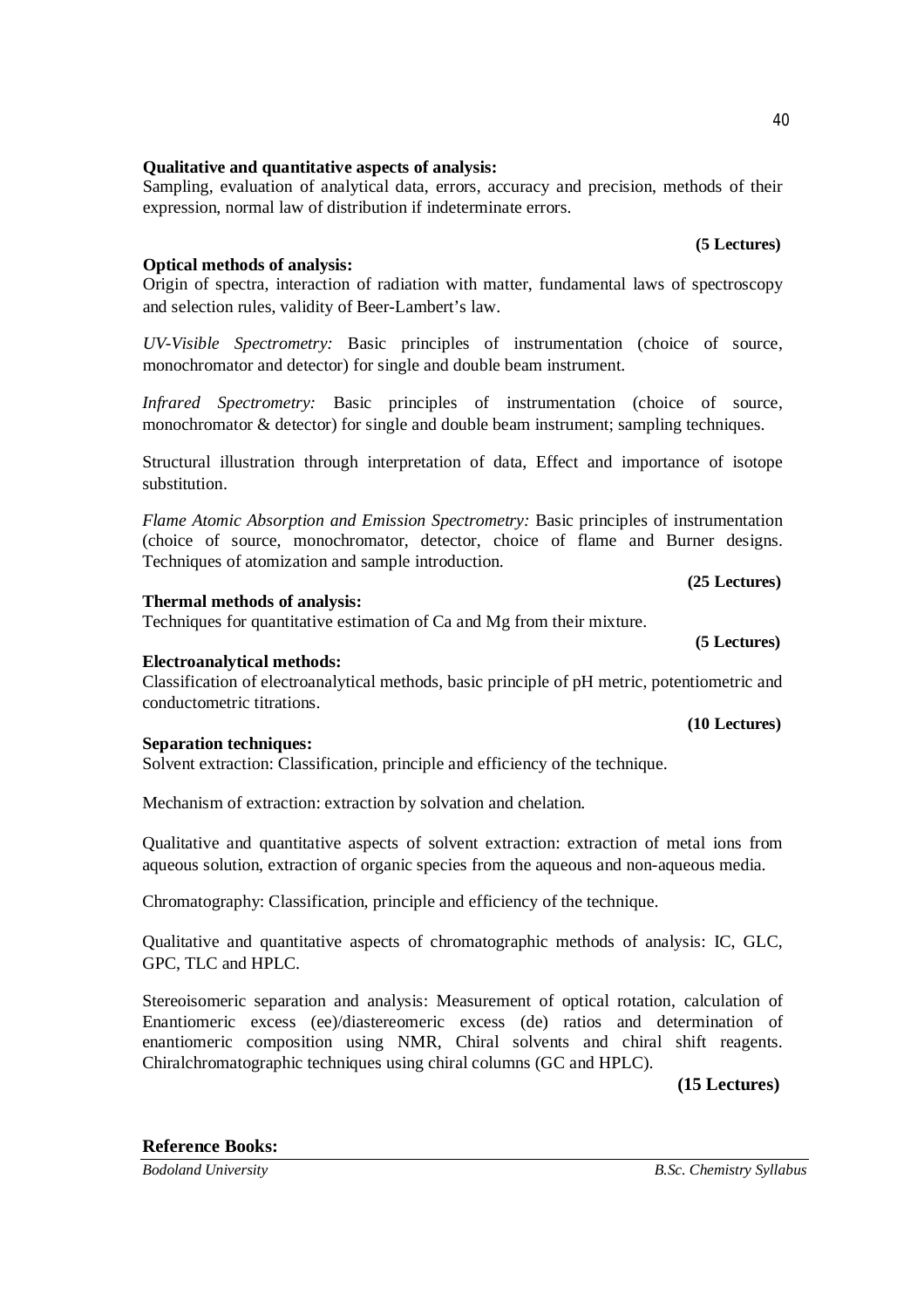Jeffery, G.H., Bassett, J., Mendham, J. & Denney, R.C. *Vogel's Textbook of Quantitative Chemical Analysis*, John Wiley & Sons, 1989.

 Willard, H.H., Merritt, L.L., Dean, J. & Settoe, F.A. *Instrumental Methods of Analysis*, 7th Ed. Wadsworth Publishing Company Ltd., Belmont, California, USA,1988.

□ Christian, G.D; *Analytical Chemistry*, 6th Ed. John Wiley & Sons, New York, 2004.

Harris, D. C. *Exploring Chemical Analysis*, Ed. New York, W.H. Freeman, 2001.

 Khopkar, S.M. *Basic Concepts of Analytical Chemistry*. New Age, InternationalPublisher, 2009.

 Skoog, D.A. Holler F.J. & Nieman, T.A. *Principles of Instrumental Analysis*, Cengage Learning India Ed.

 Mikes, O. *Laboratory Hand Book of Chromatographic & Allied Methods*, Elles Harwood Series on Analytical Chemistry, John Wiley & Sons, 1979.

Ditts, R.V. *Analytical Chemistry; Methods of Separation*, van Nostrand, 1974.

#### **DSE-2A-1 LAB: ANALYTICAL METHODS IN CHEMISTRY 60 Lectures**

#### **I. Separation Techniques**

1. Chromatography:

(a) Separation of mixtures

(iii) Paper chromatographic separation of  $Fe^{3+}$ ,  $Al^{3+}$ , and  $Cr^{3+}$ .

(iv) Separation and identification of the monosaccharides present in the given mixture (glucose  $&$  fructose) by paper chromatography. Reporting the R<sub>f</sub> values.

#### **II. Solvent Extractions:**

To separate a mixture of  $Ni^{2+}$ & Fe<sup>2+</sup> by complexation with DMG and extracting the  $Ni<sup>2+</sup>-DMG$  complex in chloroform, and determine its concentration by spectrophotometry.

- III. Determine the pH of the given aerated drinks fruit juices, shampoos and soaps.
- IV. Determination of Na, Ca, Li in cola drinks and fruit juices using fame photometric techniques.
- V. Analysis of soil:

Determination of pH of soil.

Total soluble salt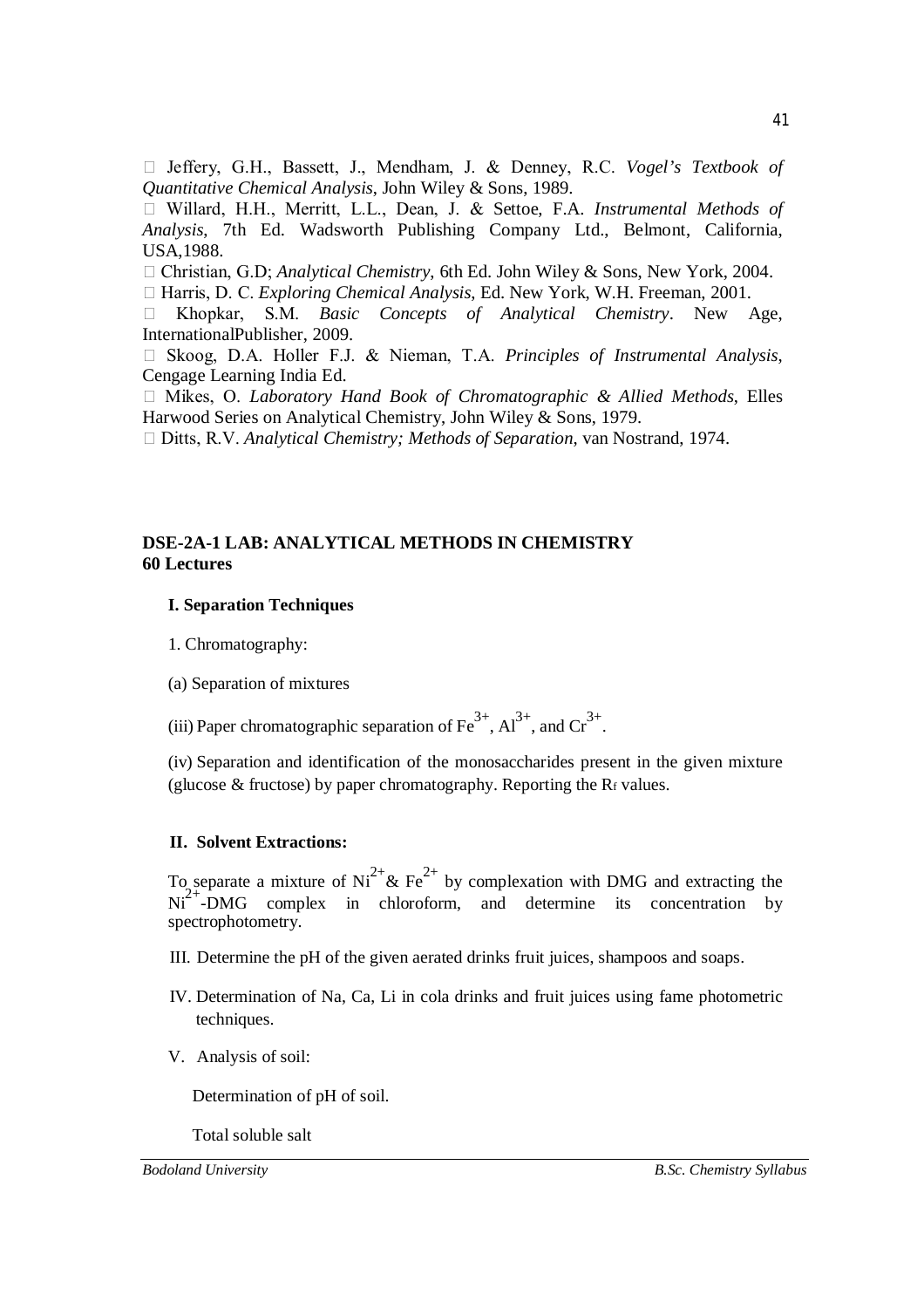Estimation of calcium, magnesium, phosphate,

nitrate.

#### **VI Spectrophotometr**y

- a. Determination of pK<sup>a</sup> values of indicator using spectrophotometry.
- b. Structural characterization of compounds by infrared spectroscopy.
- c. Determination of dissolved oxygen in water.

#### **Reference Books:**

- $\Box$  Mendham, J., *A. I. Vogel's Quantitative Chemical Analysis*  $6^{th}Ed$ *.*, Pearson, 2009.
- □ Willard, H.H. *et al.: Instrumental Methods of Analysis*, 7<sup>th</sup> Ed. Wardsworth
- Publishing Company, Belmont, California, USA, 1988.<br>□ Christian, G.D. *Analytical Chemistry*, 6<sup>th</sup> Ed. John Wiley & Sons, New York, 2004.
- $\Box$  Harris, D.C. *Exploring Chemical Analysis*, 9<sup>th</sup> Ed. New York, W.H. Freeman, 2016.
- Khopkar, S.M. *Basic Concepts of Analytical Chemistry*. New Age International Publisher, 2009.
- Skoog, D.A. Holler F.J. and Nieman, T.A. *Principles of Instrumental Analysis*, Cengage Learning India Edition.
- Mikes, O. & Chalmes, R.A. *Laboratory Handbook of Chromatographic & Allied Methods*, Elles Harwood Ltd. London.
- Ditts, R.V. *Analytical Chemistry: Methods of separation.* Van Nostrand, New York, 1974.

#### **SEC-3 CHEMICAL TECHNOLOGY & SOCIETY (Credits: 02) Theory: 30 Lectures**

#### **Chemical Technology**

Basic principles of distillation, solvent extraction, solid-liquid leaching and liquidliquid extraction, separation by absorption and adsorption.

#### **Society**

Exploration of societal and technological issues from a chemical perspective. Chemical and scientific literacy as a means to better understand topics like air and water (and the trace materials found in them that are referred to as pollutants); energy from natural sources (i.e. solar and renewable forms), from fossil fuels and from